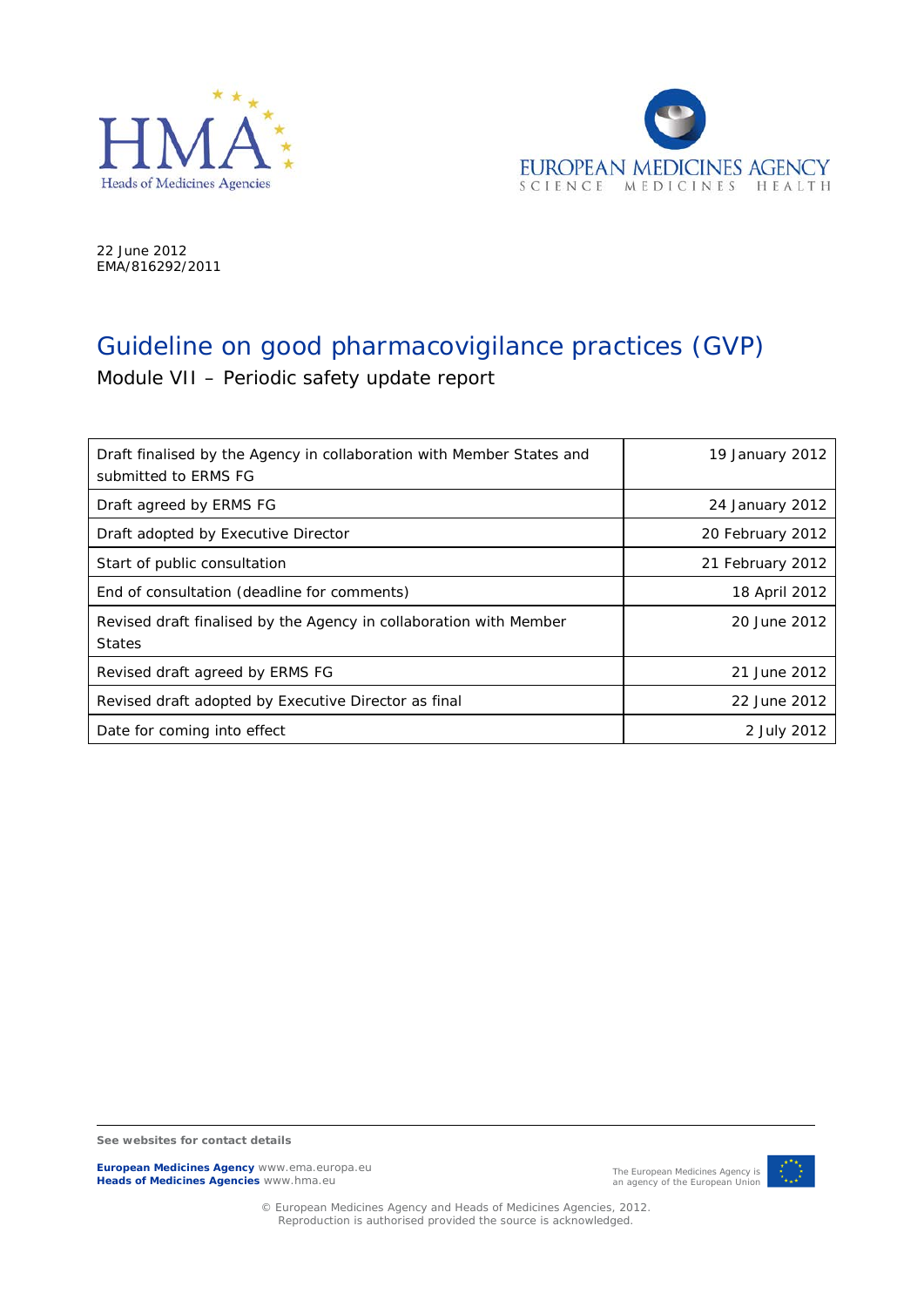# **TABLE OF CONTENTS**

| VII.B.2. Principles for the evaluation of the risk-benefit balance within PSURs and scope of |  |
|----------------------------------------------------------------------------------------------|--|
|                                                                                              |  |
|                                                                                              |  |
|                                                                                              |  |
|                                                                                              |  |
| VII.B.5.2. PSUR section "Worldwide marketing authorisation status"  12                       |  |
| VII.B.5.3. PSUR section "Actions taken in the reporting interval for safety reasons"  12     |  |
| VII.B.5.4. PSUR section "Changes to reference safety information"  14                        |  |
|                                                                                              |  |
| VII.B.5.5.1. PSUR sub-section "Cumulative subject exposure in clinical trials"  14           |  |
| VII.B.5.5.2. PSUR sub-section "Cumulative and interval patient exposure from marketing       |  |
|                                                                                              |  |
|                                                                                              |  |
| VII.B.5.6.2. PSUR sub-section "Cumulative summary tabulations of serious adverse events      |  |
| VII.B.5.6.3. PSUR sub-section "Cumulative and interval summary tabulations from post-        |  |
| VII.B.5.7. PSUR section "Summaries of significant findings from clinical trials during the   |  |
|                                                                                              |  |
|                                                                                              |  |
|                                                                                              |  |
|                                                                                              |  |
| VII.B.5.7.4. PSUR sub-section "Other therapeutic use of medicinal product" 18                |  |
| VII.B.5.7.5. PSUR sub-section "New safety data related to fixed combination therapies" 18    |  |
| VII.B.5.8. PSUR section "Findings from non-interventional studies" 19                        |  |
| VII.B.5.9. PSUR section "Information for other clinical trials and Sources" 19               |  |
|                                                                                              |  |
|                                                                                              |  |
|                                                                                              |  |
| VII.B.5.13. PSUR section "Lack of efficacy in controlled clinical trials" 20                 |  |
|                                                                                              |  |
| VII.B.5.15. PSUR section "Overview of signals: new, ongoing, or closed"  21                  |  |
|                                                                                              |  |
|                                                                                              |  |
|                                                                                              |  |
| VII.B.5.16.3. PSUR sub-section "Evaluation of risks and new information"  24                 |  |
|                                                                                              |  |
| VII.B.5.16.5. PSUR sub-section: "Effectiveness of risk minimisation (if applicable)" 26      |  |
|                                                                                              |  |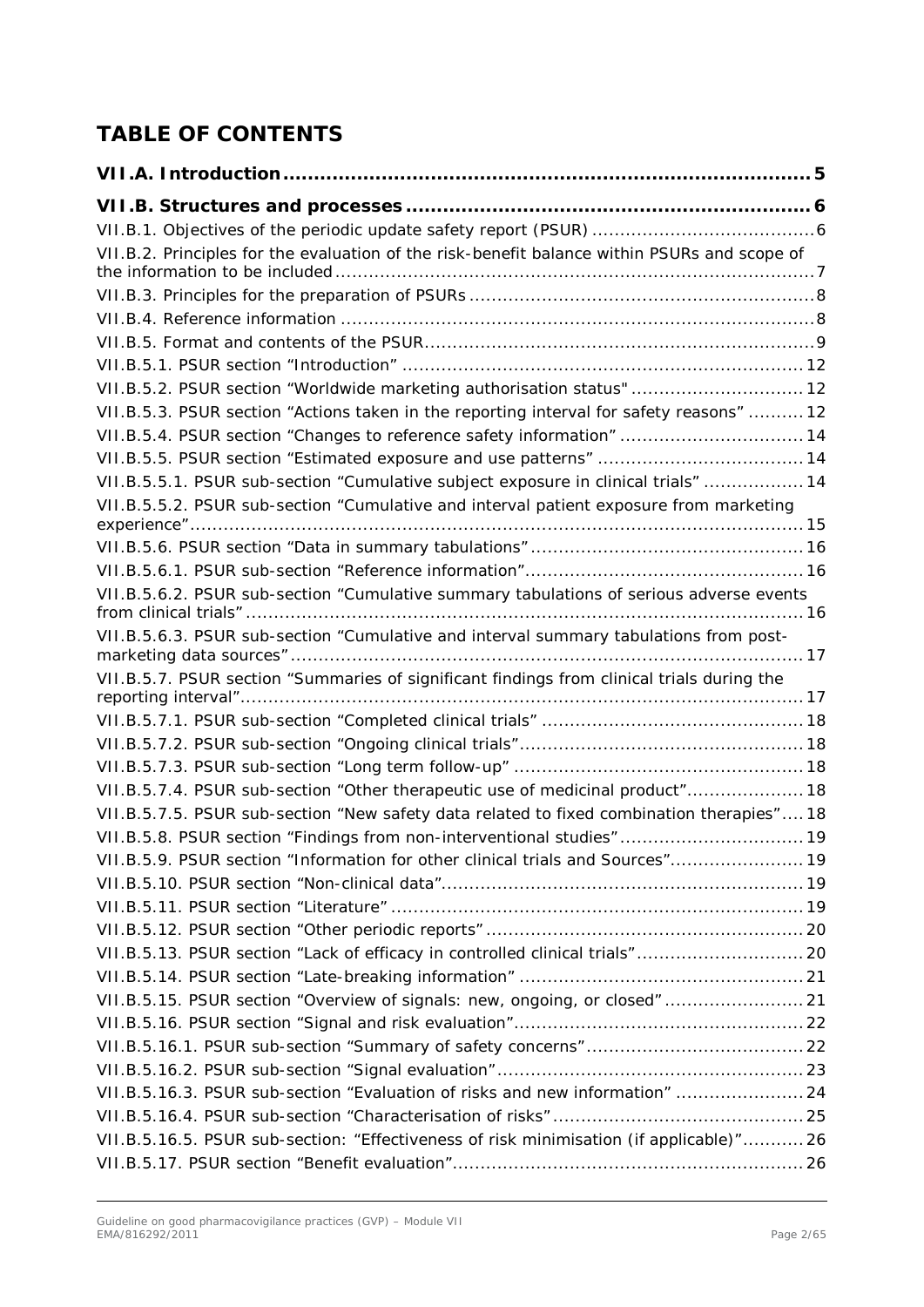| VII.B.5.17.1. PSUR sub-section "Important baseline efficacy and effectiveness information"    |  |
|-----------------------------------------------------------------------------------------------|--|
| VII.B.5.17.2. PSUR sub-section "Newly identified information on efficacy and effectiveness"   |  |
|                                                                                               |  |
| VII.B.5.18. PSUR section "Integrated benefit-risk analysis for authorised indications"27      |  |
| VII.B.5.18.1. PSUR sub-section "Benefit-risk context - medical need and important             |  |
| VII.B.5.18.2. PSUR sub-section "Benefit-risk analysis evaluation"  28                         |  |
|                                                                                               |  |
|                                                                                               |  |
| VII.B.6. Quality systems for PSURs at the level of marketing authorisation holders  30        |  |
|                                                                                               |  |
|                                                                                               |  |
|                                                                                               |  |
|                                                                                               |  |
| VII.C.3. List of European Union reference dates and frequency of submission of PSURs  33      |  |
|                                                                                               |  |
|                                                                                               |  |
| VII.C.3.3. Application of the list of EU reference dates to submission of PSURs  35           |  |
| VII.C.3.3.1. Submission of PSURs for medicinal products: general requirement  35              |  |
| VII.C.3.3.2. Submission of PSURs for generic, well-established use, traditional herbal and    |  |
| VII.C.3.3.3. Submission of PSURs for fixed dose combination products38                        |  |
| VII.C.3.3.4. Submission of PSURs on demand of a competent authority in a Member State 38      |  |
| VII.C.3.4. Criteria used for defining the frequency of submission of PSURs 38                 |  |
|                                                                                               |  |
|                                                                                               |  |
| VII.C.3.5.2. Requests from marketing authorisation holders to amend the list of EU            |  |
|                                                                                               |  |
|                                                                                               |  |
| VII.C.3.7. Amendment of the marketing authorisation according to the list of EU reference     |  |
|                                                                                               |  |
| VII.C.4.1. PSURs for purely nationally authorised medicinal products not on the list of EU    |  |
|                                                                                               |  |
| VII.C.4.2. Medicinal products authorised in more than one Member State  43                    |  |
| VII.C.4.2.1. Assessment of PSURs for a single centrally authorised medicinal product  43      |  |
| VII.C.4.2.2. Assessment of PSURs for medicinal products subject to different marketing        |  |
| authorisations containing the same active substance (EU single assessment)  46                |  |
| VII.C.4.2.3. Single assessment including at least one centrally authorised product leading to |  |
| VII.C.4.2.4. Single assessment not including centrally authorised product leading to a CMDh   |  |
|                                                                                               |  |
|                                                                                               |  |
|                                                                                               |  |
| VII.C.5. EU-specific requirements for periodic safety update reports52                        |  |
| VII.C.5.1. PSUR EU regional appendix, sub-section "Proposed product information" 53           |  |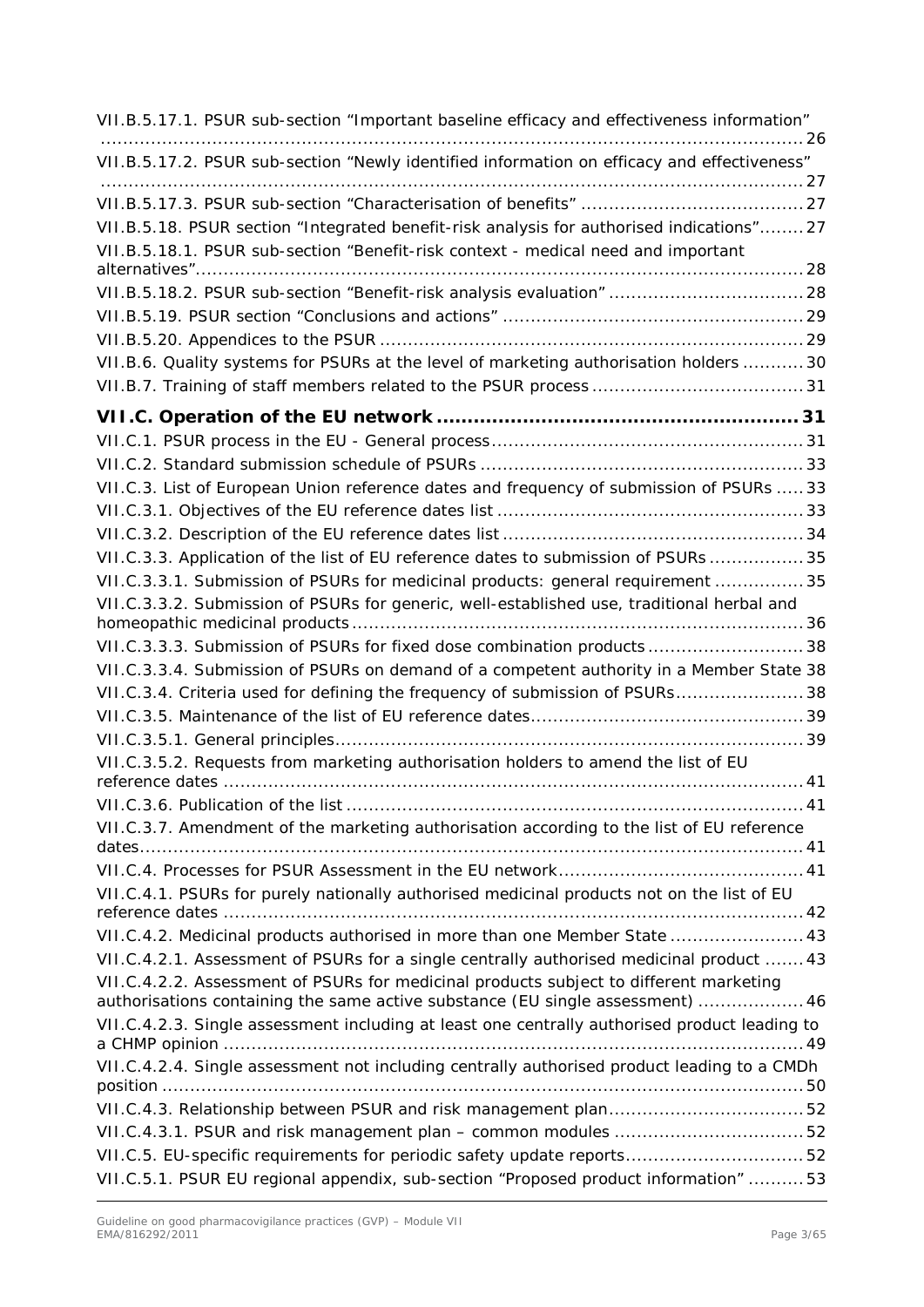| VII.C.5.2. PSUR EU regional appendix, sub-section "Reference information comparison"53      |
|---------------------------------------------------------------------------------------------|
| VII.C.5.3. PSUR EU regional appendix, sub-section "Proposed additional pharmacovigilance    |
| VII.C.5.4. PSUR EU regional appendix, sub-section "Summary of ongoing safety concerns" 54   |
| VII.C.5.5. PSUR EU regional appendix, sub-section "Reporting of results from post-          |
|                                                                                             |
| VII.C.5.6. PSUR EU regional appendix, sub-section "Effectiveness of risk minimisation"  54  |
| VII.C.6. Quality systems and record management systems for PSURs in the EU network  55      |
| VII.C.6.1. Quality systems and record management systems at the level of the marketing      |
| VII.C.6.2. Quality systems and record management systems at the level of the European       |
|                                                                                             |
| VII.C.6.3. Quality systems and record management systems at the level of the competent      |
|                                                                                             |
| VII.C.7.1. Publication of PSUR-related documents on the European medicines and national     |
|                                                                                             |
|                                                                                             |
|                                                                                             |
| VII.C.9.1. Submission and availability of documents before the Agency's repository is in    |
|                                                                                             |
| VII.C.9.2. Quality systems and record management systems at the level of the competent      |
| VII.C.9.3. Publication of the EU list of union references dates and start of the EU- PSUR   |
| VII.C.9.4. Transitional period for the implementation of the new PSUR format and content.60 |
| VII. Appendix 1. Examples of tabulations for estimated exposure and                         |
| VII. Appendix 2. Tabular summary of safety signals that were new, ongoing                   |
|                                                                                             |

**[VII.Appendix 3. Template for Cover Page for PSUR Submission](#page-64-0) ................ 65**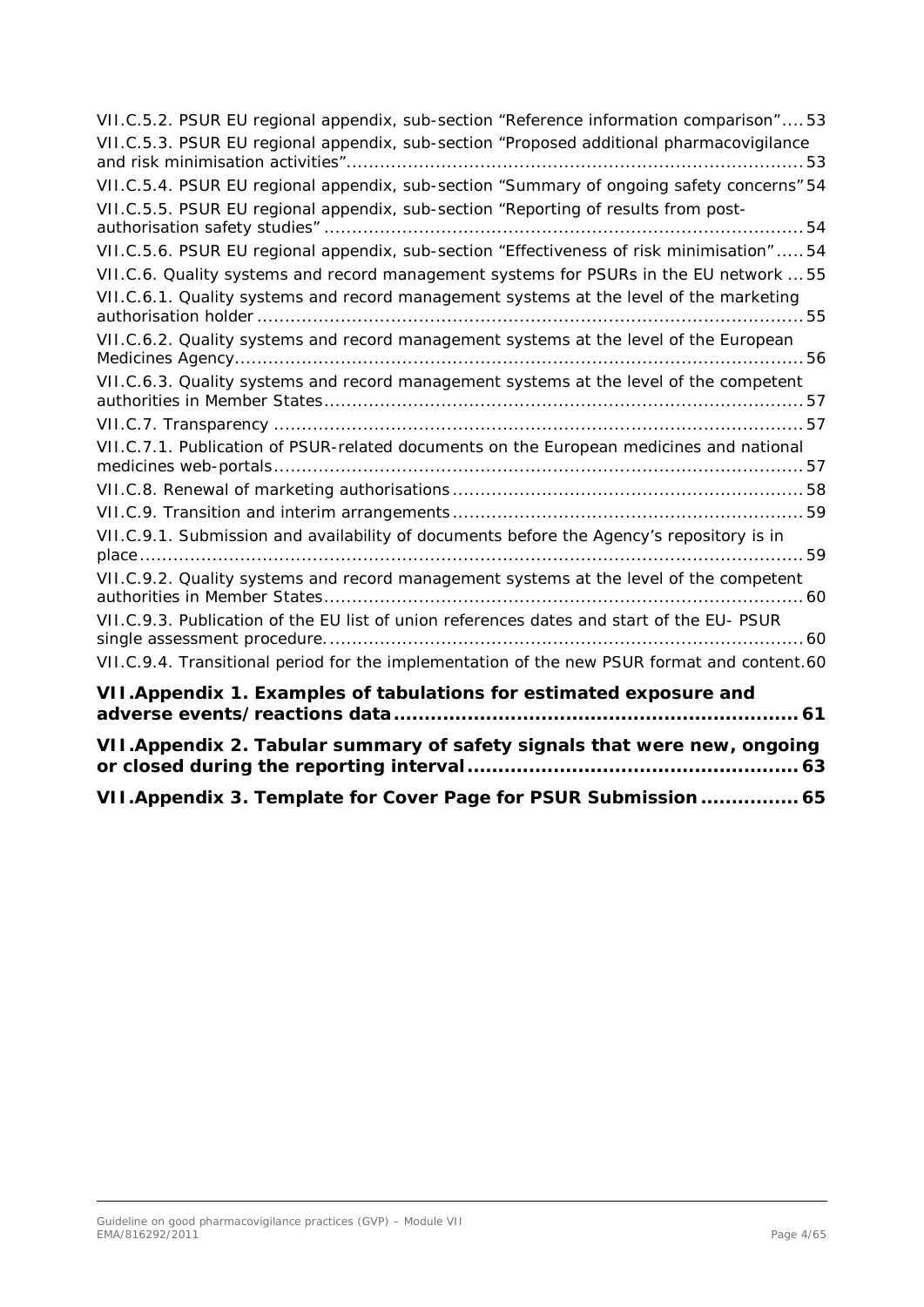# <span id="page-4-0"></span>**VII.A. Introduction**

Periodic safety update reports (PSURs) are pharmacovigilance documents intended to provide an evaluation of the risk-benefit balance of a medicinal product for submission by marketing authorisation holders at defined time points during the post-authorisation phase.

The legal requirements for submission of PSURs are established in Regulation (EC) No 726/2004, Directive 2001/83/EC and in the Commission Implementing Regulation (EU) No 520/2012 on the performance of pharmacovigilance activities provided for in Regulation (EC) No 726/2004 and Directive 2001/83/EC (hereinafter referred to as IR). All applicable legal requirements in this Module are referenced in the way explained in the GVP Introductory Cover Note and are usually identifiable by the modal verb "shall". Guidance for the implementation of legal requirements is provided using the modal verb "should".

The format of PSURs shall follow the structure described in the IR Article 35. This Module provides guidance on the preparation, submission and assessment of PSURs.

The scope, objectives, format and content of the PSUR are described in VII.B.. The required format and content of PSURs in the EU are based on those for the Periodic Benefit Risk Evaluation Report (PBRER) described in the ICH-E2C(R2) guideline (see Annex IV ICH-E2C(R2)). The PBRER replaces the PSUR format previously described in the ICH-E2C(R1). In the EU, the report shall be described and named as PSUR [IR Art 34 and 35].

Further details and guidance for the submission of PSURs in the EU, including the list of Union references dates and frequency of submission are provided in VII.C., which also covers the single EU assessment of PSURs in VII.C.4.. Details related to the quality system are provided in VII.C.6. and the publication of PSUR-related documents in VII.C.7. as transparency provisions.

Marketing authorisation holders should submit PSURs to the Agency according to the following timelines:

- within 70 calendar days of the data lock point for PSURs covering intervals up to 12 months (including intervals of exactly 12 months); and
- within 90 calendar days of the data lock point for PSURs covering intervals in excess of 12 months;
- the timeline for the submission of ad hoc PSURs requested by competent authorities will normally be specified in the request, otherwise the ad hoc PSURs should be submitted within 90 calendar days of the data lock point.

It should be noted that detailed listings of individual cases shall not be included systematically [IR Art 34(4)]. The PSUR should focus on summary information, scientific safety assessment and integrated benefit-risk evaluation.

Recital 23 of Directive 2010/84/EU newly establishes that the obligations imposed in respect of PSURs should be proportionate to the risks posed by medicinal products. PSUR reporting should therefore be linked to the risk management plans (RMPs) of a medicinal product (see Module V). The "modular approach" of the PSUR described in VII.B.5. aims to minimise duplication and improve efficiency during the preparation and review of PSURs along with other regulatory documents such as the development safety update report  $(DSUR)^1$  $(DSUR)^1$  or the safety specification in the RMP, by enabling the common content of particular sections where appropriate to be utilised interchangeably across different PSURs, DSURs and RMPs.

<span id="page-4-1"></span><sup>&</sup>lt;sup>1</sup> See Detailed Guidance on the Collection, Verification and Presentation of Adverse Event/Reaction Reports Arising from Clinical Trials on Medicinal Products for Human Use; available on<http://ec.europa.eu/health/documents/eudralex/vol-10/>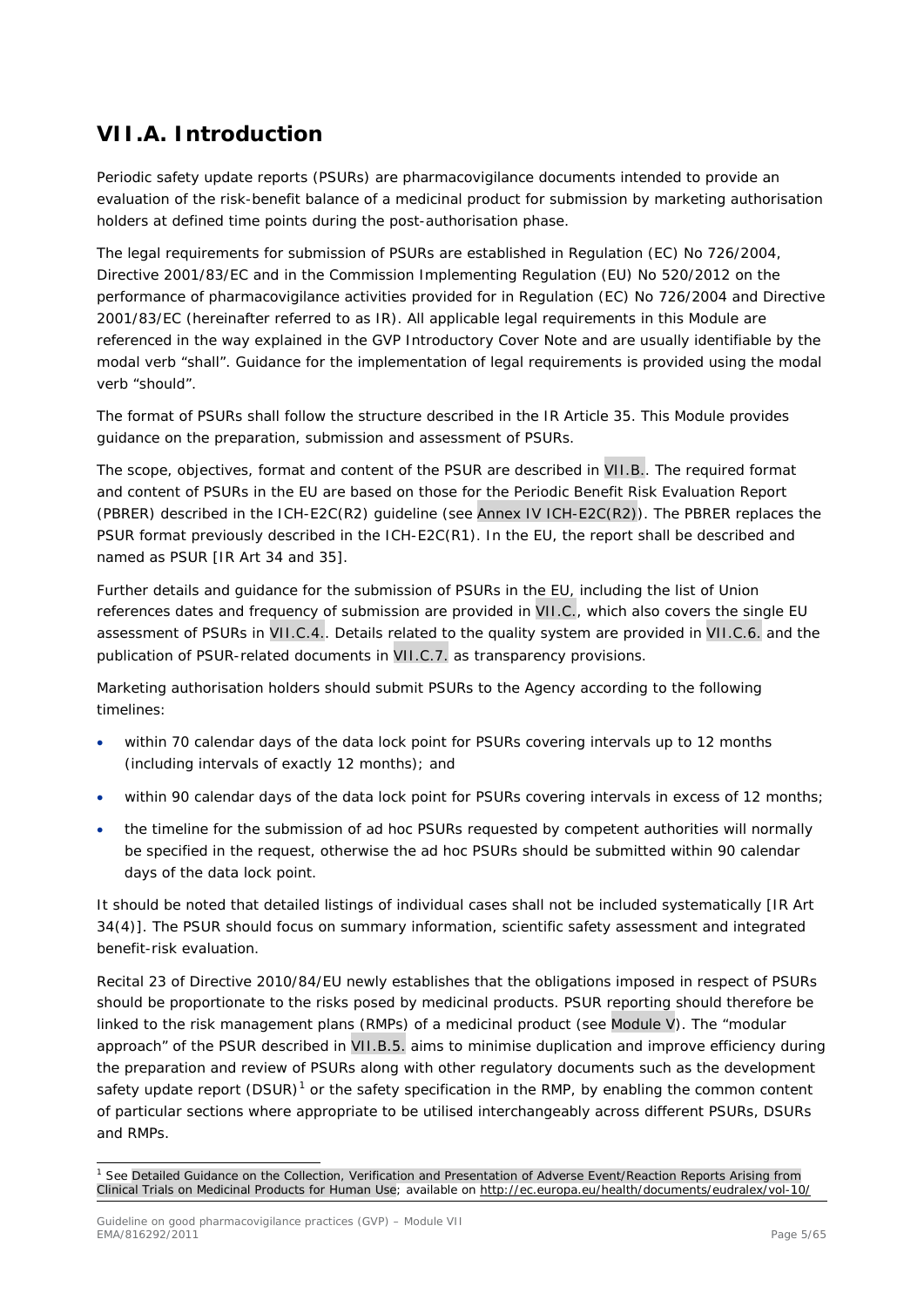The new legislation also waives the obligation to submit PSURs routinely for generic medicinal products (authorised under DIR Art 10(1)), well-established use medicinal products (authorised under DIR Art 10a), homeopathic medicinal products (authorised under DIR Art 14) and traditional herbal medicinal products (authorised under DIR Art 16a), [DIR Art 107b(3)]. For such products, PSURs shall be submitted where there is a condition in the marketing authorisation or when requested by a competent authority in a Member State on the basis of concerns relating to pharmacovigilance data or due to the lack of PSURs for an active substance after its authorisation [DIR Art 107b(3)(a) and (3)(b)].

Competent authorities in the Member States shall assess PSURs to determine whether there are new risks or whether risks have changed or whether there are changes to the risk-benefit balance of medicinal products [DIR Art 107d].

In order to increase the shared use of resources between competent authorities in Member States, a single assessment of PSURs should be performed in the EU for different medicinal products containing the same active substance or the same combination of active substances authorised in more than one Member State for which a Union reference date and frequency of submission of PSURs has been established. The EU single assessment can include joint assessment for medicinal products authorised through either national or centralised procedures for marketing authorisation. The Agency shall make available a list of Union reference dates and frequency of submission [REG Art 26(g)] which will be legally binding.

As part of the assessment, it should be considered whether further investigations need to be carried out and whether any action concerning the marketing authorisations of products containing the same active substance or the same combination of active substances, and their product information is necessary.

The Agency shall make the PSURs available to the competent authorities in Member States, members of the Pharmacovigilance Risk Assessment Committee (PRAC), of the Committee for Medicinal Products for Human use (CHMP) and of the Coordination Group for Mutual Recognition and Decentralised Procedures - Human (CMDh) and the European Commission by means of a PSUR repository [DIR Art 107b(2)].

This GVP Module VII may be reviewed and updated following further development and finalisation of the ICH-E2C(R2) guideline on PBRER.

# <span id="page-5-0"></span>**VII.B. Structures and processes**

# <span id="page-5-1"></span>*VII.B.1. Objectives of the periodic update safety report (PSUR)*

The main objective of a PSUR is to present a comprehensive and critical analysis of the risk-benefit balance of the medicinal product taking into account new or emerging information in the context of cumulative information on risks and benefits. The PSUR is therefore a tool for post-authorisation evaluation at defined time points in the lifecycle of a product.

For the purposes of lifecycle benefit-risk management, it is necessary to continue evaluating the risks and benefits of a medicine in everyday medical practice and long term use in the post-authorisation phase. This may extend to evaluation of populations and endpoints that could not be investigated in the pre-authorisation clinical trials. A different benefit-risk profile may emerge as pharmacovigilance reveals further information about safety. The marketing authorisation holder should therefore reevaluate the risk-benefit balance of its own medicinal products in populations exposed. This structured evaluation should be undertaken in the context of ongoing pharmacovigilance (see Module XII) and risk management (see Module V) to facilitate optimisation of the risk-benefit balance through effective risk minimisation.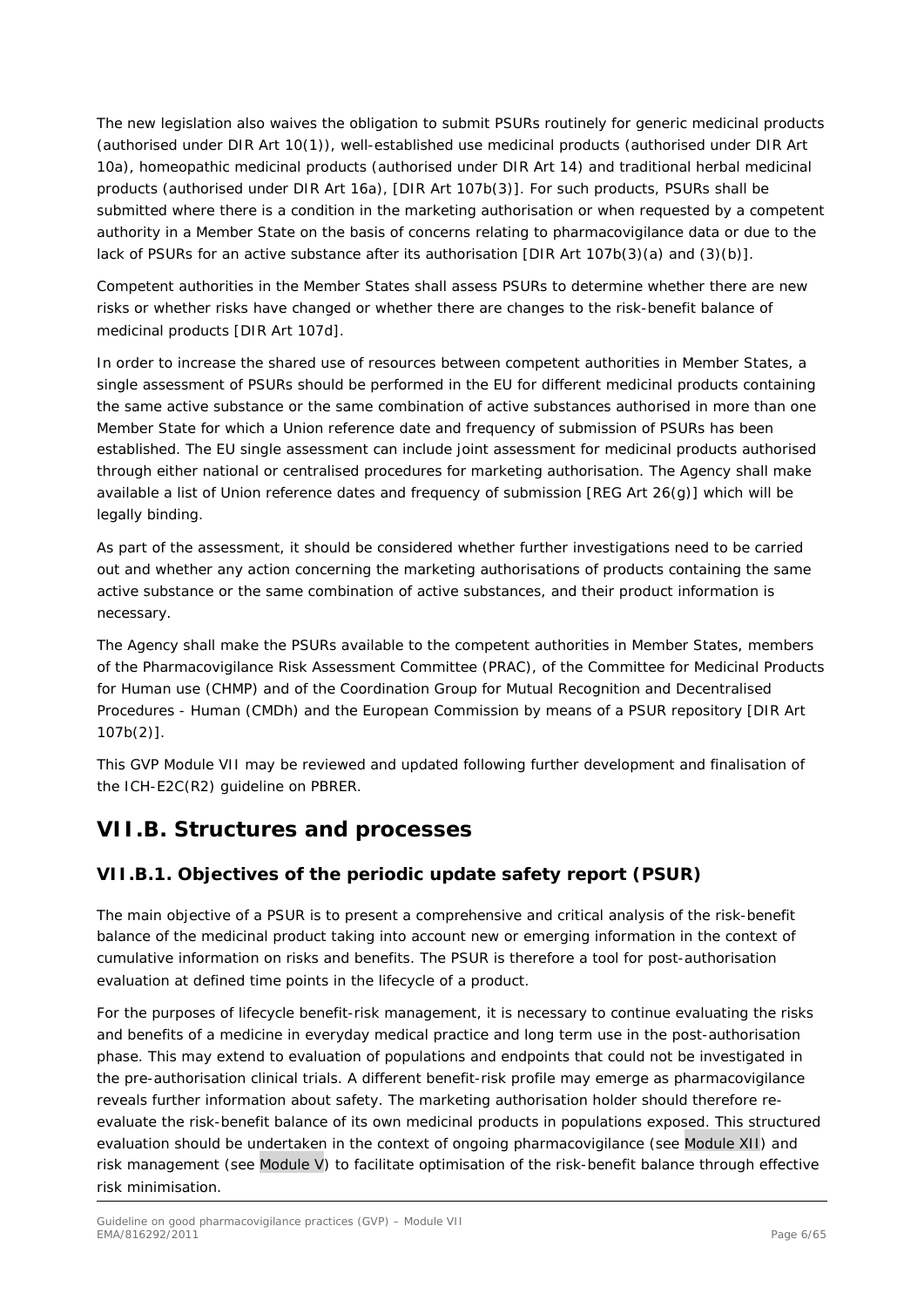A PSUR should not be used to provide initial notification of significant new safety information or, as a general rule, provide the means by which new safety issues are detected, or new efficacy data are submitted (see Module IX and XII).

## <span id="page-6-0"></span>*VII.B.2. Principles for the evaluation of the risk-benefit balance within PSURs and scope of the information to be included*

Benefit-risk evaluation should be carried out throughout the lifecycle of the medicinal product to promote and protect public health and to enhance patient safety through effective risk minimisation.

After a marketing authorisation is granted, it is necessary to continue evaluating the benefits and risks of medicinal products in actual use and/or long term use, to confirm that the benefit-risk profile remains favourable.

The analysis of the risk-benefit balance should incorporate an evaluation of the safety, efficacy and effectiveness information that becomes available<sup>[2](#page-6-1)</sup>, with reasonable and appropriate effort, during the reporting interval for the medicinal product in the context of what was known previously.

The risk evaluation should be based on all uses of the medicinal product. The scope includes evaluation of safety in real medical practice including use in unauthorised indications and use which is not in line with the product information. If use of the medicinal product is identified where there are critical gaps in knowledge for specific safety issues or populations, such use should be reported in the PSUR (e.g. use in paediatric population or in pregnant women). Sources of information on use outside authorisation may include drug utilisation data, information from spontaneous reports and publications in the literature.

The scope of the benefit information should include both clinical trial and real world data in authorised indications.

The integrated benefit-risk evaluation should be based on all authorised indications but should incorporate the evaluation of risks in all use of the medicinal product (including use in unauthorised indications).

The evaluation should involve:

- 1. Critically examining the information which has emerged during the reporting interval to determine whether it has generated new signals, led to the identification of new potential or identified risks or contributed to knowledge of previously identified risks.
- 2. Critically summarising relevant new safety, efficacy and effectiveness information that could have an impact on the risk-benefit balance of the medicinal product.
- 3. Conducting an integrated benefit-risk analysis for all authorised indications based on the cumulative information available since the development international birth date (DIBD), the date of first authorisation for the conduct of an interventional clinical trial in any country. For the cases where the DIBD is unknown or the marketing authorisation holder does not have access to data from the clinical development period, the earliest possible applicable date should be used as starting point for the inclusion and evaluation of the cumulative information.
- 4. Summarising any risk minimisation actions that may have been taken or implemented during the reporting interval, as well as risk minimisation actions that are planned to be implemented.

<span id="page-6-1"></span> $2$  The ICH-E2C(R2) guideline should not serve to limit the scope of the information to be provided in the benefit-risk evaluation of a medicinal product. Please refer to the applicable laws and regulations in the countries and regions. For EU specific requirements, see VII.C.5..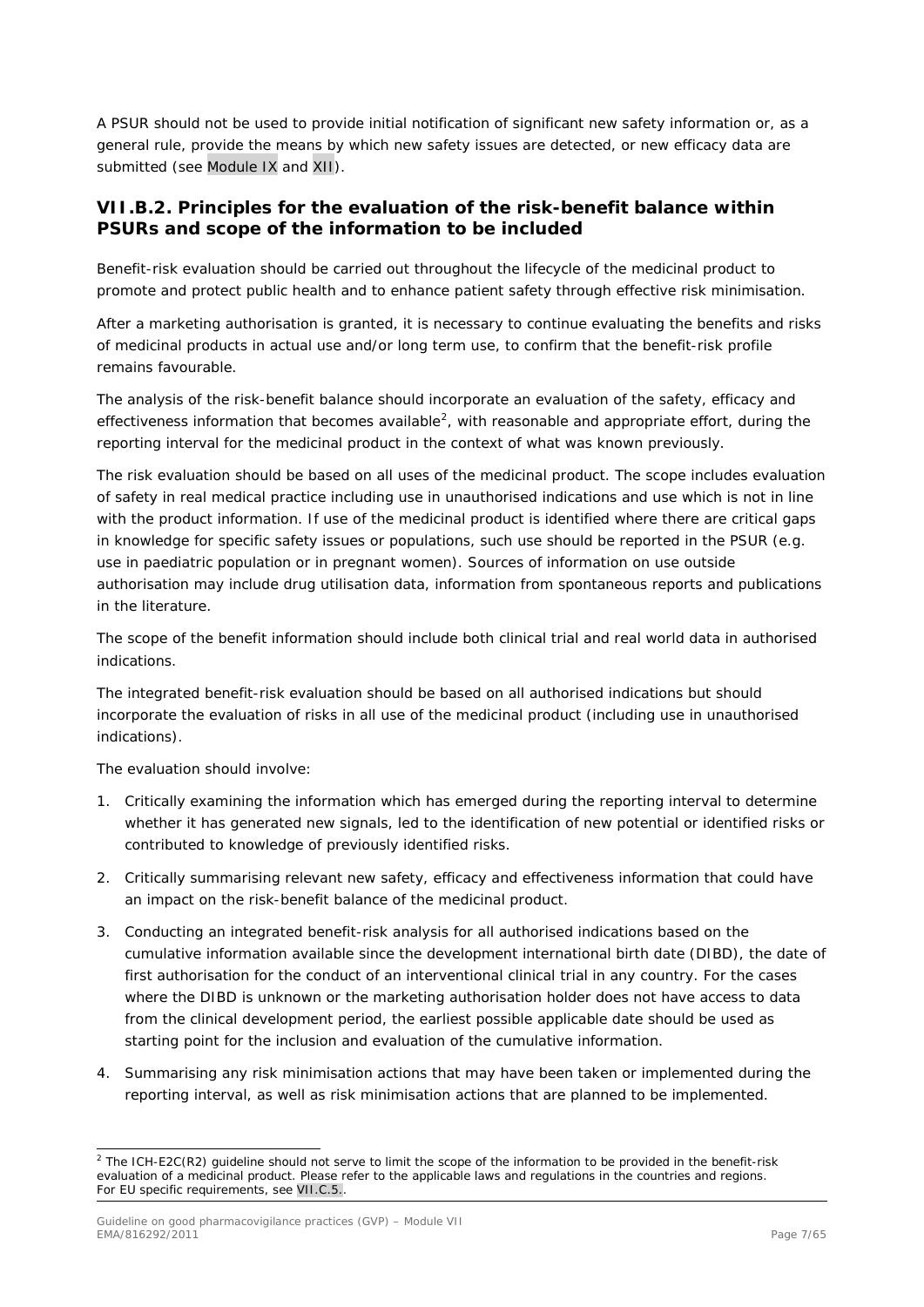5. Outlining plans for signal or risk evaluations including timelines and/or proposals for additional pharmacovigilance activities.

Based on the evaluation of the cumulative safety data and the risk-benefit analysis, the marketing authorisation holder shall draw conclusions in the PSUR as to the need for changes and/or actions, including implications for the approved summary of product characteristics (SmPC) for the product(s) for which the PSUR is submitted [IR Art 34(5)].

# <span id="page-7-0"></span>*VII.B.3. Principles for the preparation of PSURs*

Unless otherwise specified by competent authorities, the marketing authorisation holder shall prepare a single PSUR for all its medicinal products containing the same active substance with information covering all the authorised indications, route of administration, dosage forms and dosing regiments, irrespective of whether authorised under different names and through separate procedures. Where relevant, data relating to a particular indication, dosage form, route of administration or dosing regimen, shall be presented in a separate section of the PSUR and any safety concerns shall be addressed accordingly [IR Art 34(6)]. There might be exceptional scenarios where the preparation of separate PSURs might be appropriate, for instance, in the event of different formulations for entirely different indications. In this case, agreement should be obtained from the relevant competent authorities preferably at the time of authorisation.

Case narratives shall be provided in the relevant risk evaluation section of the PSUR where integral to the scientific analysis of a signal or safety concern [IR Art 34(4)]. In this context, the term "case narratives" refers to clinical evaluations of individual cases rather than the CIOMS narratives. It should not be necessary to provide the actual CIOMS narrative text included in the individual case safety report (ICSR) but rather a clinical evaluation of important or illustrative cases in the context of the evaluation of the safety concern/signal.

The format and table of contents of all PSURs shall be as described in the IR and each report should include interval as well as cumulative data. As the PSUR should be a stand–alone document based on cumulative data, summary bridging reports and addendum reports, introduced in ICH-E2C(R1) guideline, will not be accepted.

# <span id="page-7-1"></span>*VII.B.4. Reference information*

Risk minimisation activities evaluated in the PSUR include updates to the product information.

It is common practice for marketing authorisation holders to prepare their own company core data sheet (CCDS) which covers data relating to safety, indications, dosing, pharmacology, and other information concerning the product. A practical option for the purpose of the PSUR is for each marketing authorisation holder to use, as reference, the CCDS. The latest CCDS in effect at the end of the reporting interval may be used as the reference for both the benefit and the risk sections of the PSUR. When no CCDS exists, the marketing authorisation holder should clearly specify which document is used as reference information. Alternatively, the PSUR section 17.1 ("Important baseline efficacy and effectiveness information") may be used as a basis for the benefit evaluation rather than the CCDS.

The marketing authorisation holder should discuss whether any revision of the reference information/reference safety information was needed during the reporting interval and ensure that all changes made over the interval are described in PSUR section 4 ("Changes to the reference safety information") and where relevant, discussed in PSUR section 16 ("Signal and risk evaluation"). The marketing authorisation holder should provide a clean copy of all versions of the reference information in effect at the end of the reporting interval (e.g. different formulations included in the same PSUR) as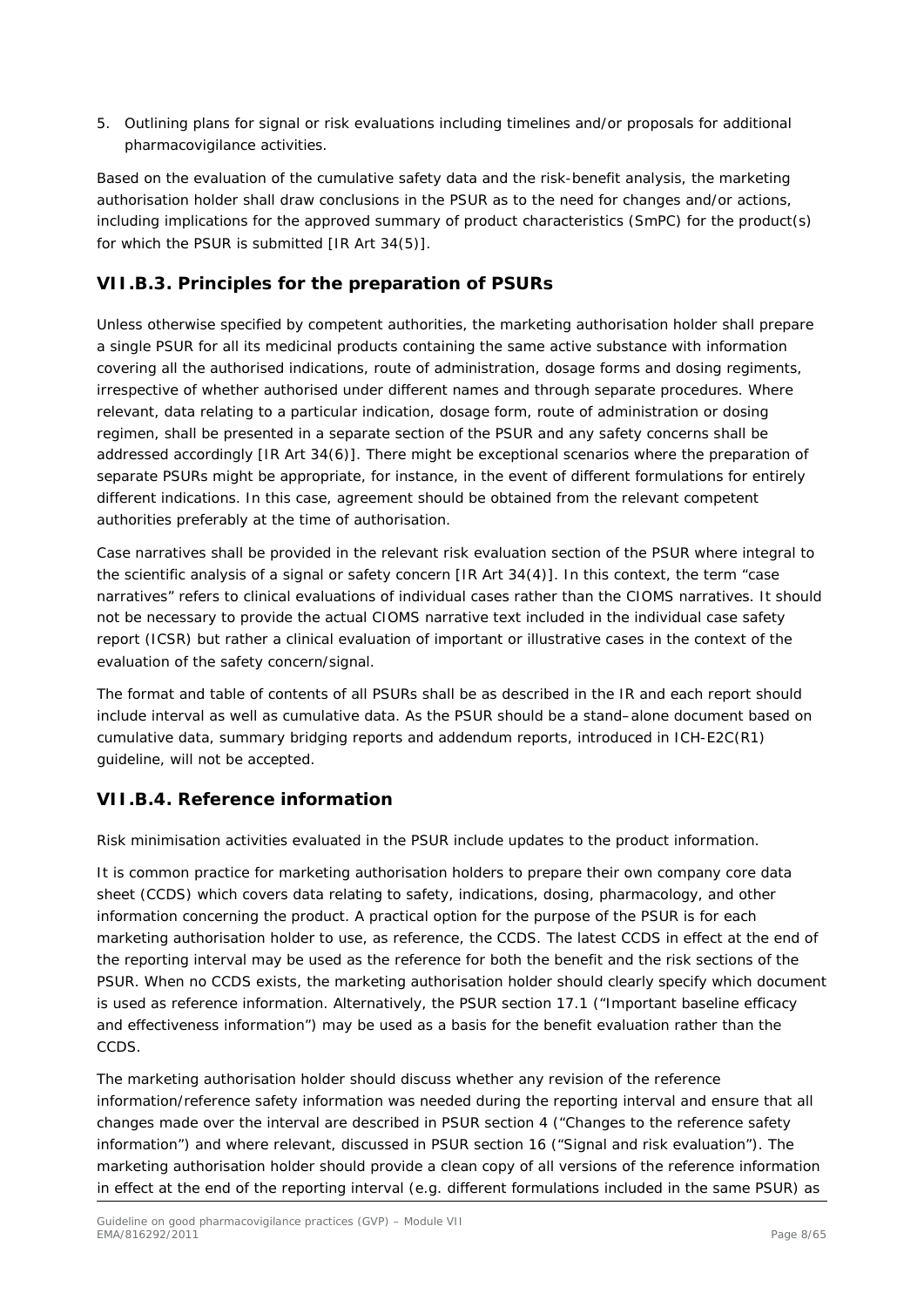an appendix to the PSUR (See VII.B.5.20). The reference information should be dated and version controlled.

Where new information on safety that could warrant changes to the authorised product information (e.g. new adverse drug reaction, warning or contraindication) has been added to the reference safety information (the core safety information contained within the reference information) during the period from the data lock point to the submission of the PSUR, this information should be included in the PSUR section 14 ("Late-breaking information").

The marketing authorisation holder should clearly highlight differences that may have an impact on labelling changes (e.g. adverse drug reactions, contraindications, warnings, interactions, overdose) between the version of the reference safety information in effect at the end of the reporting interval, taking into account any changes made during the late-breaking period, and their proposals for the local authorised product information based on the evaluation of the information contained in the PSUR. These differences should be included in PSUR regional appendix (see VII.B.5.20. and VII.C.5.2).

# <span id="page-8-0"></span>*VII.B.5. Format and contents of the PSUR*

The PSUR shall be based on all available data and shall focus on new information which has emerged since the data lock point of the last PSUR [IR Art 34(1)]. Cumulative information should be taken into account when performing the overall safety evaluation and integrated benefit-risk assessment.

Because clinical development of a medicinal product frequently continues following marketing authorisation, relevant information from post-authorisation studies or clinical trials in unauthorised indications or populations should also be included in the PSUR. Similarly, as knowledge of the safety of a medicinal product may be derived from evaluation of other data associated with off-label use, such knowledge should be reflected in the risk evaluation where relevant and appropriate.

The PSUR shall provide summaries of data relevant to the benefits and risks of the medicinal product, including results of all studies with a consideration of their potential impact on the marketing authorisation [DIR Art 107b(a)].

Examples of sources of efficacy, effectiveness and safety information that may be used in the preparation of PSURs include the following:

- non-clinical studies;
- spontaneous reports:
- active surveillance systems (e.g. sentinel sites);
- investigations of product quality;
- product usage data and drug utilisation information;
- clinical trials, including research in unauthorised indications or populations;
- observational studies, including registries;
- patient support programs;
- systematic reviews and meta-analysis;
- marketing authorisation holders sponsored websites<sup>[3](#page-8-1)</sup>;
- published scientific literature or abstracts, including information presented at scientific meetings;

<span id="page-8-1"></span>3 ICH-E2D Post-Approval Safety Data Management: Definitions and Standards for Expedited Reporting.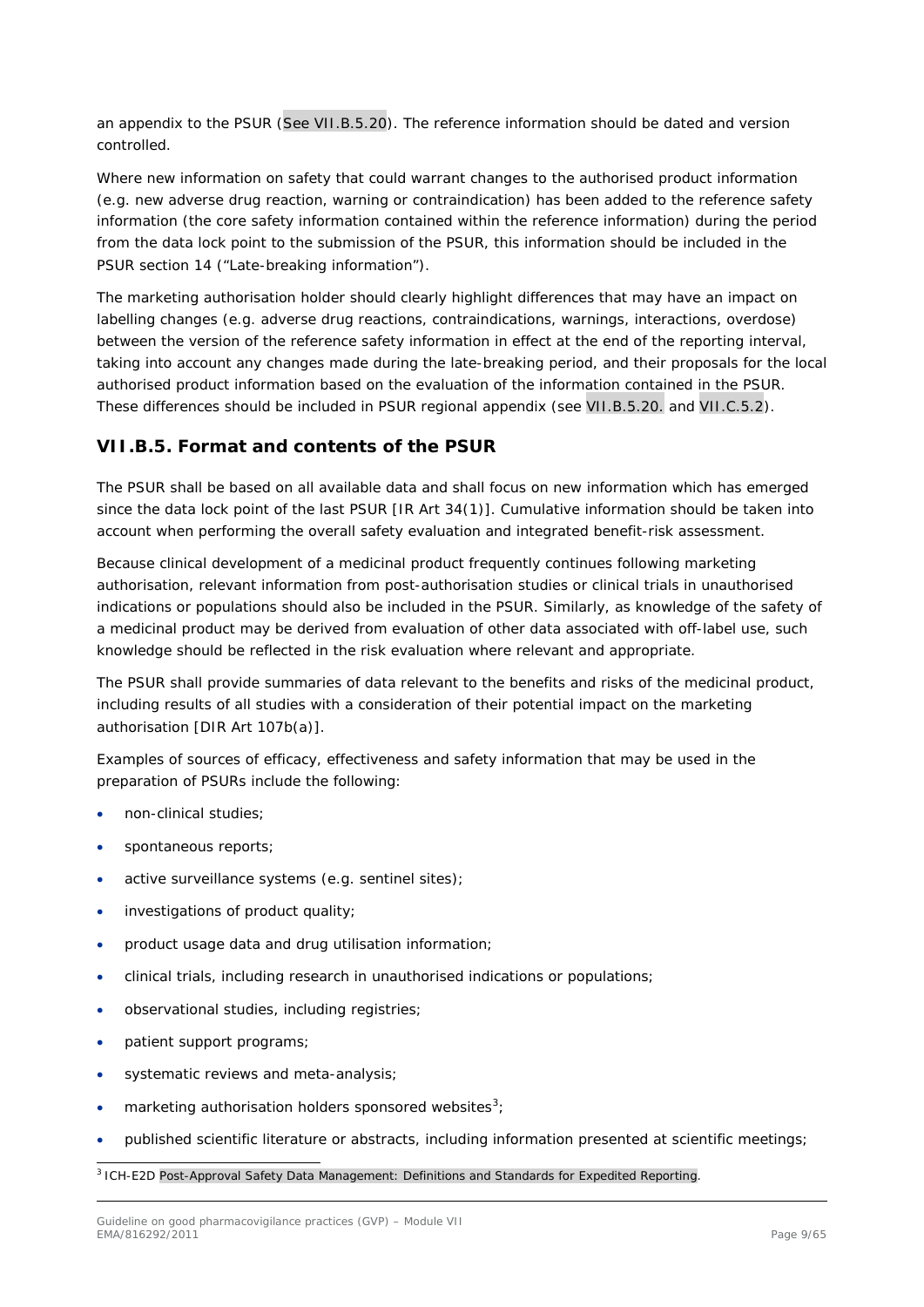- unpublished manuscripts made available to the marketing authorisation holder;
- licensing partners, other sponsors or academic institutions and research networks;
- competent authorities (worldwide) websites.

The above list is not intended to be all inclusive, and additional data sources may be used by the marketing authorisation holder in evaluation of the benefit-risk profile, as appropriate to the product and its known and emerging important benefits and risks.

A PSUR shall be prepared following the full modular structure set out in Annex II of the IR [IR Art 35].

For the purposes of this Module, sources of information include data regarding the active substance(s) included in the medicinal product, or the medicinal product that the marketing authorisation holder may reasonably be expected to have access to and that are relevant to the evaluation of the safety, and/or benefit-risk profile. It is therefore recognised that while the same format (as defined in the IR) shall be followed for all products, the extent of the information provided may vary where justified according to what is accessible to the marketing authorisation holder. For example, for a marketing authorisation holder sponsored clinical trial, there should be access to patient level data while for a clinical trial not sponsored by the marketing authorisation holder, only the published report may be accessible .

When preparing the PSUR, the ICH-E2C(R2) guideline (see Annex IV ICH-E2C(R2)) on PBRER should also be applied. Guidance on the titles, order and content of the PSUR sections is provided in VII.B.5.1. to VII.B.5.20.. When no relevant information is available for any of the sections, this should be stated.

- Part I: Title page including signature<sup>[4](#page-9-0)</sup>
- Part II: Executive Summary
- Part III: Table of Contents
	- 1. Introduction
	- 2. Worldwide marketing authorisation status
	- 3. Actions taken in the reporting interval for safety reasons
	- 4. Changes to reference safety information
	- 5. Estimated exposure and use patterns
		- 5.1. Cumulative subject exposure in clinical trials
		- 5.2. Cumulative and interval patient exposure from marketing experience
	- 6. Data in summary tabulations
		- 6.1. Reference information
		- 6.2. Cumulative summary tabulations of serious adverse events from clinical trials
		- 6.3. Cumulative and interval summary tabulations from post-marketing data sources
	- 7. Summaries of significant findings from clinical trials during the reporting interval
		- 7.1. Completed clinical trials

<span id="page-9-0"></span><sup>&</sup>lt;sup>4</sup> For PSURs submission in the EU, it is at the discretion of the QPPV to determine the most appropriate person to sign the document according to the marketing authorisation holder structure and responsibilities. A statement confirming the designation by the QPPV should be included. No delegation letters should be submitted.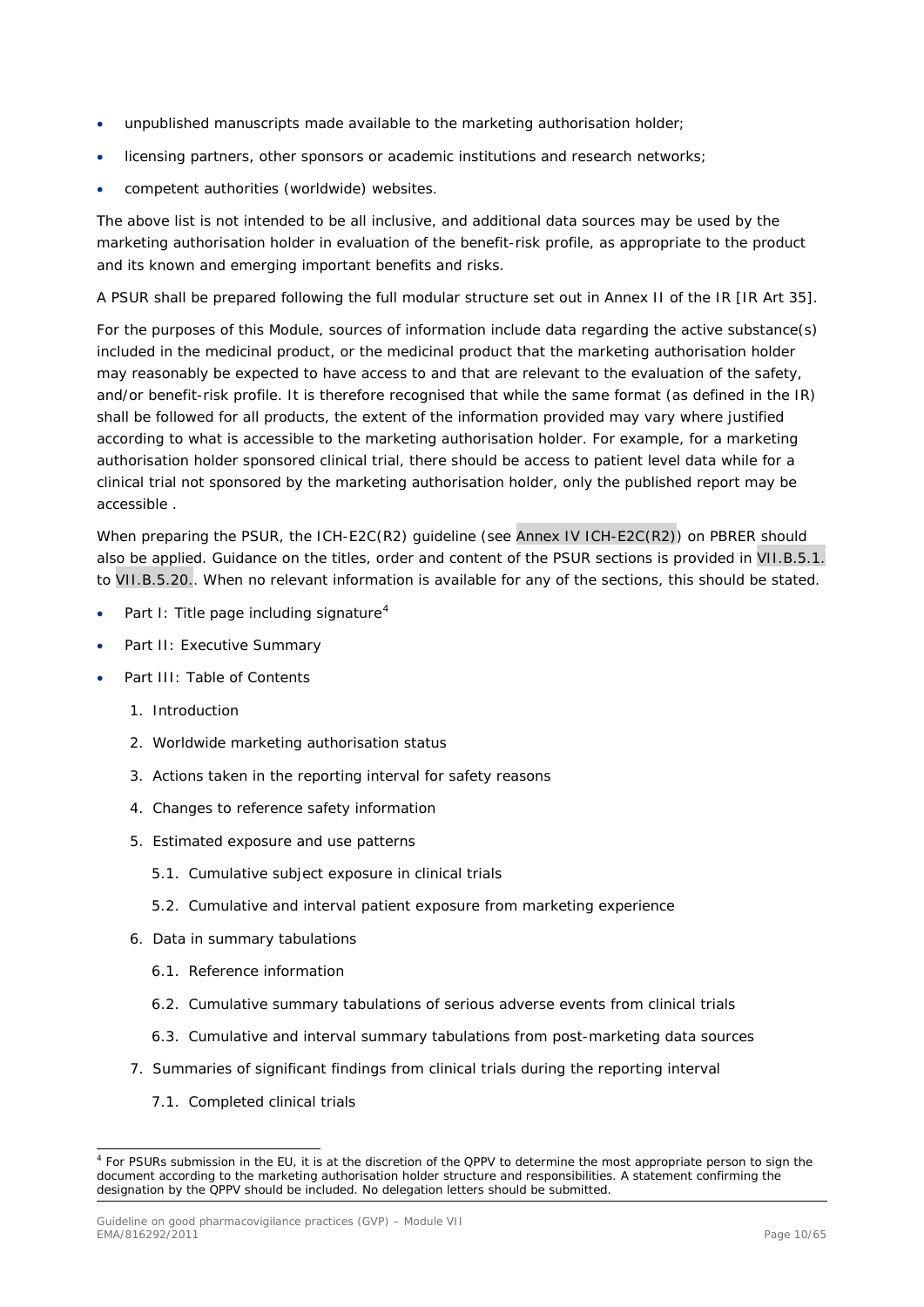- 7.2. Ongoing clinical trials
- 7.3. Long-term follow-up
- 7.4. Other therapeutic use of medicinal product
- 7.5. New safety data related to fixed combination therapies
- 8. Findings from non-interventional studies
- 9. Information from other clinical trials and sources
- 10. Non-clinical Data
- 11. Literature
- 12. Other periodic reports
- 13. Lack of efficacy in controlled clinical trials
- 14. Late-breaking information
- 15. Overview of signals: new, ongoing or closed
- 16. Signal and risk evaluation
	- 16.1. Summaries of safety concerns
	- 16.2. Signal evaluation
	- 16.3. Evaluation of risks and new information
	- 16.4. Characterisation of risks
	- 16.5. Effectiveness of risk minimisation (if applicable)
- 17. Benefit evaluation
	- 17.1. Important baseline efficacy and effectiveness information
	- 17.2. Newly identified information on efficacy and effectiveness
	- 17.3. Characterisation of benefits
- 18. Integrated benefit-risk analysis for authorised indications
	- 18.1. Benefit-risk context Medical need and important alternatives
	- 18.2. Benefit-risk analysis evaluation
- 19. Conclusions and actions
- 20. Appendices to the PSUR

#### **PSUR title page**

The title page should include the name of the medicinal product(s)<sup>[5](#page-10-0)</sup> and substance, international birth date, reporting interval, date of the report, marketing authorisation holder details and statement of confidentiality of the information included in the PSUR.

The title page shall also contain the signature.

<span id="page-10-0"></span><sup>&</sup>lt;sup>5</sup> For PSURs covering multiple products, for practical reasons, this information may be provided in the PSUR Cover Page (See VII. Appendix 3)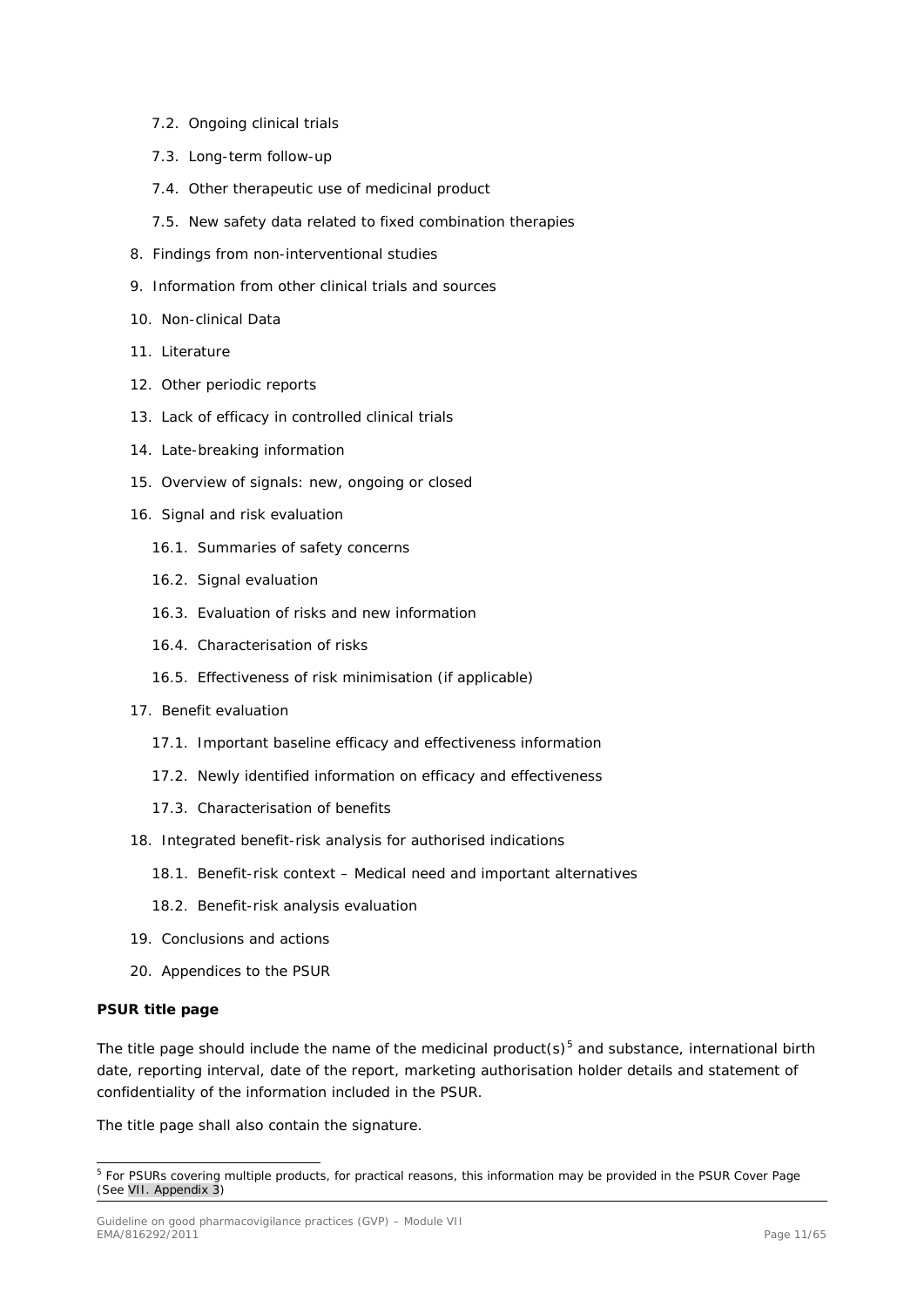#### **PSUR executive summary**

An executive summary should be placed immediately after the title page and before the table of contents. The purpose of the executive summary is to provide a concise summary of the content and the most important information in the PSUR and should contain the following information:

- introduction and reporting interval;
- medicinal product(s), therapeutic class(es), mechanism(s) of action, indication(s), pharmaceutical formulation(s), dose(s) and route(s) of administration;
- estimated cumulative clinical trials exposure;
- estimated interval and cumulative exposure from marketing experience;
- number of countries in which the medicinal product is authorised;
- summary of the overall benefit-risk analysis evaluation (based on sub-section 18.2 "benefit-risk analysis evaluation" of the PSUR);
- actions taken and proposed for safety reasons including significant changes to the investigator brochure and post-authorisation product information or other risk minimisation activities;
- conclusions.

#### **PSUR table of contents**

The executive summary should be followed by the table of contents.

## <span id="page-11-0"></span>**VII.B.5.1. PSUR section "Introduction"**

The marketing authorisation holder should briefly introduce the product(s) so that the PSUR "stands alone" but it is also placed in perspective relative to previous PSURs and circumstances. The introduction should contain the following information:

- International birth date (IBD), the date of the first marketing authorisation for any product containing the active substance granted to any company in any country in the world, and reporting interval.
- medicinal product(s), therapeutic class(es), mechanism(s) of action, authorised indication(s), pharmaceutical form(s), dose(s) and route(s) of administration;
- a brief description of the population(s) being treated and studied;

## <span id="page-11-1"></span>**VII.B.5.2. PSUR section "Worldwide marketing authorisation status"**

This section of the PSUR provides cumulative information and should contain a brief narrative overview including: date of the first authorisation worldwide, indications(s), authorised dose(s), and where authorised.

## <span id="page-11-2"></span>**VII.B.5.3. PSUR section "Actions taken in the reporting interval for safety reasons"**

This section of the PSUR should include a description of significant actions related to safety that have been taken worldwide during the reporting interval, related to either investigational uses or marketing experience by the marketing authorisation holder, sponsors of clinical trial(s), data monitoring committees, ethics committees or competent authorities that had either: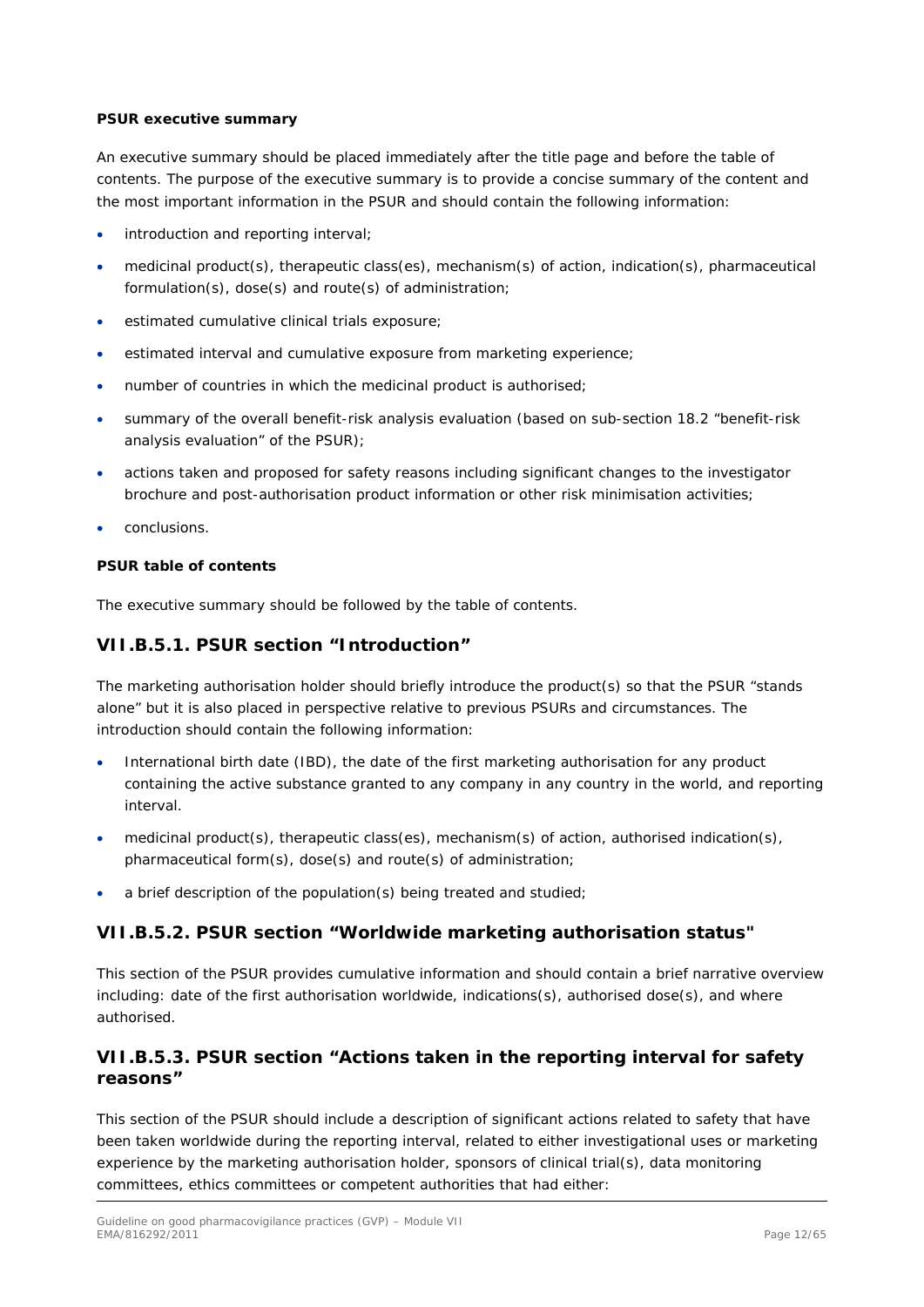- a significant influence on the risk-benefit balance of the authorised medicinal product; and/or
- an impact on the conduct of a specific clinical trial(s) or on the overall clinical development programme.

If known, the reason for each action should be provided and any additional relevant information should be included as appropriate. Relevant updates to previous actions should also be summarised in this section.

Examples of significant actions taken for safety reasons include:

#### Actions related to investigational uses:

- refusal to authorise a clinical trial for ethical or safety reasons;
- partial<sup>[6](#page-12-0)</sup> or complete clinical trial suspension or early termination of an ongoing clinical trial because of safety findings or lack of efficacy;
- recall of investigational drug or comparator;
- failure to obtain marketing authorisation for a tested indication including voluntary withdrawal of a marketing authorisation application;
- risk management activities, including:
	- − protocol modifications due to safety or efficacy concerns (e.g. dosage changes, changes in study inclusion/exclusion criteria, intensification of subject monitoring, limitation in trial duration);
	- − restrictions in study population or indications;
	- changes to the informed consent document relating to safety concerns;
	- formulation changes;
	- addition by regulators of a special safety-related reporting requirement;
	- issuance of a communication to investigators or healthcare professionals; and
	- plans for new studies to address safety concerns.

#### Actions related to marketing experience:

- failure to obtain a marketing authorisation renewal;
- withdrawal or suspension of a marketing authorisation;
- actions taken due to product defects and quality issues;
- risk management activities including:
	- significant restrictions on distribution or introduction of other risk minimisation measures;
	- significant safety-related changes in labelling documents including restrictions on use or population treated;
	- − communications to health care professionals; and
	- new post-marketing study requirement(s) imposed by competent authorities.

<span id="page-12-0"></span> <sup>6</sup> "Partial suspension" might include several actions (e.g. suspension of repeat dose studies, but continuation of single dose studies; suspension of trials in one indication, but continuation in another, and/or suspension of a particular dosing regimen in a trial but continuation of other doses). ICH-E2C(R2) guideline (see Annex IV).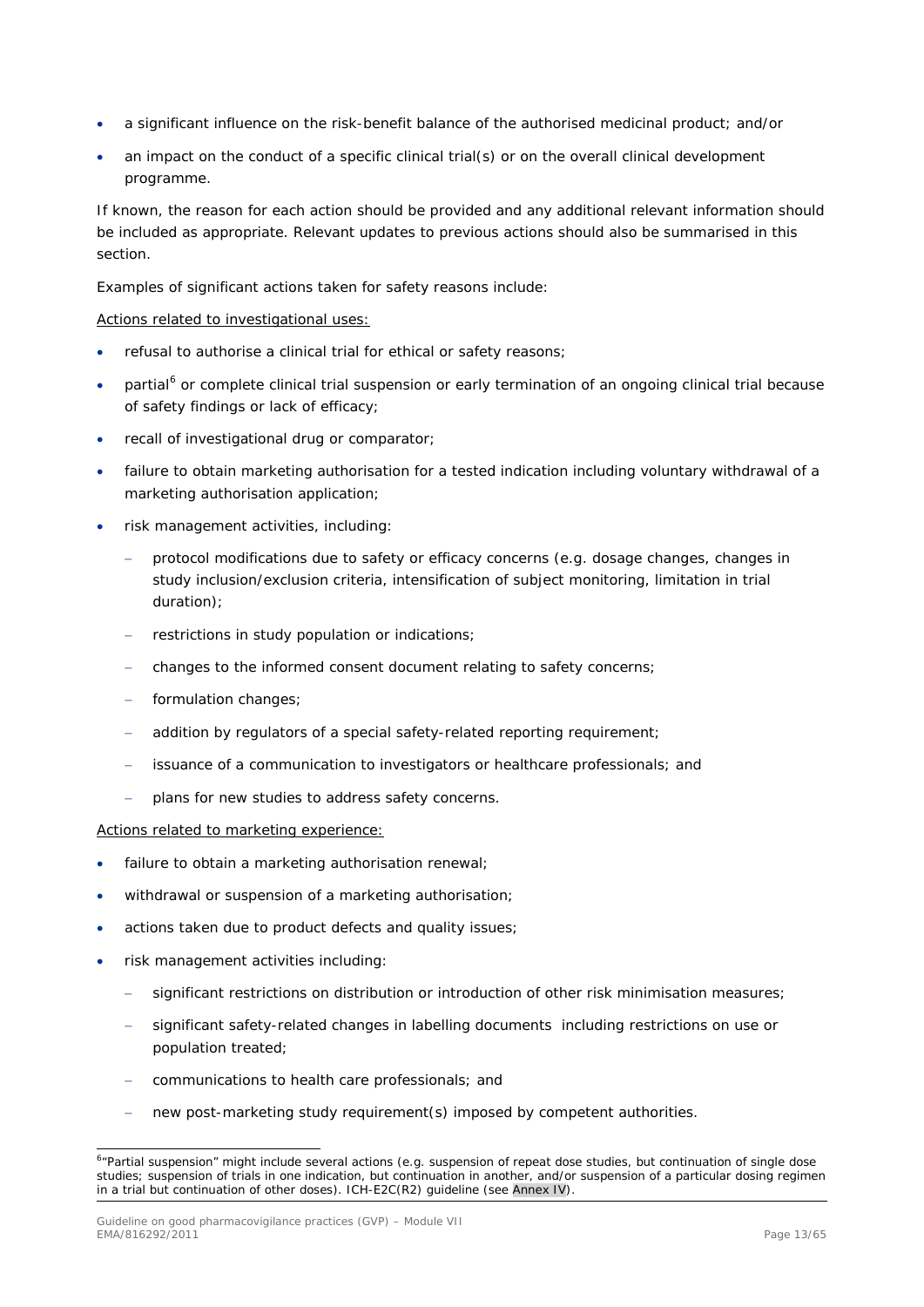# <span id="page-13-0"></span>**VII.B.5.4. PSUR section "Changes to reference safety information"**

This PSUR section should list any significant changes made to the reference safety information within the reporting interval. Such changes might include information relating to contraindications, warnings, precautions, serious adverse drug reactions, interactions, important findings from ongoing or completed clinical trials and significant non-clinical findings (e.g. carcinogenicity studies). Specific information relevant to these changes should be provided in the appropriate sections of the PSUR.

# <span id="page-13-1"></span>**VII.B.5.5. PSUR section "Estimated exposure and use patterns"**

PSURs shall provide an accurate estimate of the population exposed to the medicinal product, including all data relating to the volume of sales and volume of prescriptions. This estimate of exposure shall be accompanied by a qualitative and quantitative analysis of actual use, which shall indicate, where appropriate, how actual use differs from the indicated use based on all data available to the marketing authorisation holder, including the results of observational or drug utilisation studies [IR Art 34 (2)].

This PSUR section should provide estimates of the size and nature of the population exposed to the medicinal product including a brief description of the method(s) used to estimate the subject/patient exposure and the limitations of that method.

Consistent methods for calculating subject/patient exposure should be used across PSURs for the same medicinal product. If a change in the method is appropriate, both methods and calculations should be provided in the PSUR introducing the change and any important difference between the results using the two methods should be highlighted.

### <span id="page-13-2"></span>*VII.B.5.5.1. PSUR sub-section "Cumulative subject exposure in clinical trials"*

This section of the PSUR should contain the following information on the patients studied in clinical trials sponsored by the marketing authorisation holder, if applicable presented in tabular formats:

- cumulative numbers of subjects from ongoing and completed clinical trials exposed to the investigational medicinal product, placebo, and/or active comparator(s) since the DIBD;
- more detailed cumulative subject exposure in clinical trials should be presented if available (e.g. sub-grouped by age, sex, and racial group for the entire development programme); it is recognised that for old products, detailed data might not available;
- important differences among trials in dose, routes of administration, or patient populations can be noted in the tables, if applicable, or separate tables can be considered;
- if clinical trials have been or are being performed in special populations (e.g. pregnant women; patients with renal, hepatic, or cardiac impairment; or patients with relevant genetic polymorphisms), exposure data should be provided as appropriate;
- when there are substantial differences in time of exposure between subjects randomised to the investigational medicinal product or comparator(s), or disparities in length of exposure between clinical trials, it can be useful to express exposure in subject-time (subject-days, -months, or years);
- investigational drug exposure in healthy volunteers might be less relevant to the overall safety profile, depending on the type of adverse reaction, particularly when subjects are exposed to a single dose. Such data can be presented separately with an explanation as appropriate;
- if the serious adverse events from clinical trials are presented by indication in the summary tabulations, the patient exposure should also be presented by indication, where available;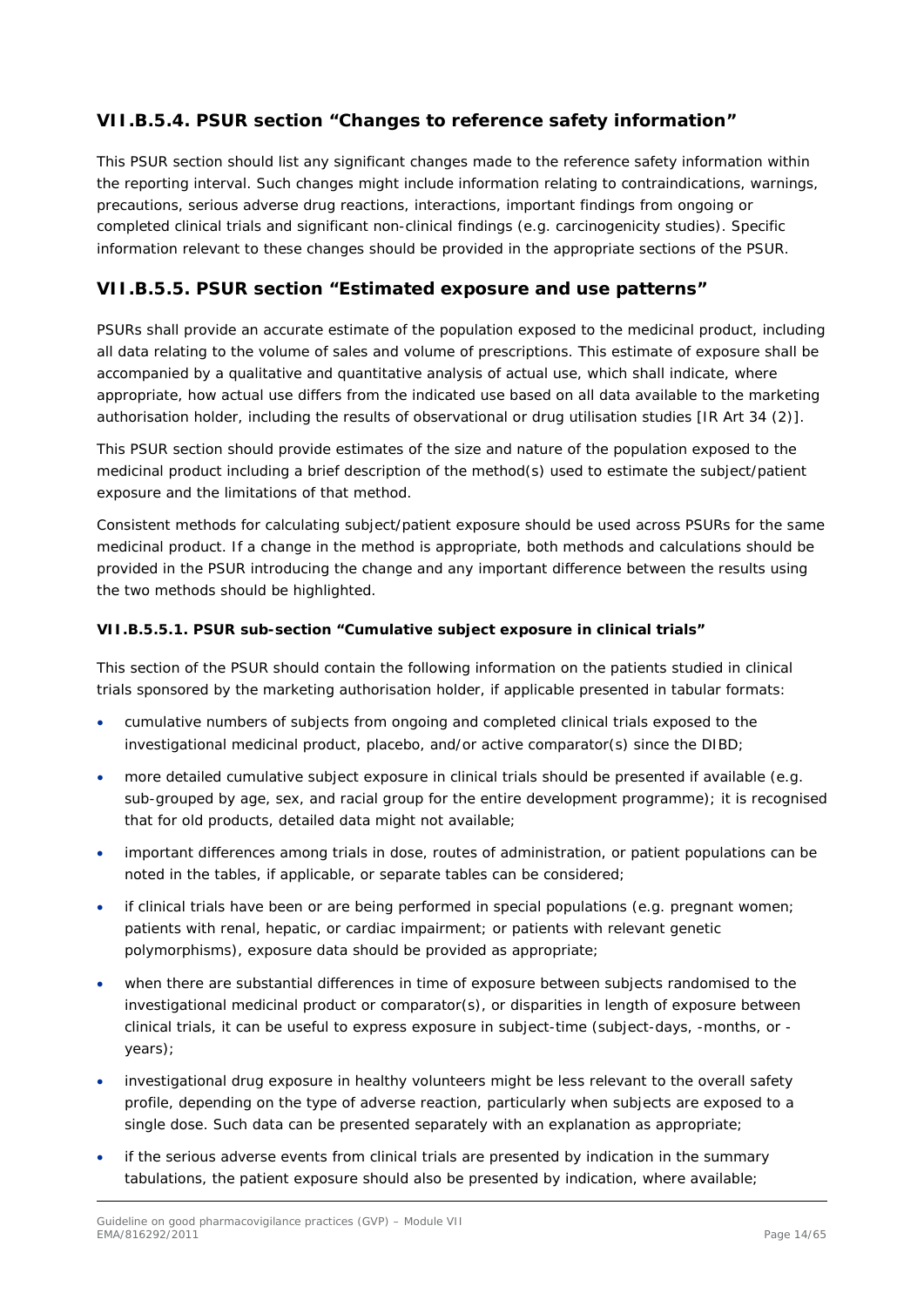• for individual trials of particular importance, demographic characteristics should be provided separately.

Examples of tabular format for the estimated exposure in clinical trials are presented in VII. Appendix 1, tables VII.2, VII.3 and VII.4.

## <span id="page-14-0"></span>*VII.B.5.5.2. PSUR sub-section "Cumulative and interval patient exposure from marketing experience"*

When possible, separate estimates should be provided for cumulative exposure (since the IBD) and interval exposure (since the data lock point of the previous PSUR). Although it is recognised that it is often difficult to obtain and validate exposure data, the number of patients exposed should be provided whenever possible, along with the method(s) used to determine the estimate. Justification should be provided if it is not possible to estimate the number of patients exposed. In this case, alternative estimates of exposure, if available, should be presented along with the method(s) used to derive them. Examples of alternative measures of exposure include patient-days of exposure and number of prescriptions. Only if such measures are not available, measures of drug sales, such as tonnage or dosage units, may be used. The concept of a defined daily dose may also be used to arrive at patient exposure estimates.

The data should be presented according to the following categories:

1. Post-authorisation (non-clinical trial) exposure:

An overall estimation of patient exposure should be provided. In addition, the data should be presented by sex, age, indication, dose, formulation and region, where available. Depending upon the product, other variables may be relevant, such as number of vaccination courses, route(s) of administration, and duration of treatment.

When there are patterns of reports indicating a safety signal, exposure data within relevant subgroups should be presented, if possible.

2. Post-authorisation use in special populations:

Where post-authorisation use has occurred in special populations, available information regarding cumulative patient numbers exposed and the method of calculation should be provided. Sources of such data would include non-interventional studies designed to obtain this information, including registries. Populations to be considered for discussion include, but might not be limited to:

- paediatric population;
- elderly population;
- pregnant or lactating women;
- patients with hepatic and/or renal impairment:
- patients with other relevant co-morbidity;
- patients with disease severity different from that studied in clinical trials:
- sub-populations carrying relevant genetic polymorphism(s);
- populations with specific racial and/or ethnic origins.
- 3. Pattern of use of the medicinal product:

If the marketing authorisation holder becomes aware of a pattern of use of the medicinal product, which may be regional, considered relevant for the interpretation of safety data, provide a brief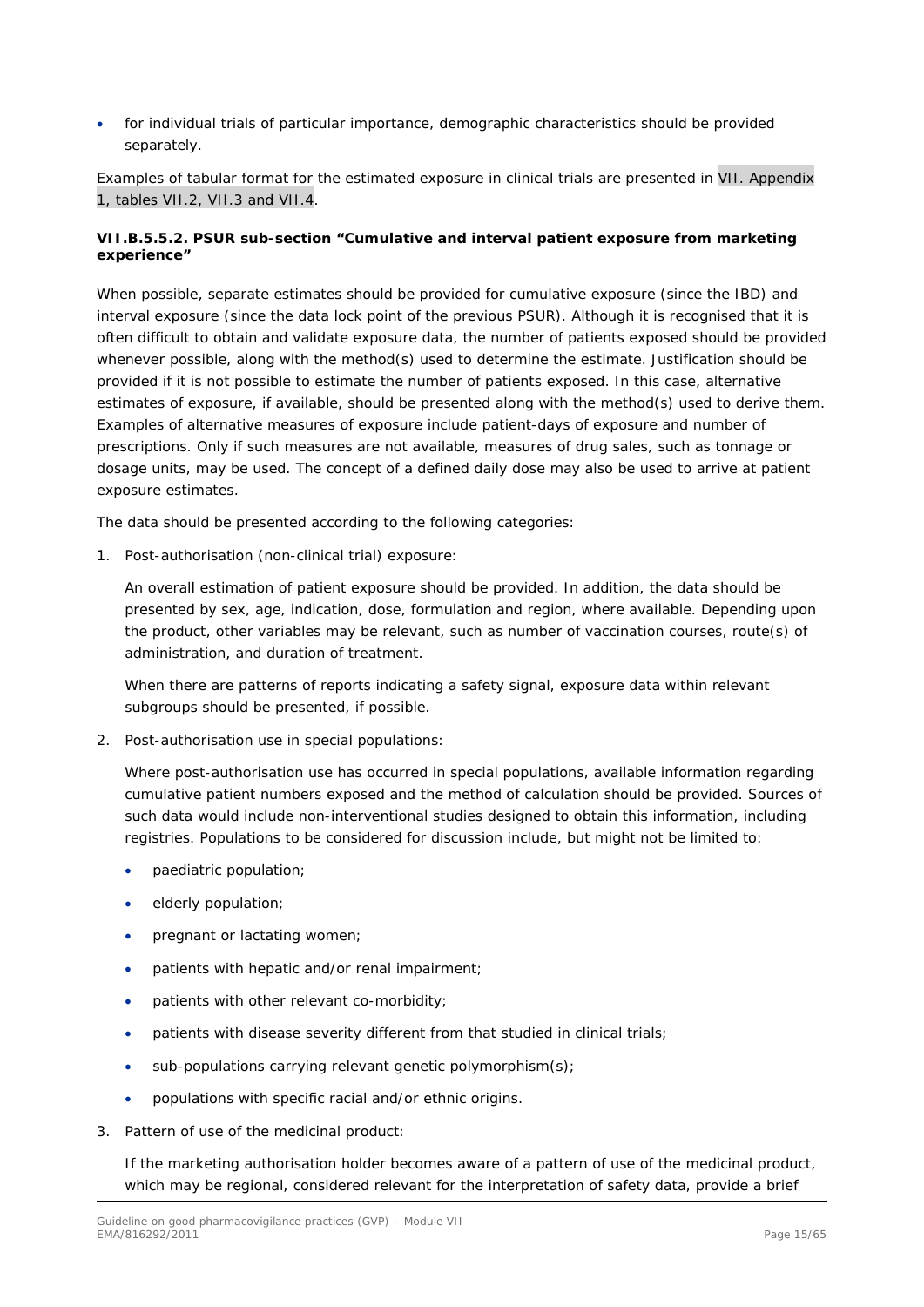description thereof. Such patterns may include, in particular, off-label use (e.g. an anti-epileptic drug used off-label for neuropathic pain and/or prophylaxis of migraine headaches). If known, the marketing authorisation holder may briefly comment on whether such use is supported by clinical guidelines, clinical trial evidence, or an absence of authorised alternative treatments. If quantitative use information is available, it should be provided.

Examples of tabular format for the estimated exposure from marketing experience are presented in VII. Appendix 1, tables VII.5 and VII.6.

## <span id="page-15-0"></span>**VII.B.5.6. PSUR section "Data in summary tabulations"**

The objective of this PSUR section is to present safety data through summary tabulations of serious adverse events from clinical trials, spontaneous serious and non-serious reactions from marketing experience (including reports from healthcare professionals, consumers, scientific literature, competent authorities (worldwide)) and serious reactions from non-interventional studies and other noninterventional solicited source. At the discretion of the marketing authorisation holder graphical displays can be used to illustrate specific aspects of the data when useful to enhance understanding.

When the Medical Dictionary for Regulatory Activities (MedDRA) terminology is used for coding the adverse event/reaction terms, the preferred term (PT) level and system organ class (SOC) should be presented in the summary tabulations.

The seriousness of the adverse events/reactions in the summary tabulations should correspond to the seriousness assigned to events/reactions included in the ICSRs using the criteria established in ICH-E2A<sup>[7](#page-15-3)</sup>. When serious and non-serious events/reactions are included in the same ICSR, the individual seriousness per reaction should be reflected in the summary tabulations. Seriousness should not be changed specifically for the preparation of the PSURs.

### <span id="page-15-1"></span>*VII.B.5.6.1. PSUR sub-section "Reference information"*

This sub-section of the PSUR should specify the version(s) of the coding dictionary used for presentation of adverse events/reactions.

#### <span id="page-15-2"></span>*VII.B.5.6.2. PSUR sub-section "Cumulative summary tabulations of serious adverse events from clinical trials"*

This PSUR sub-section should provide background for the appendix that provides a cumulative summary tabulation of serious adverse events reported in the marketing authorisation holder's clinical trials, from the DIBD to the data lock point of the current PSUR. The marketing authorisation holder should explain any omission of data (e.g. clinical trial data might not be available for products marketed for many years). The tabulation(s) should be organised by MedDRA SOC (listed in the internationally agreed order), for the investigational drug, as well as for the comparator arm(s) (active comparators, placebo) used in the clinical development programme. Data can be integrated across the programme. Alternatively, when useful and feasible, data can be presented by trial, indication, route of administration or other variables.

This sub-section should not serve to provide analyses or conclusions based on the serious adverse events.

The following points should be considered:

• Causality assessment is generally useful for the evaluation of individual rare adverse drug reactions. Individual case causality assessment has less value in the analysis of aggregate data,

<span id="page-15-3"></span> $<sup>7</sup>$  ICH Topic E2A. Clinical safety data management: Definitions and standards for expedited reporting.</sup>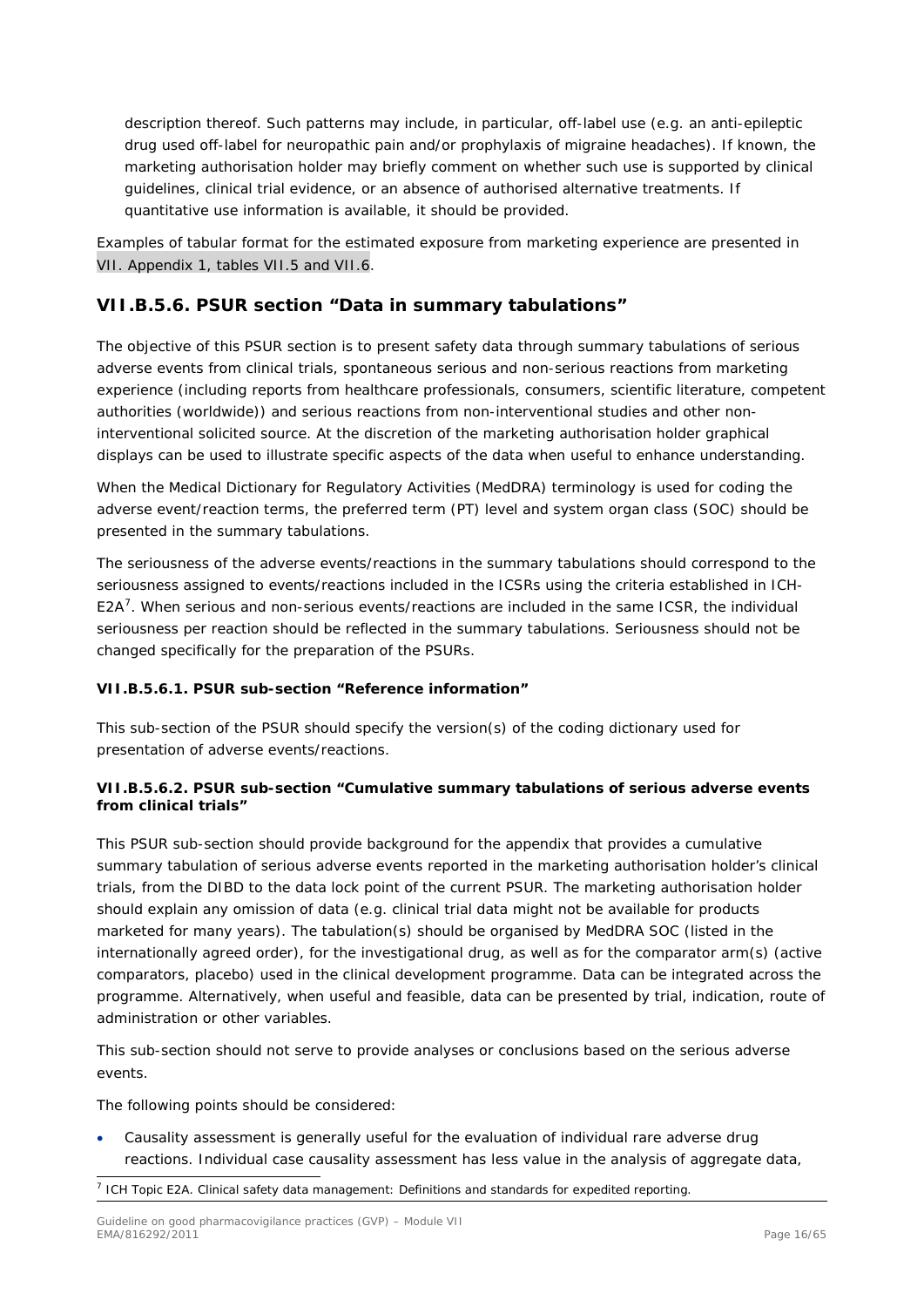where group comparisons of rates are possible. Therefore, the summary tabulations should include all serious adverse events and not just serious adverse reactions for the investigational drug, comparators and placebo. It may be useful to give rates by dose.

- In general, the tabulation(s) of serious adverse events from clinical trials should include only those terms that were used in defining the case as serious and non-serious events should be included in the study reports.
- The tabulations should include blinded and unblinded clinical trial data. Unblinded serious adverse events might originate from completed trials and individual cases that have been unblinded for safety-related reasons (e.g. expedited reporting), if applicable. Sponsors of clinical trials and marketing authorisation holders should not unblind data for the specific purpose of preparing the PSUR.
- Certain adverse events can be excluded from the clinical trials summary tabulations, but such exclusions should be explained in the report. For example, adverse events that have been defined in the protocol as "exempt" from special collection and entry into the safety database because they are anticipated in the patient population, and those that represent study endpoints, can be excluded (e.g. deaths reported in a trial of a drug for congestive heart failure where all-cause mortality is the primary efficacy endpoint, disease progression in cancer trials).

An example of summary tabulation of serious adverse events from clinical trials can be found in VII. Appendix 1 table VII.7

## <span id="page-16-0"></span>*VII.B.5.6.3. PSUR sub-section "Cumulative and interval summary tabulations from postmarketing data sources"*

This sub-section of the PSUR should provide background for the appendix that provides cumulative and interval summary tabulations of adverse reactions, from the IBD to the data lock point of the current PSUR. These adverse reactions are derived from spontaneous ICSRs including reports from healthcare professionals, consumers, scientific literature, competent authorities (worldwide) and from solicited non-interventional ICSRs including those from non-interventional studies<sup>[8](#page-16-2)</sup>. Serious and non-serious reactions from spontaneous sources, as well as serious adverse reactions from non-interventional studies and other non-interventional solicited sources should be presented in a single table, with interval and cumulative data presented side-by-side. The table should be organised by MedDRA SOC (listed in the internationally agreed order). For special issues or concerns, additional tabulations of adverse reactions can be presented by indication, route of administration, or other variables.

As described in ICH-E2D<sup>[9](#page-16-3)</sup> guideline, for marketed medicinal products, spontaneously reported adverse events usually imply at least a suspicion of causality by the reporter.

Analysis or conclusions based on the summary tabulations should not be provided in this PSUR subsection.

An example of summary tabulations of adverse drug reactions from post-marketing data sources can be found in VII. Appendix 1 table VII.8.

# <span id="page-16-1"></span>**VII.B.5.7. PSUR section "Summaries of significant findings from clinical trials during the reporting interval"**

This PSUR section should provide a summary of the clinically important efficacy and safety findings during the reporting interval obtained from the sources specified in the sub-sections listed below.

<span id="page-16-3"></span><span id="page-16-2"></span><sup>&</sup>lt;sup>8</sup> ICH-E2D Post-Approval Safety Data Management: Definitions and Standards for Expedited Reporting. <sup>9</sup> See footnote 8.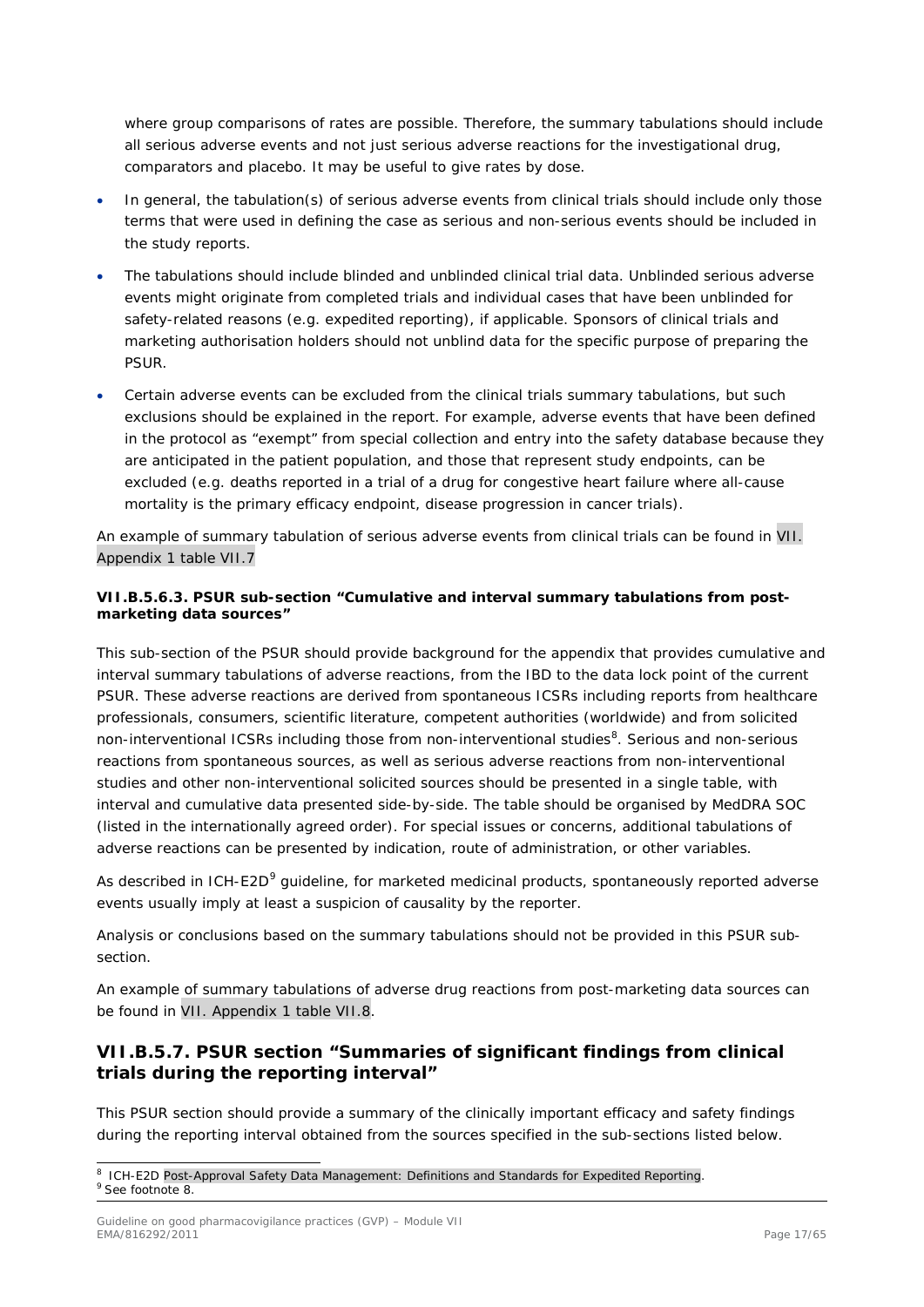When possible and relevant, data categorised by sex and age (particularly paediatrics versus adults), indication, dose, and region should be presented.

In addition, the marketing authorisation holder should include an appendix listing the sponsored interventional trials with the primary aim of identifying, characterising, or quantifying a safety hazard or confirming the safety profile of the medicinal product that were completed or ongoing during the reporting interval.

Signals arising from clinical trial sources should be tabulated in PSUR Section 15 ("Overview on signals: new, ongoing or closed"). For those that are considered to be either a potential or identified risk, the risk should be evaluated and characterised in PSUR Sections 16.2 ("Signal evaluation") and 16.4 ("Characterisation of risks"), respectively.

### <span id="page-17-0"></span>*VII.B.5.7.1. PSUR sub-section "Completed clinical trials"*

This sub-section of the PSUR should provide a brief summary of clinically important emerging efficacy and safety findings obtained from clinical trials completed during the reporting interval. This information can be presented in narrative format or as a synopsis. It could include information that supports or refutes previously identified safety concerns as well as evidence of new safety signals.

### <span id="page-17-1"></span>*VII.B.5.7.2. PSUR sub-section "Ongoing clinical trials"*

If the marketing authorisation holder is aware of clinically important information that has arisen from ongoing clinical trials (e.g. learned through interim safety analyses or as a result of unblinding of subjects with adverse events), this sub-section should briefly summarise the concern(s). It could include information that supports or refutes previously identified safety concerns, as well as evidence of new safety signals.

#### <span id="page-17-2"></span>*VII.B.5.7.3. PSUR sub-section "Long term follow-up"*

Where applicable, this sub-section should provide information from long-term follow-up of subjects from clinical trials of investigational drugs, particularly advanced therapy products (e.g. gene therapy, cell therapy products and tissue engineered products).

### <span id="page-17-3"></span>*VII.B.5.7.4. PSUR sub-section "Other therapeutic use of medicinal product"*

This sub-section of the PSUR should include clinically important safety information from other programmes conducted by the marketing authorisation holder that follow a specific protocol, with solicited reporting as per ICH-E2D<sup>[10](#page-17-5)</sup> (e.g. expanded access programmes, compassionate use programmes, particular patient use, and other organised data collection).

### <span id="page-17-4"></span>*VII.B.5.7.5. PSUR sub-section "New safety data related to fixed combination therapies"*

Unless otherwise specified by national or regional regulatory requirements, the following options can be used to present data from combination therapies:

If the active substance that is the subject of the PSURs is also authorised or under development as a component of a fixed combination product or a multi-drug regimen, this sub-section should summarise important safety findings from use of the combination therapy.

<span id="page-17-5"></span><sup>&</sup>lt;sup>10</sup> ICH-E2D Post-Approval Safety Data Management: Definitions and Standards for Expedited Reporting.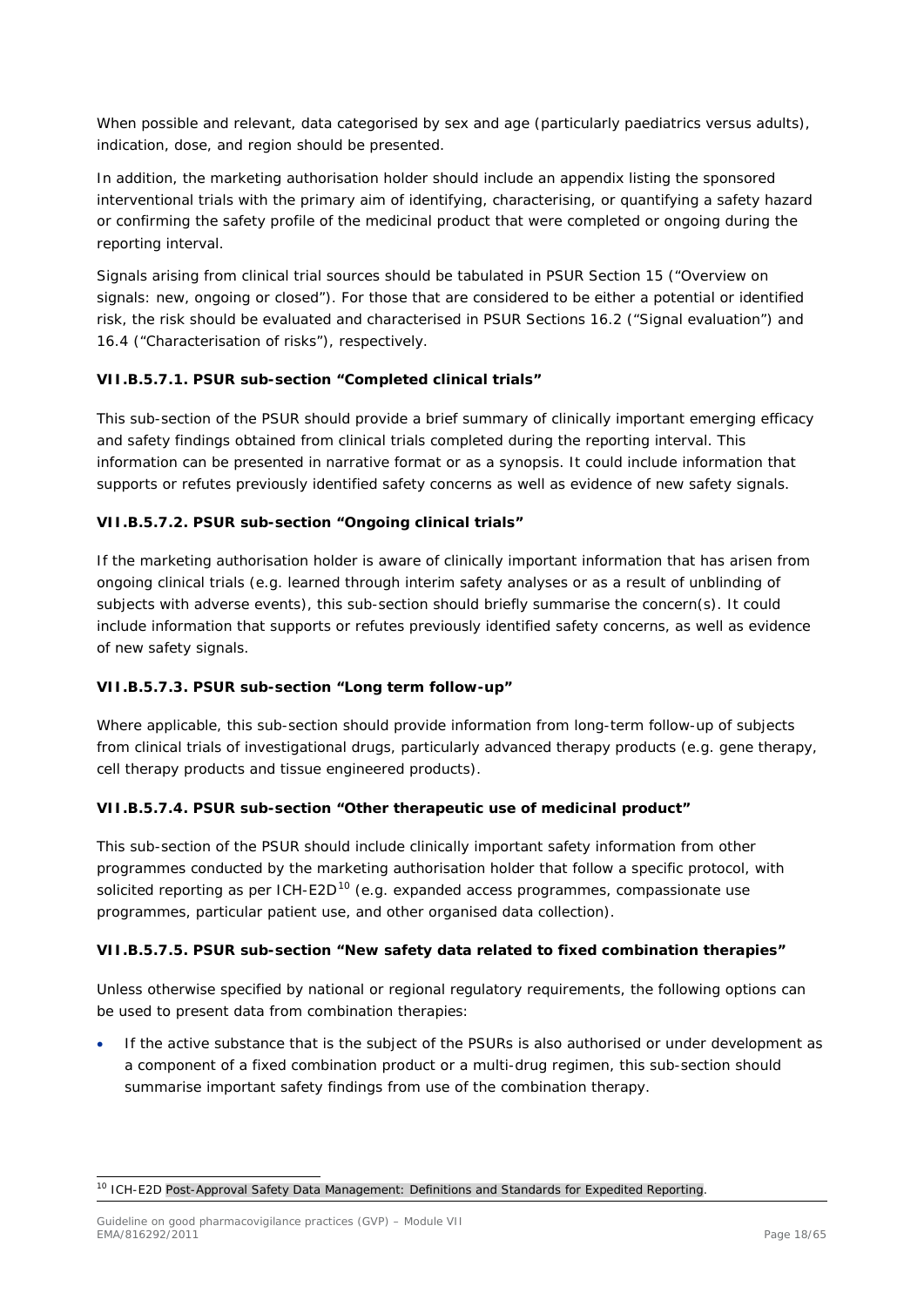• If the product itself is a fixed combination product, this PSUR sub-section should summarise important safety information arising from the individual components whether authorised or under development.

The information specific to the combination can be incorporated into a separate section(s) of the PSUR for one or all of the individual components of the combination.

# <span id="page-18-0"></span>**VII.B.5.8. PSUR section "Findings from non-interventional studies"**

This section should also summarise relevant safety information or information with potential impact in the benefit-risk assessment from marketing authorisation holder-sponsored non-interventional studies that became available during the reporting interval (e.g. observational studies, epidemiological studies, registries, and active surveillance programmes). This should include relevant information from drug utilisation studies when relevant to multiple regions.

The marketing authorisation holder should include an appendix listing marketing authorisation holdersponsored non-interventional studies conducted with the primary aim of identifying, characterising or quantifying a safety hazard, confirming the safety profile of the medicinal product, or of measuring the effectiveness of risk management measures which were completed or ongoing during the reporting interval.

Final study reports completed during the reporting interval for the studies mentioned in the paragraph above should also be included in the regional appendix of the PSUR (see VII.B.5.20. and VII.C.5.5.).

## <span id="page-18-1"></span>**VII.B.5.9. PSUR section "Information for other clinical trials and Sources"**

This PSUR section should summarise information relevant to the benefit-risk assessment of the medicinal product from other clinical trial/study sources, including patient support programs, which are accessible by the marketing authorisation holder during the reporting interval (e.g. results from pool analysis or meta-analysis of randomised clinical trials, safety information provided by co-development partners or from investigator-initiated trials).

Other sources of information may include data collection outside of a study environment. Information obtained from reports of events or patterns of use which do not result in suspected adverse reactions may be included in this section (see Module VI). For example, this would include available information on reports of asymptomatic overdose, abuse, medication error, off-label use or use in special populations. Such information may be received via spontaneous reports, medical information queries, customer's complaints, screening of digital media or via other information sources available to the marketing authorisation holder.

# <span id="page-18-2"></span>**VII.B.5.10. PSUR section "Non-clinical data"**

This PSUR section should summarise major safety findings from non-clinical in vivo and in vitro studies (e.g. carcinogenicity, reproduction or immunotoxicity studies) ongoing or completed during the reporting interval. Implications of these findings should be discussed in the section 16 ("Signal and risk evaluation") and section 18 ("Integrated benefit-risk analysis for authorised indications") of the PSUR.

# <span id="page-18-3"></span>**VII.B.5.11. PSUR section "Literature"**

This PSUR section should include a summary of new and significant safety findings, either published in the peer-reviewed scientific literature or made available as unpublished manuscripts that the marketing authorisation holder became aware of during the reporting interval, when relevant to the medicinal product.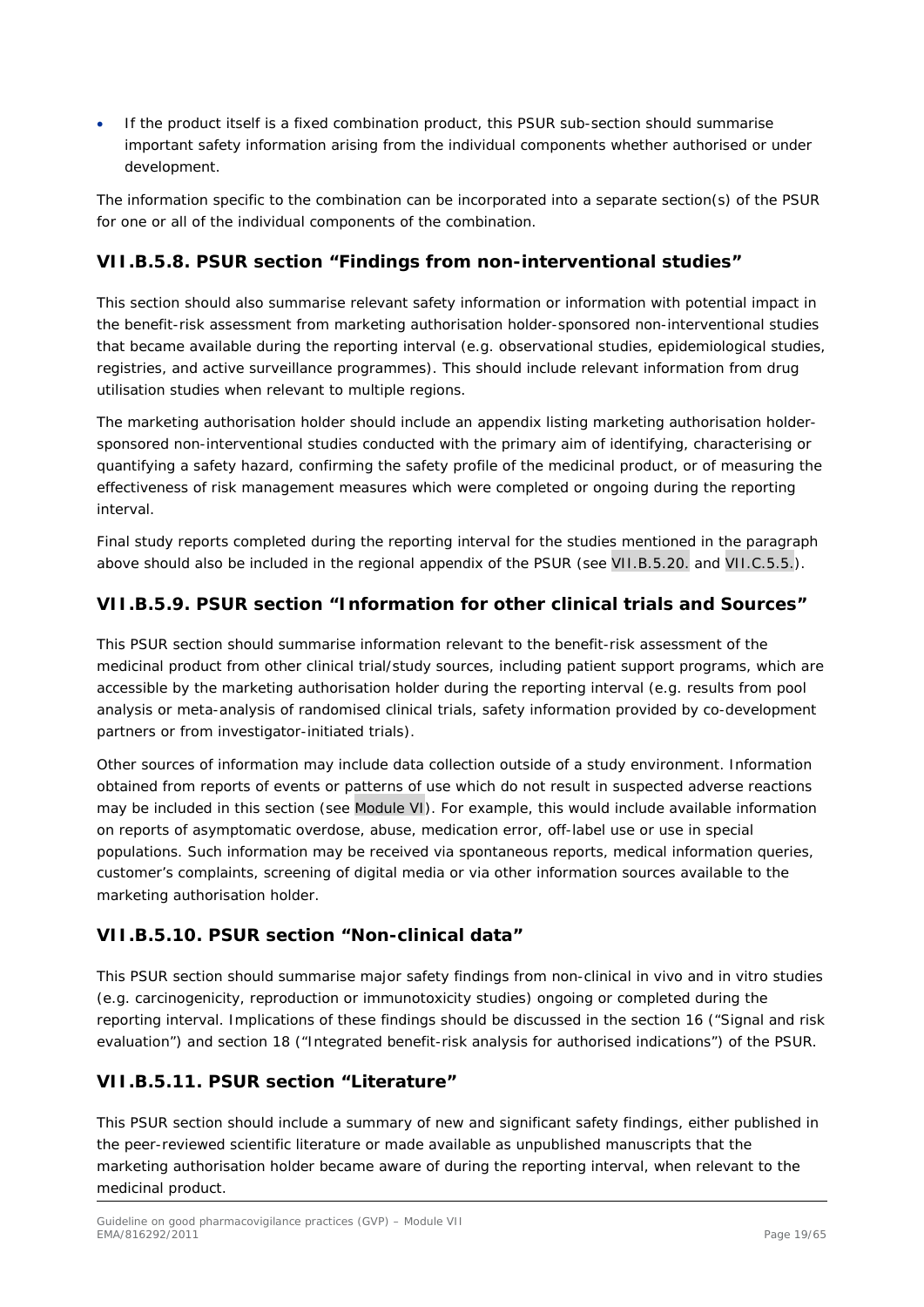Literature searches for PSURs should be wider than those for individual adverse reaction cases as they should also include studies reporting safety outcomes in groups of subjects and other products containing the same active substance.

The special types of safety information that should be included, but which may not be found by a search constructed specifically to identify individual cases, include:

- pregnancy outcomes (including termination) with no adverse outcomes;
- use in paediatric populations;
- compassionate supply, named patient use;
- lack of efficacy;
- asymptomatic overdose, abuse or misuse;
- medication error where no adverse events occurred;
- important non-clinical safety results.

If relevant and applicable, information on other active substances of the same class should be considered.

The publication reference should be provided in the style of the Vancouver Convention $11,12$  $11,12$ .

## <span id="page-19-0"></span>**VII.B.5.12. PSUR section "Other periodic reports"**

This PSUR section will only apply in certain circumstances concerning fixed combination products or products with multiple indications and/or formulations where multiple PSURs are prepared in agreement with the competent authority. In general, the marketing authorisation holder should prepare a single PSUR for a single active substance (unless otherwise specified by the competent authority); however if multiple PSURs are prepared for a single medicinal product, this section should also summarise significant findings from other PSURs if they are not presented elsewhere within the report.

When available, based on the contractual agreements, the marketing authorisation holder should summarise significant findings from periodic reports provided during the reporting interval by other parties (e.g. sponsors or other contractual partners).

# <span id="page-19-1"></span>**VII.B.5.13. PSUR section "Lack of efficacy in controlled clinical trials"**

This section should highlight results of clinical trials indicating lack of efficacy that could have a direct impact on subject safety (e.g., worsening of the underlying condition if the indication is serious or lifethreatening). This may include data indicating lack of efficacy, or lack of efficacy relative to established therapy(ies) for drugs intended to treat serious or life-threatening illnesses (e.g., excess cardiovascular adverse events in a trial of a new anti-platelet drug for acute coronary syndromes).

<span id="page-19-2"></span><sup>&</sup>lt;sup>11</sup> Uniform requirements for manuscripts submitted to biomedical journals. International Committee of Medical Journal Editors. N Engl J Med. 1997 Jan 23;336(4):309-15. Available online: <http://www.nejm.org/doi/full/10.1056/NEJM199701233360422>

<span id="page-19-3"></span><sup>&</sup>lt;sup>12</sup>Uniform Requirements for Manuscripts Submitted to Biomedical Journals: Writing and Editing for Biomedical Publication [Updated April 2010] Publication Ethics: Sponsorship, Authorship, and Accountability, International Committee of Medical Journal Editors[. http://www.icmje.org/urm\\_full.pdf](http://www.icmje.org/urm_full.pdf)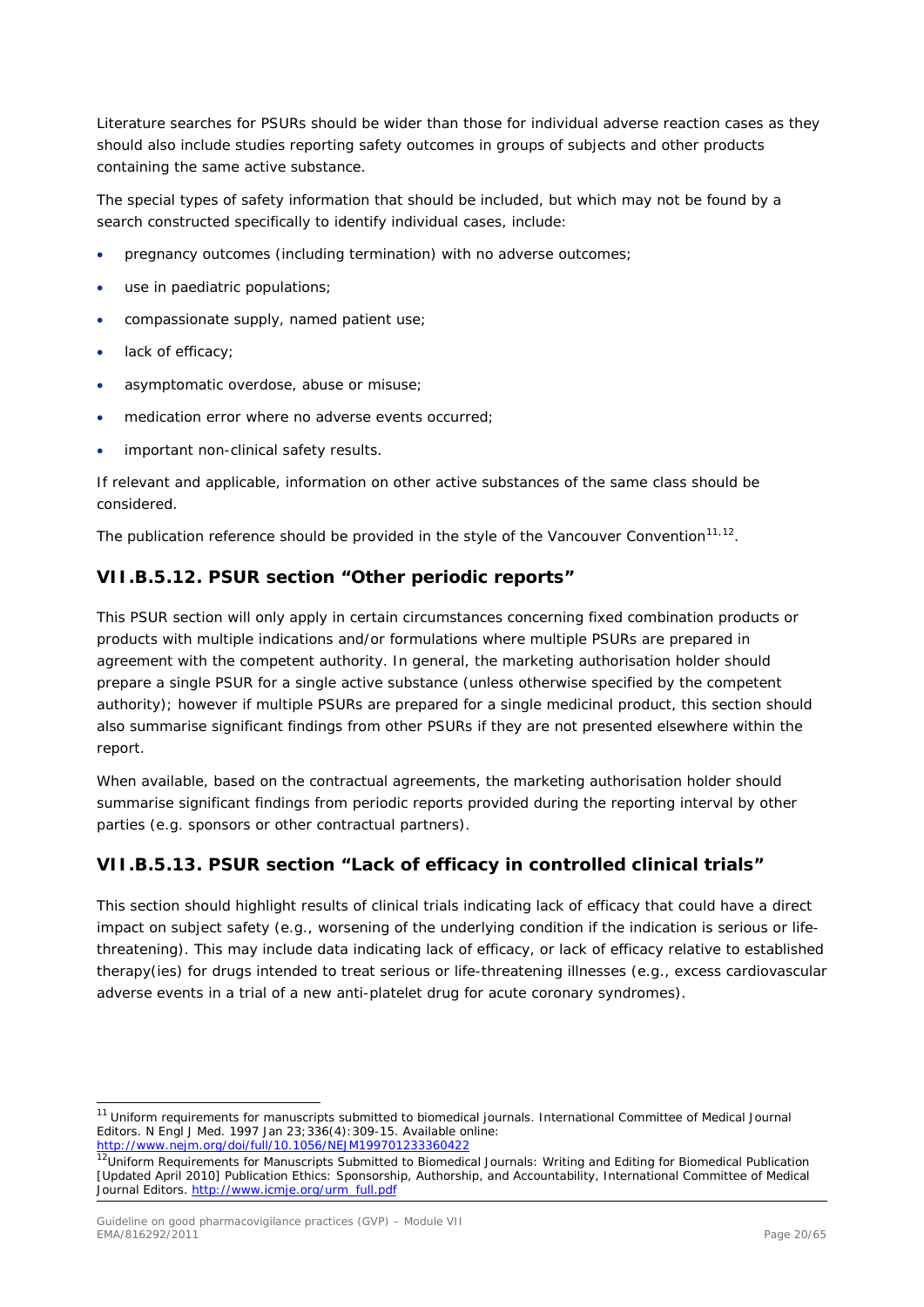# <span id="page-20-0"></span>**VII.B.5.14. PSUR section "Late-breaking information"**

The marketing authorisation holder should summarise in this PSUR section the potentially important safety, efficacy and effectiveness findings that arise after the data lock point but during the period of preparation of the PSUR. Examples include clinically significant new publications, important follow-up data, clinically relevant toxicological findings and any action that the marketing authorisation holder, a data monitoring committee, or a competent authority (worldwide) has taken for safety reasons. New individual case reports should not be routinely included unless they are considered to constitute an important index case (i.e. the first instance of an important event) or an important safety signal or where they may add information to the evaluation of safety concerns already presented in the PSUR.

Where new information on safety that could warrant changes to the authorised product information (e.g. new adverse drug reaction, warning or contraindication) has been added to the reference safety information during this late-breaking period, that information should be included in this section of the PSUR (see VII.B.4).

The data presented in this section should also be taken into account in the evaluation of risks and new information (see VII.B.5.16.3.).

## <span id="page-20-1"></span>**VII.B.5.15. PSUR section "Overview of signals: new, ongoing, or closed"**

The purpose of this section is to provide an overview of signals<sup>[13](#page-20-2)</sup> detected, under review, and evaluated during the reporting interval. The scope includes signals detected from any source (for example from spontaneous reports, published literature, clinical trials, epidemiological study findings) using quantitative and/or qualitative methods (see Module IX  $14$ . It should be noted that a safety signal is not synonymous with a statistic of disproportionate reporting as a validation step is required.

A newly identified signal refers to a signal that has been identified during the reporting interval. Where new clinically significant information on a previously closed signal becomes available during the reporting interval of the PSUR, this would also be considered a newly identified signal on the basis that a new aspect of a previously refuted signal or recognised risk warrants further action to verify.

Examples of newly identified signals would therefore include new information on a previously:

- Recognised identified or potential risk where the new information suggests a clinically significant difference in the severity or frequency of the risk (e.g. transient liver enzyme increases are identified risks and new information indicative of a more severe outcome such as hepatic failure is received, or neutropenia is an identified risk and a well documented and unconfounded case report of agranulocytosis is received).
- Identified risk for which a higher frequency or severity of the risk is newly found in an indicated subpopulation.
- Identified risk which warrants a new warning, precaution, a new contraindication or restriction in indication(s) or population or other risk minimisation activities.

An ongoing signal refers to a signal that was still under evaluation at the data lock point.

<span id="page-20-2"></span><sup>&</sup>lt;sup>13</sup> "Signal" means information arising from one or multiple sources, including observations and experiments, which suggests a new potentially causal association, or a new aspect of a known association between an intervention and an event or set of related events, either adverse or beneficial, that is judged to be of sufficient likelihood to justify verificatory action [IR Art  $19(1)$ ].

<span id="page-20-3"></span>In the EU-regulatory network and for the purpose of the PSUR, the term "signal" in this section corresponds with the term "validated signal" described in GVP Module IX.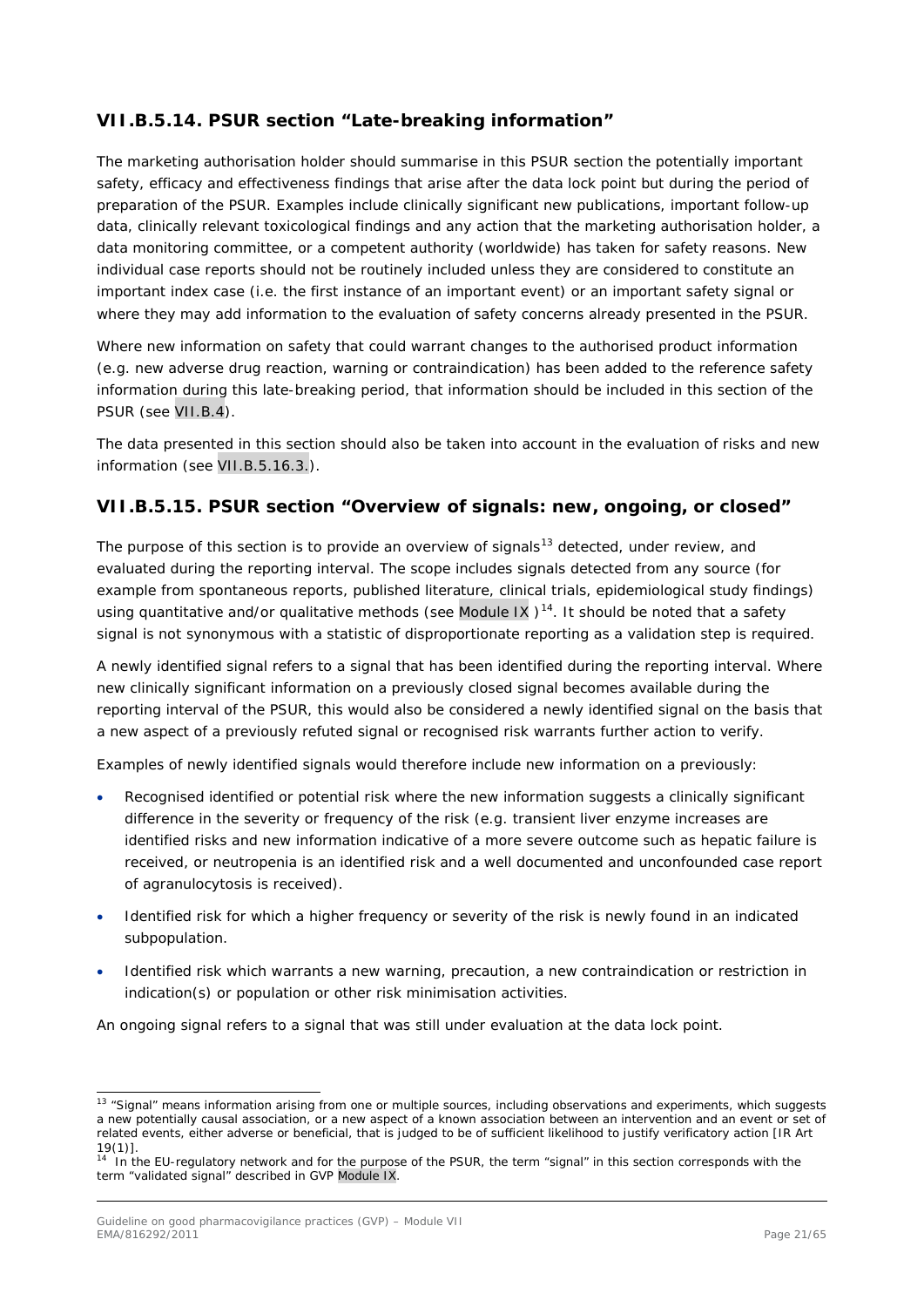A closed signal refers to a signal for which an evaluation was completed during the reporting interval. Signals that are both newly identified and closed during the reporting interval should be handled as closed signals (i.e., signals detected during the reporting interval, with evaluation completed within the reporting interval).

In order to contextualise the information and evaluations subsequently presented, this section should provide a very brief description of the method of signal detection used, as well as the sources screened for signals. In addition, it should reference a tabulation of signals that are new, ongoing, and closed during the reporting interval. The tabulation should be provided as an appendix to the PSUR and conform to the template annexed to this Module (see VII. Appendix 2).

The detailed signal evaluations should be included in sub-section 16.2 ("Signal evaluation") of the PSUR while the high level overview of signals should be provided in this section.

Evaluation of new information in relation to any previously known risks and not considered to constitute a newly identified signal should be provided in the PSUR sub-section 16.3 ("Evaluation of risks and new information").

## <span id="page-21-0"></span>**VII.B.5.16. PSUR section "Signal and risk evaluation"**

These evaluation sub-sections should not unnecessarily duplicate information presented in previous sections of the PSUR but should rather provide interpretation and critical appraisal of the information, with a view towards characterising the profile of those risks assessed as important or prompting regulatory action (e.g. labelling changes). In addition, as a general rule, it is not necessary to include individual case narratives in the evaluation sections of the PSUR but where integral to the scientific analysis of a signal or risk, a clinical evaluation of important or illustrative cases should be provided (see VII.B.3).

### <span id="page-21-1"></span>*VII.B.5.16.1. PSUR sub-section "Summary of safety concerns"*

The purpose of this sub-section is to provide a summary of important safety concerns at the beginning of the reporting interval, against which new information and evaluations can be made. For products with an existing safety specification, this section is likely to be the same as the safety specification summary<sup>[15](#page-21-2)</sup> that is current at the start of the reporting interval of the PSUR. It should provide the following safety information:

- important identified risks;
- important potential risks; and
- important missing information.

The following factors should be considered when determining the importance of each risk:

- medical seriousness of the risk, including the impact on individual patients;
- its frequency, predictability, preventability, and reversibility;
- potential impact on public health (frequency; size of treated population); and
- public perception of risk where it may impact public heath, (e.g., avoidance of vaccines).

For products without an existing safety specification, this section should provide information on the important identified and potential risks and important missing information associated with use of the

<span id="page-21-2"></span> $15$  ICH-E2E – Pharmacovigilance planning.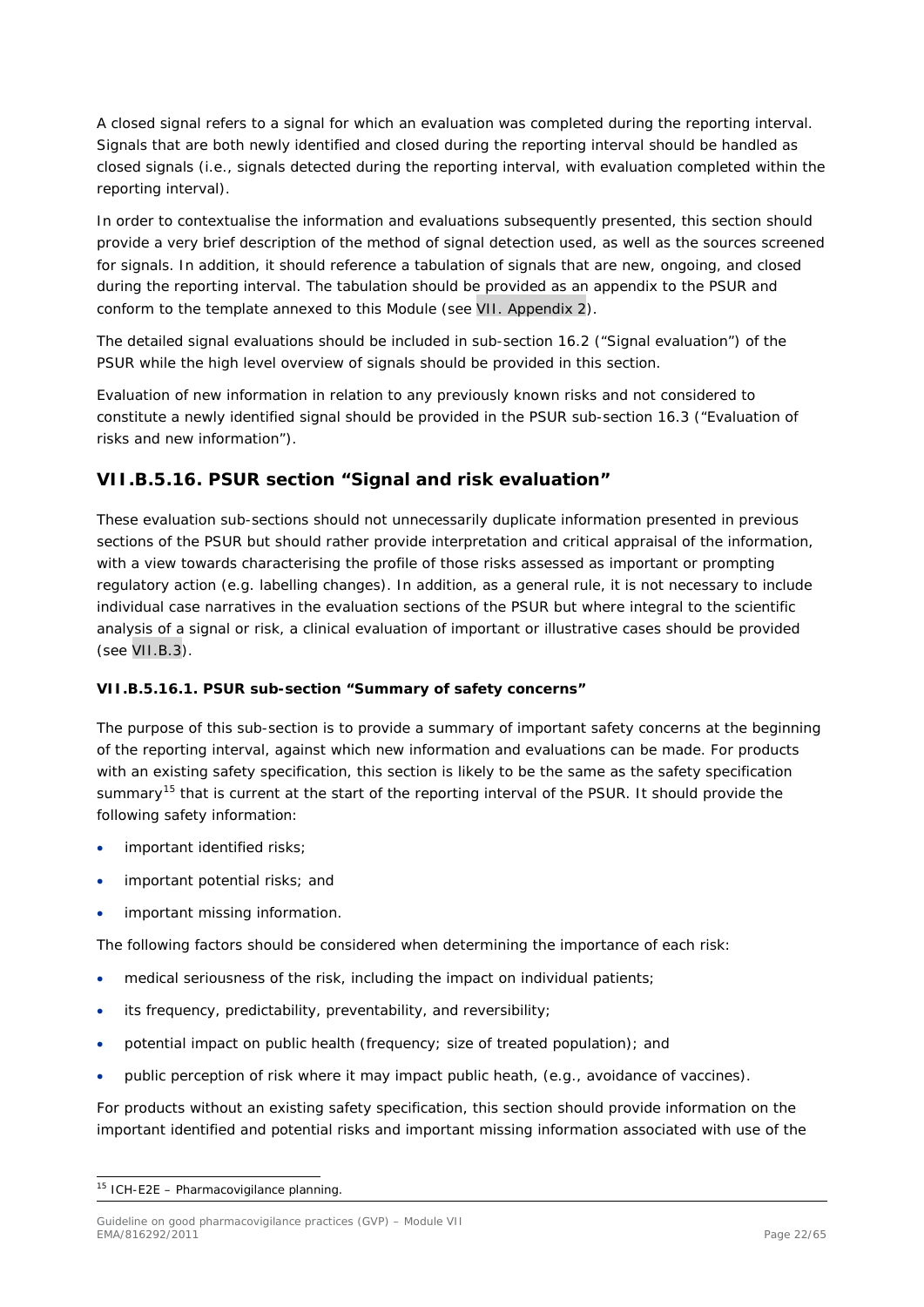product, based on pre- and post-authorisation experience. Important identified and potential risks may include, for example:

- important adverse reactions;
- interactions with other medicinal products;
- interactions with foods and other substances;
- medication errors;
- effects of occupational exposure; and
- pharmacological class effects.

The summary on important missing information should take into account whether there are critical gaps in knowledge for specific safety issues or populations that use the medicinal product.

#### <span id="page-22-0"></span>*VII.B.5.16.2. PSUR sub-section "Signal evaluation"*

This sub-section of the PSUR should summarize the results of evaluations of all safety signals that were closed during the reporting interval. A safety signal can be closed either because it is refuted or because it is determined to be a risk, following evaluation. The two main categories to be included in this sub-section are:

- 1. Those signals that, following evaluation, have been rejected as false signals based on a scientific evaluation of the currently available information.
- 2. Those signals that, following evaluation, have been categorised as either a potential or identified risk, including lack of efficacy.

For both categories of closed signals, a sufficient description of each signal evaluation should be included in order to clearly describe the basis upon which the signal was either rejected or considered to be a risk by the marketing authorisation holder.

It is recommended that the level of detail provided in the description of the signal evaluation should reflect the medical significance of the signal (e.g. severe, irreversible, lead to increased morbidity or mortality) and potential public health importance (e.g. wide usage, frequency, significant use outside the recommendations of the product information) and the extent of the available evidence. Where multiple evaluations will be included under both categories of closed signals, they can be presented in the following order:

- Closed and refuted signals.
- Closed signals that are categorised as important potential risks.
- Closed signals that are categorised as important identified risks.
- Closed signals that are potential risks not categorised as important.
- Closed signals that are identified risks not categorised as important.

Where applicable the evaluations of closed signals can be presented by indication or population.

Each evaluation should include the following information as appropriate:

- source or trigger of the signal;
- background relevant to the evaluation;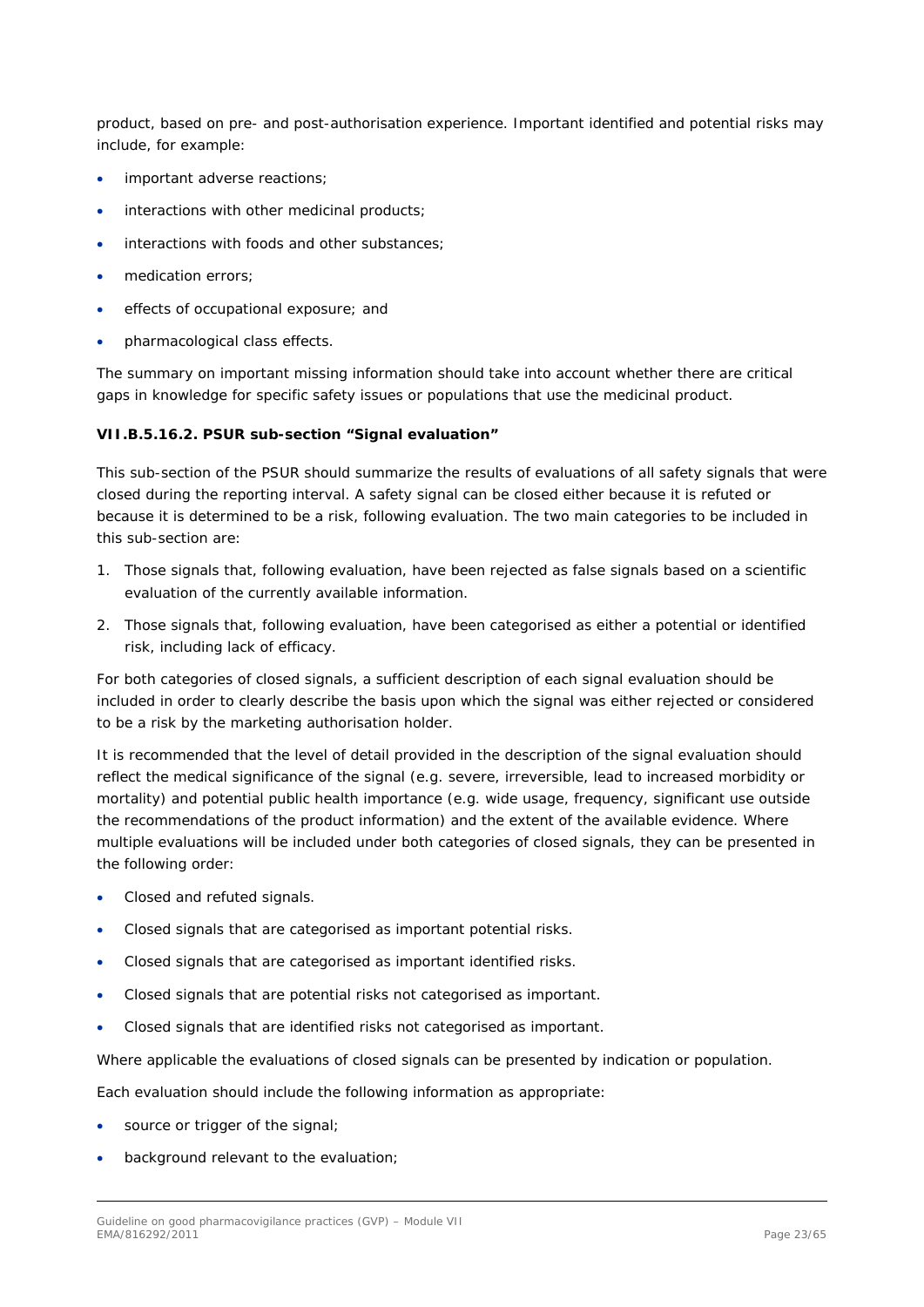- method(s) of evaluation, including data sources, search criteria (where applicable, the specific MedDRA terms (e.g., PTs, HLTs, SOCs, etc.) or Standardised MedDRA Queries (SMQs) that were reviewed), and analytical approaches;
- results a summary and critical analysis of the data considered in the signal evaluation; where integral to the assessment, this may include a description of a case series or an individual case (e.g. an index case of well documented agranulocytosis or Stevens Johnson Syndrome);
- discussion;
- conclusion.

### <span id="page-23-0"></span>*VII.B.5.16.3. PSUR sub-section "Evaluation of risks and new information"*

This sub-section should provide a critical appraisal of new information relevant to previously recognised potential and identified risks, together with an update on important missing information. New information that constitutes a signal with respect to a previously recognised risk or previously refuted signal should be evaluated in sub-section 16.2 ("Signal evaluation").

New information for evaluation in this sub-section of the PSUR would generally include information that provides insight on a new aspect of a known risk but which does not require further action to verify, for example new information from spontaneous reports leads to a labelling update with an associated MedDRA PT added but the risk is not categorised as important. Other examples could include new information that confirms a potential risk as an identified risk, information that indicates a change in frequency of a known risk, or information which allows any other further characterisation of a previously recognised risk.

New information can be organised as follows:

- 1. New information on important potential risks.
- 2. New information on important identified risks.
- 3. New information on other potential risks not categorised as important.
- 4. New information on other identified risks not categorised as important.
- 5. Update on important missing information.

The focus of the evaluation(s) is on new information which has emerged during the reporting interval of the PSUR. This should be concise and interpret the impact, if any, on the understanding and characterisation of the risk. Where applicable, the evaluation will form the basis for an updated characterisation of important potential and identified risks in sub-section 16.4 ("Characterisation of risks") of the report.

Each evaluation should include the following information as appropriate:

- source of the new information;
- background relevant to the evaluation;
- method(s) of evaluation, including data sources, search criteria, and analytical approaches;
- results a summary and critical analysis of the data considered in the risk evaluation;
- discussion;
- conclusion, including whether or not the evaluation supports an update of the characterisation of any of the important potential and identified risks in sub-section 16.4 ("Characterisation of risks")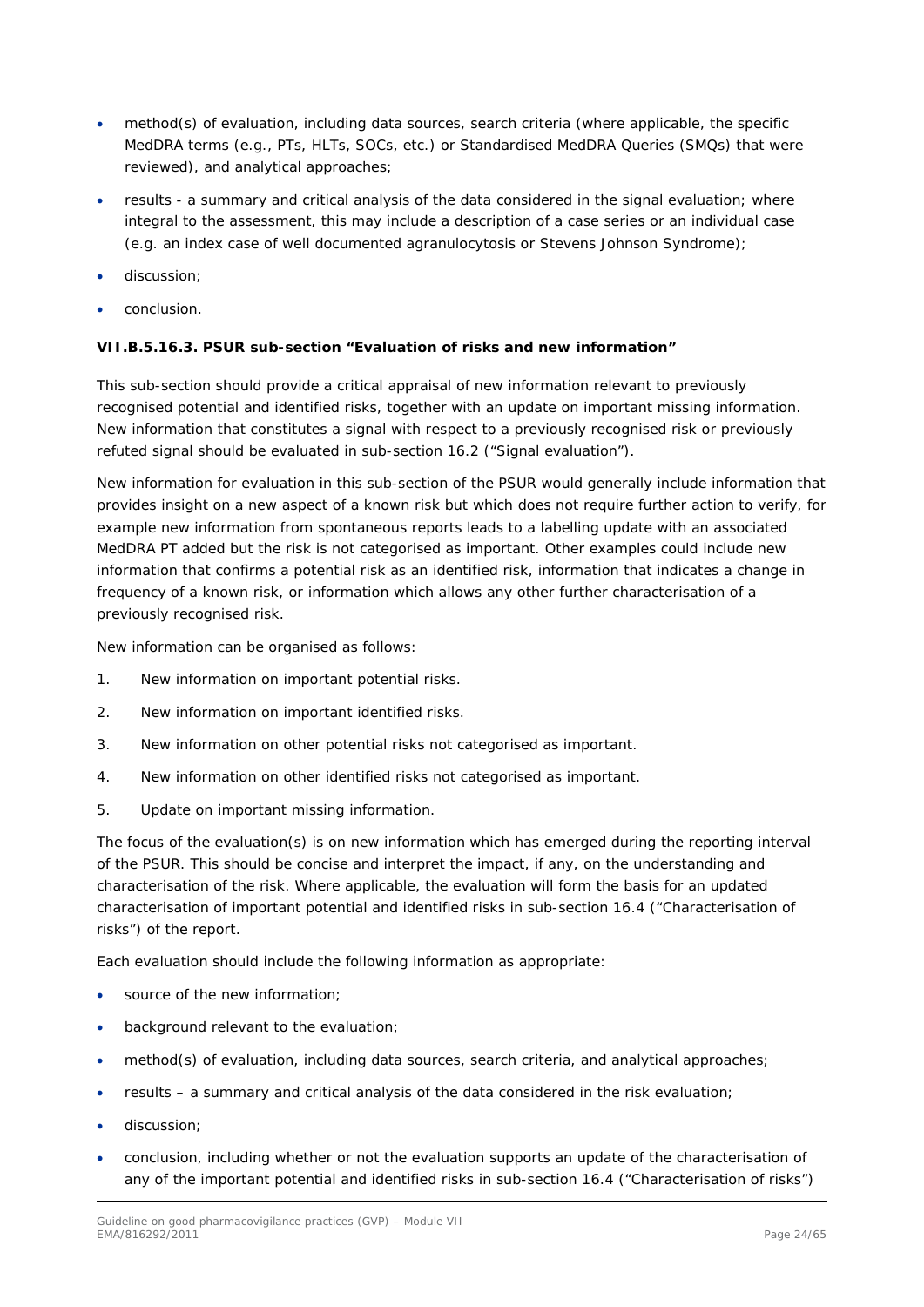Any new information on populations exposed or data generated to address previously missing information should be critically assessed in this sub-section. Unresolved concerns and uncertainties should be acknowledged.

#### <span id="page-24-0"></span>*VII.B.5.16.4. PSUR sub-section "Characterisation of risks"*

This sub-section should characterise important identified and potential risks based on cumulative data (i.e., not restricted to the reporting interval), and describe important missing information.

Depending on the nature of the data source, the characterisation of risk may include, where applicable:

- frequency;
- numbers of cases (numerator) and precision of estimate, taking into account the source of the data;
- extent of use (denominator) expressed as numbers of patients, patient-time, etc., and precision of estimate;
- estimate of relative risk and precision of estimate;
- estimate of absolute risk and precision of estimate;
- impact on the individual patient (effects on symptoms, quality or quantity of life);
- public health impact;
- patient characteristics relevant to risk (e.g., patient factors (age, pregnancy/lactation, hepatic/renal impairment, relevant co-morbidity, disease severity, genetic polymorphism);
- dose, route of administration;
- duration of treatment, risk period;
- preventability (i.e., predictability, ability to monitor for a "sentinel" adverse reaction or laboratory marker);
- reversibility;
- potential mechanism; and
- strength of evidence and its uncertainties, including analysis of conflicting evidence, if applicable.

For PSURs for products with several indications, formulations, or routes of administration, where there may be significant differences in the identified and potential risks, it may be appropriate to present risks by indication, formulation, or route of administration. Headings that could be considered include:

- risks relating to the active substance;
- risks related to a specific formulation or route of administration (including occupational exposure);
- risks relating to a specific population;
- risks associated with non-prescription use (for compounds that are available as both prescription and non-prescription products); and
- safety concerns regarding missing information.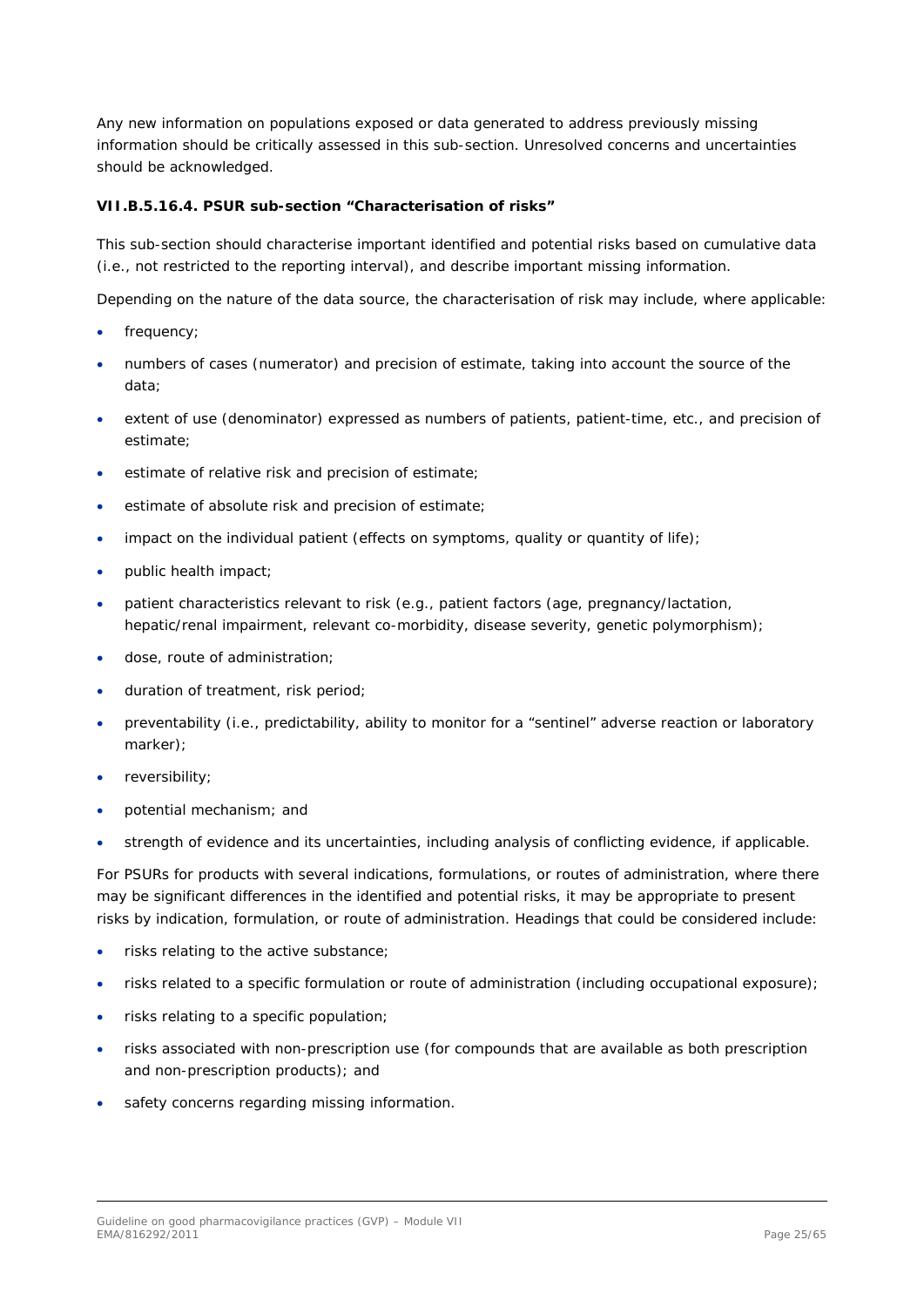### <span id="page-25-0"></span>*VII.B.5.16.5. PSUR sub-section: "Effectiveness of risk minimisation (if applicable)"*

Risk minimisation activities are public health interventions intended to prevent the occurrence of an adverse drug reaction(s) associated with the exposure to a medicinal product or to reduce its severity should it occur. The aim of a risk minimisation activity is to reduce the probability or severity of an adverse drug reaction. Risk minimisation activities may consist of routine risk minimisation (e.g. product labelling) or additional risk minimisation activities (e.g. Direct Healthcare Professional Communication/educational materials).

The PSUR shall contain the results of assessments of the effectiveness of risk minimisation activities relevant to the risk-benefit assessment [IR Art 34(3)].

Relevant information on the effectiveness and/or limitations of specific risk minimisation activities for important identified risks that has become available during the reporting interval should be summarised in this sub-section of the PSUR. Insights into the effectiveness of risk minimisation activities that may be applicable across multiple regions are of particular interest. Information may be summarised by region, if applicable and relevant.

Additionally, results of evaluations that became available during the reporting interval, which refer to an individual country/region should be provided in the PSUR regional appendix (see VII.B.5.20. and VII.C.5.6) to comply with national or regional requirements.

# <span id="page-25-1"></span>**VII.B.5.17. PSUR section "Benefit evaluation"**

#### <span id="page-25-2"></span>*VII.B.5.17.1. PSUR sub-section "Important baseline efficacy and effectiveness information"*

This sub-section of the PSUR summarises information on both efficacy and effectiveness of the medicinal product at the beginning of the reporting interval. This information should relate to authorised indication(s) of the medicinal product listed in the reference information.

For medicinal products with multiple indications, populations, and/or routes of administration, the benefit should be characterised separately by these factors when relevant.

When there have been no significant changes in the benefit or risk profile of the medicinal product in the reporting interval, the summary should be succinct, essentially the content of the reference information or included in the indications listed in the Introduction section of the PSUR.

For medicinal products where there have been significant changes in either the risk or benefit profile, the sub-section should include sufficient information to support an updated characterisation of the benefit of the medicinal product in PSUR sub-section 17.3 ("Characterisation of benefits"). The type and extent of the information presented will vary by product, and may include the following, if available and relevant:

- the epidemiology and natural history of the disease;
- nature of the benefit (e.g. diagnostic, preventive, symptomatic, or disease modifying treatment);
- important endpoints that support the benefit (e.g. effects on mortality, symptoms, patient reported outcomes);
- evidence of efficacy and effectiveness by comparator (e.g. active-controlled trials, meta-analyses, observational studies); and
- when relevant to the benefit-risk evaluation; trends, patterns and/or evidence of benefit in important subgroups, (e.g. age, sex, disease severity, or genetic polymorphism).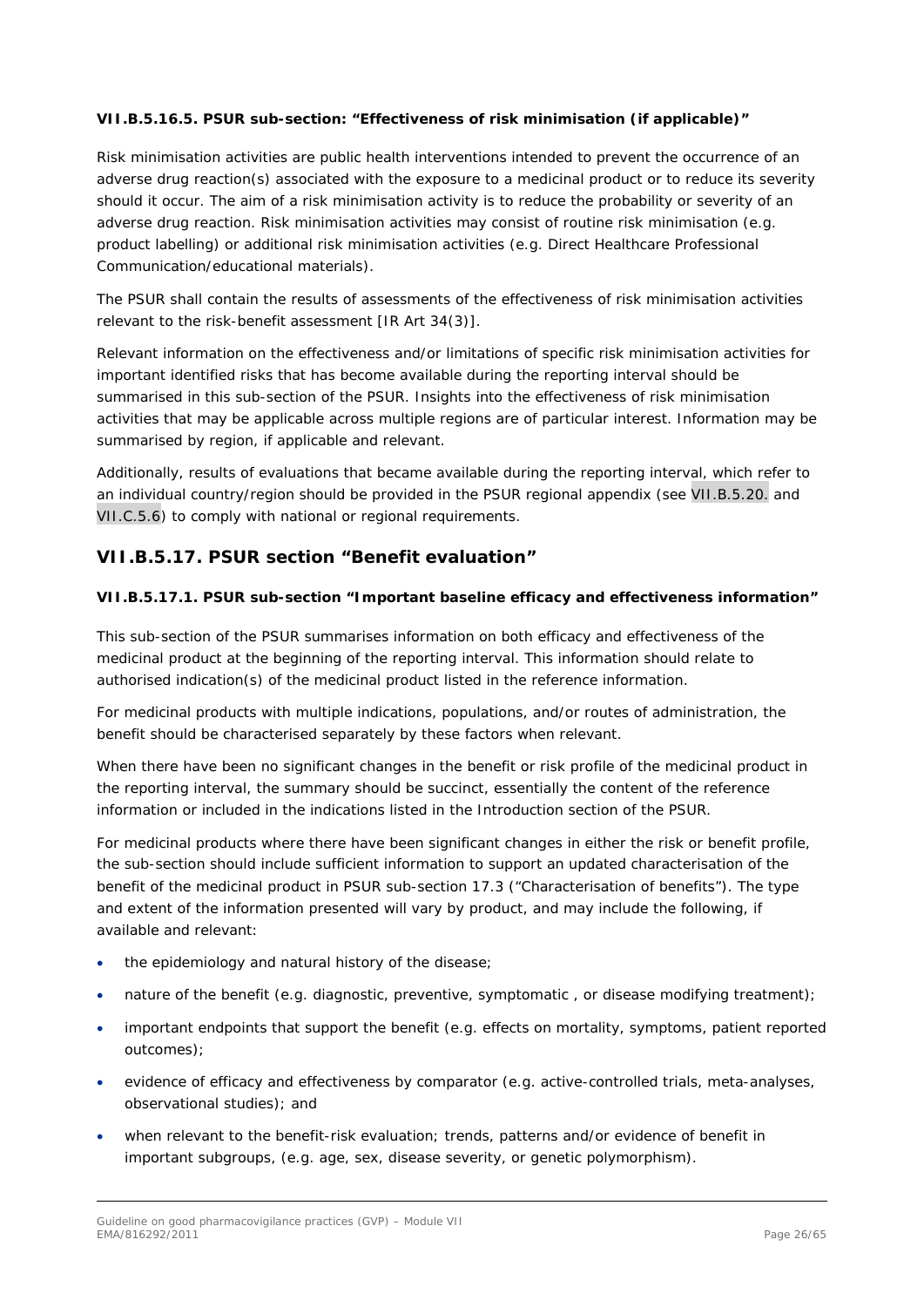### <span id="page-26-0"></span>*VII.B.5.17.2. PSUR sub-section "Newly identified information on efficacy and effectiveness"*

For some products, additional information on efficacy or effectiveness in authorised indications may have become available during the reporting interval. Such information should be presented in this subsection of the PSUR. Substantive information on evidence supporting use in unauthorised indications should not be included unless relevant for the benefit-risk evaluation in the authorised indications.

In this sub-section, particular attention should be given to vaccines, anti-infective agents or other medicinal products where changes in the therapeutic environment may impact on efficacy/effectiveness over time.

The type and extent of the information presented in this sub-section will vary by product and could refer to PSUR sub-section 17.1 ("Important baseline efficacy and effectiveness information") if no new information became available.

#### <span id="page-26-1"></span>*VII.B.5.17.3. PSUR sub-section "Characterisation of benefits"*

This sub-section provides an integration of the baseline benefit information and the new benefit information that has become available during the reporting interval, for authorised indications.

When there are no new relevant benefit data provided and no significant change in risk profile, this sub-section should refer to PSUR sub-section 17.1 ("Important baseline efficacy and effectiveness information").

When there is new positive benefit information and no significant change in the risk profile in this reporting interval, the integration of baseline and new information in this section should be succinct.

When there is significant change to the risk profile or new evidence that suggests benefit is significantly less than originally demonstrated, this section should provide a concise but critical evaluation of the strengths and limitations of the evidence on efficacy and effectiveness, considering the following when applicable:

- a brief description of the strength of evidence of benefit, considering comparator(s), effect size, statistical rigor, methodological strengths and deficiencies, and consistency of findings across trials/studies;
- new information that challenges the validity of a surrogate endpoint, if used;
- clinical relevance of the effect size;
- generalisability of treatment response across the indicated patient population (e.g., information that demonstrates lack of treatment effect in a sub-population);
- adequacy of characterization of dose-response;
- duration of effect;
- comparative efficacy; and
- a determination of the extent to which efficacy findings from clinical trials are generalisable to patient populations treated in medical practice.

## <span id="page-26-2"></span>**VII.B.5.18. PSUR section "Integrated benefit-risk analysis for authorised indications"**

The marketing authorisation holder should provide in this PSUR section an overall appraisal of the benefit and risk of the medicinal product as used in clinical practice. This section should provide an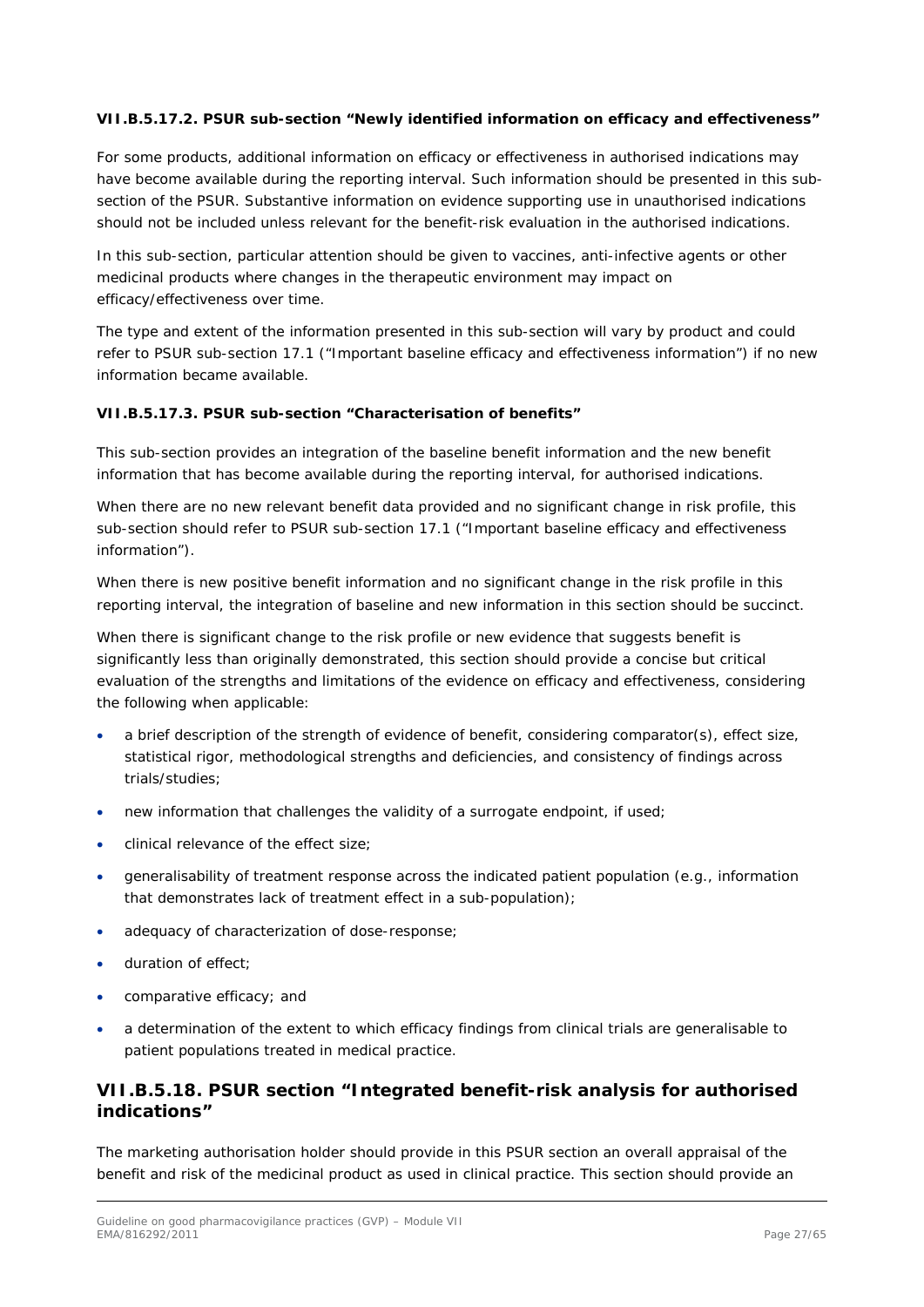analysis and integration of the information in the previous sections with respect to benefit and risk and should not duplicate the benefit and risk information presented in sections 16.2 ("Signal evaluation"), 16.3 ("Evaluation of risks and new information") and 17.3 ("Characterisation of benefits").

Whereas previous sections should include all important benefit and risk information, not all benefits and risks contribute importantly to the overall benefit-risk evaluation. Therefore, the key benefits and risks considered in the evaluation should be specified. The key information presented in the previous benefit and risk sections should be carried forward for integration in the benefit-risk evaluation.

## <span id="page-27-0"></span>*VII.B.5.18.1. PSUR sub-section "Benefit-risk context - medical need and important alternatives"*

This sub-section of the PSUR should provide a brief description of the medical need for the medicinal product in the authorised indications and summarised alternatives (medical, surgical or other; including no treatment).

### <span id="page-27-1"></span>*VII.B.5.18.2. PSUR sub-section "Benefit-risk analysis evaluation"*

A benefit-risk profile is generally specific to an indication and population. Therefore, for products authorised for more than one indication, benefit-risk profile should usually be evaluated and presented by each indication individually. There may be some circumstances for products authorised for multiple indications (e.g. antibiotics) where it would be appropriate to assess the benefit-risk profile across more than one indication or population. If there are important differences in the benefit-risk profile among populations within an indication, the benefit-risk evaluation should be presented by population, if possible.

The benefit-risk evaluation should be presented in a structured manner as described below:

- General points regarding benefits and risks: consider the context of use of the medicinal product: the condition to be treated, prevented, or diagnosed; its severity and seriousness; and the population to be treated (relatively healthy; chronic illness, rare conditions).
- With respect to benefit, consider its nature, clinical importance, duration, and generalisability, as well as evidence of efficacy in non-responders to other therapies and alternative treatments. Consider the effect size. If there are individual elements of benefit, consider all (e.g. for therapies for rheumatoid arthritis: reduction of symptoms and inhibition of radiographic progression of joint damage).
- With respect to risk, consider its clinical importance, (e.g. nature of toxicity, seriousness, frequency, predictability, preventability, reversibility, impact on patients), and whether it arose from clinical trials in unauthorised indications or populations, off-label use, or misuse.
- The strengths, weaknesses, and uncertainties of the evidence should be considered when formulating the benefit-risk evaluation. Describe how uncertainties in the benefits and risks impact the evaluation. For example, uncertainty in important benefits and/or risks may reduce their contribution(s) to the evaluation. Limitations of the assessment should be discussed.

Provide a clear explanation of the methodology and reasoning used to develop the benefit-risk evaluation:

- The assumptions, considerations, and judgement or weighting that support the conclusions of the benefit-risk evaluation should be clear.
- Comment on the feasibility of expressing benefits and risks in such a way as to facilitate their comparison.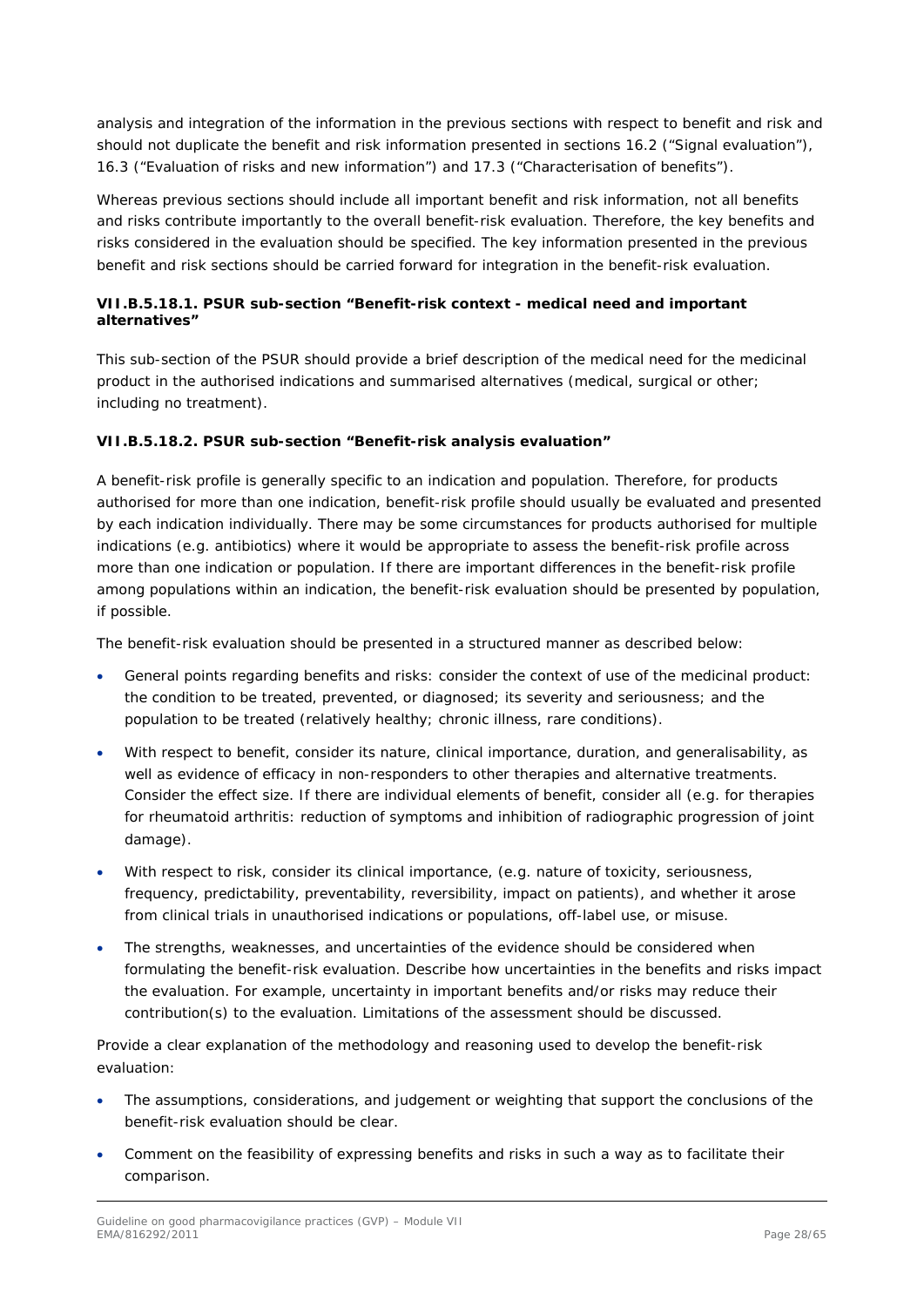- If a formal quantitative assessment of benefit-risk is provided, a summary of the methods should be included.
- Economic considerations (e.g. cost-effectiveness) should not be considered in the benefit-risk evaluation.

When there is important new information or an ad hoc PSUR has been requested, a detailed benefitrisk analysis based on cumulative data would be appropriate. Conversely, where little new information has become available during the reporting interval, the primary focus of the benefit-risk evaluation might consist of an evaluation of updated interval safety data.

## <span id="page-28-0"></span>**VII.B.5.19. PSUR section "Conclusions and actions"**

A PSUR should conclude with the implications of any new information that arose during the reporting interval in terms of the overall evaluation of benefit-risk for each authorised indication, as well as for relevant subgroups, if appropriate.

Based on the evaluation of the cumulative safety data and the benefit-risk analysis, the marketing authorisation holder should assess the need for changes to the reference information/reference safety information and propose changes as appropriate.

In addition and as applicable, the conclusions should include preliminary proposal(s) to optimise or further evaluate the risk-benefit balance for further discussion with the relevant competent authority(ies). This may include proposals for additional risk minimisation activities.

For products with a pharmacovigilance or risk management plan, the proposals should be incorporated into pharmacovigilance planning together with the risk minimisation plan (see Module V).

## <span id="page-28-1"></span>**VII.B.5.20. Appendices to the PSUR**

A PSUR should contain the following appendices as appropriate:

- 1. Reference information. See VII.B.4.
- 2. Cumulative summary tabulations of serious adverse events from clinical trials.
- 3. Cumulative and interval summary tabulations of serious and non-serious adverse reactions from post-marketing data sources.
- 4. Tabular summary of safety signals.
- 5. Listing of all the marketing authorisation holder-sponsored interventional trials with the primary aim of identifying, characterising, or quantifying a safety hazard or confirming the safety profile of the medicinal product.
- 6. Listing of all marketing authorisation holder-sponsored non-interventional studies conducted with the primary aim of identifying, characterising or quantifying a safety hazard, confirming the safety profile of the medicinal product, or of measuring the effectiveness of risk management measures.
- 7. List of the sources of information used to prepare the PSUR (when desired by the marketing authorisation holder).
- 8. Regional appendix: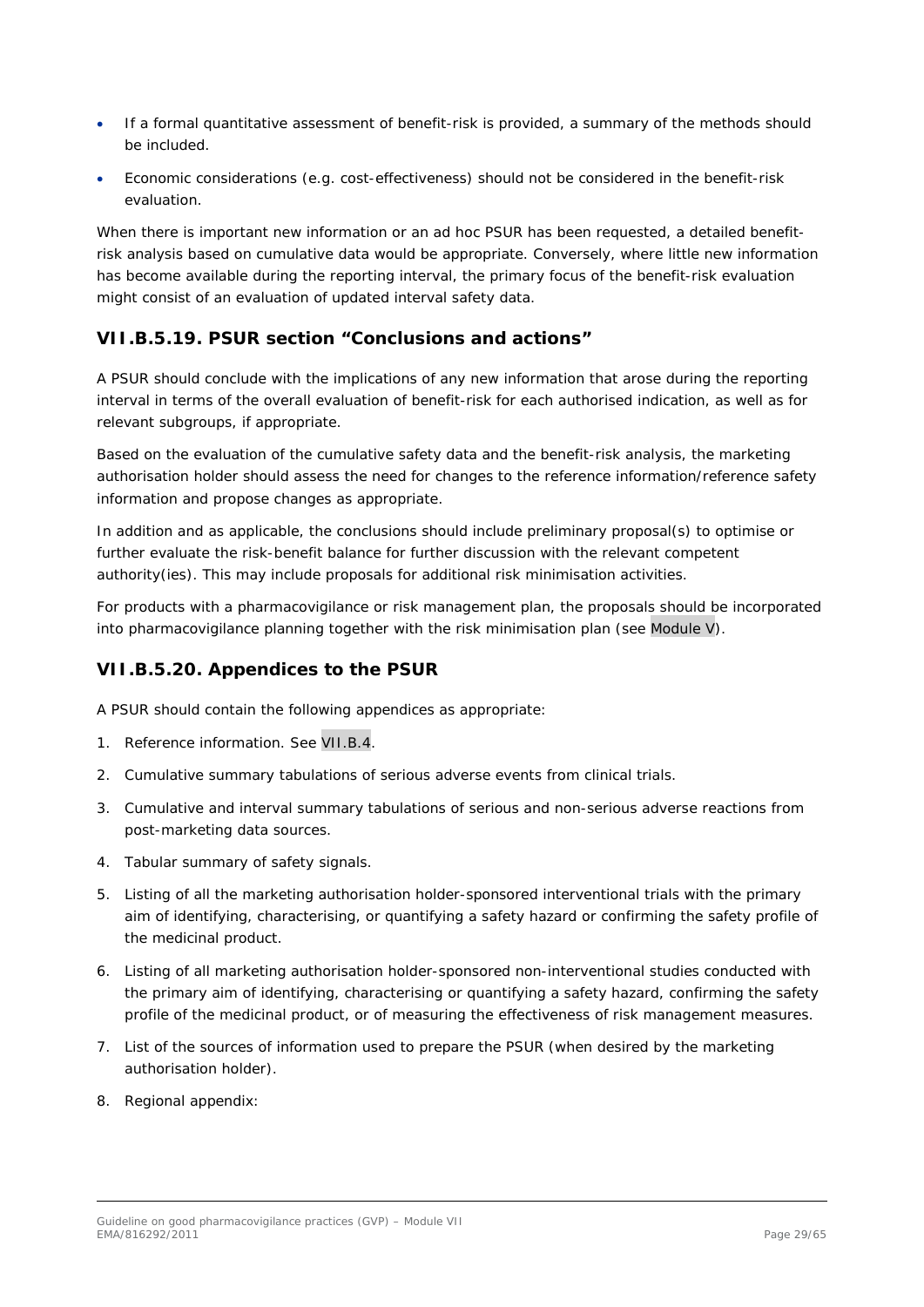The information included in this appendix should be used to comply with national or regional requirements<sup>16</sup>.

# <span id="page-29-0"></span>*VII.B.6. Quality systems for PSURs at the level of marketing authorisation holders*

Marketing authorisation holders should have in place structures and processes for the preparation, quality control, review and submission of PSURs including follow-up during and after their assessment. These structures and processes should be described by means of written policies and procedures in the marketing authorisation holder's quality system (see Module I).

There are a number of areas in the pharmacovigilance process that can directly impact the quality of PSURs, some examples are case management of spontaneous and study reports, literature screening, signal management, additional pharmacovigilance and post-marketing research activities, procedures for integration of information on benefits and risks from all available data sources and maintenance of product information. The quality system should describe the links between the processes, the communication channels and the responsibilities with the aim of gathering all the relevant information for the production of PSURs. There should be documented procedures including quality control checks in place to check the accuracy and completeness of the data presented in the PSURs. In ensuring completeness of data, a documented template or plan for drawing data from various data sources could be developed. The importance of an integrated approach to benefit-risk evaluation should underpin processes and cross departmental input to PSUR preparation.

The PSUR should also contain the assessment of specific safety issues requested by competent authorities (worldwide). The marketing authorisation holder should have mechanisms in place to ensure that the requests made by competent authorities (worldwide) during the time of their PSUR assessment are properly addressed.

The provision of the data included in the summary tabulations (see VII.B.5.6.) should undergo source data verification against the marketing authorisation holder's safety database to ensure accuracy of the number of events/reactions provided. The process for querying the safety database, the parameters used for the retrieval of the data and the quality control performed should be properly documented.

An appropriate quality system should be in place in order to avoid failure to comply with PSUR requirements such as:

- non-submission: complete non-submission of PSURs, submission outside the correct submission schedule or outside the correct time frames (without previous agreement with the competent authorities);
- unjustified omission of information required by VII.B.5.;
- poor quality reports: poor documentation or insufficient information or evaluation provided to perform a thorough assessment of the new safety information, signals, risk evaluation, benefit evaluation and integrated benefit-risk analysis, misuse not highlighted, absence of use of standardised medical terminology (e.g. MedDRA) and inappropriate dismissal of cases with no reported risk factors in cumulative reviews;
- submission of a PSUR where previous requests from competent authorities (worldwide) have not been addressed.

<span id="page-29-1"></span><sup>&</sup>lt;sup>16</sup> Regional appendix for EU is specified in section VII.C.5..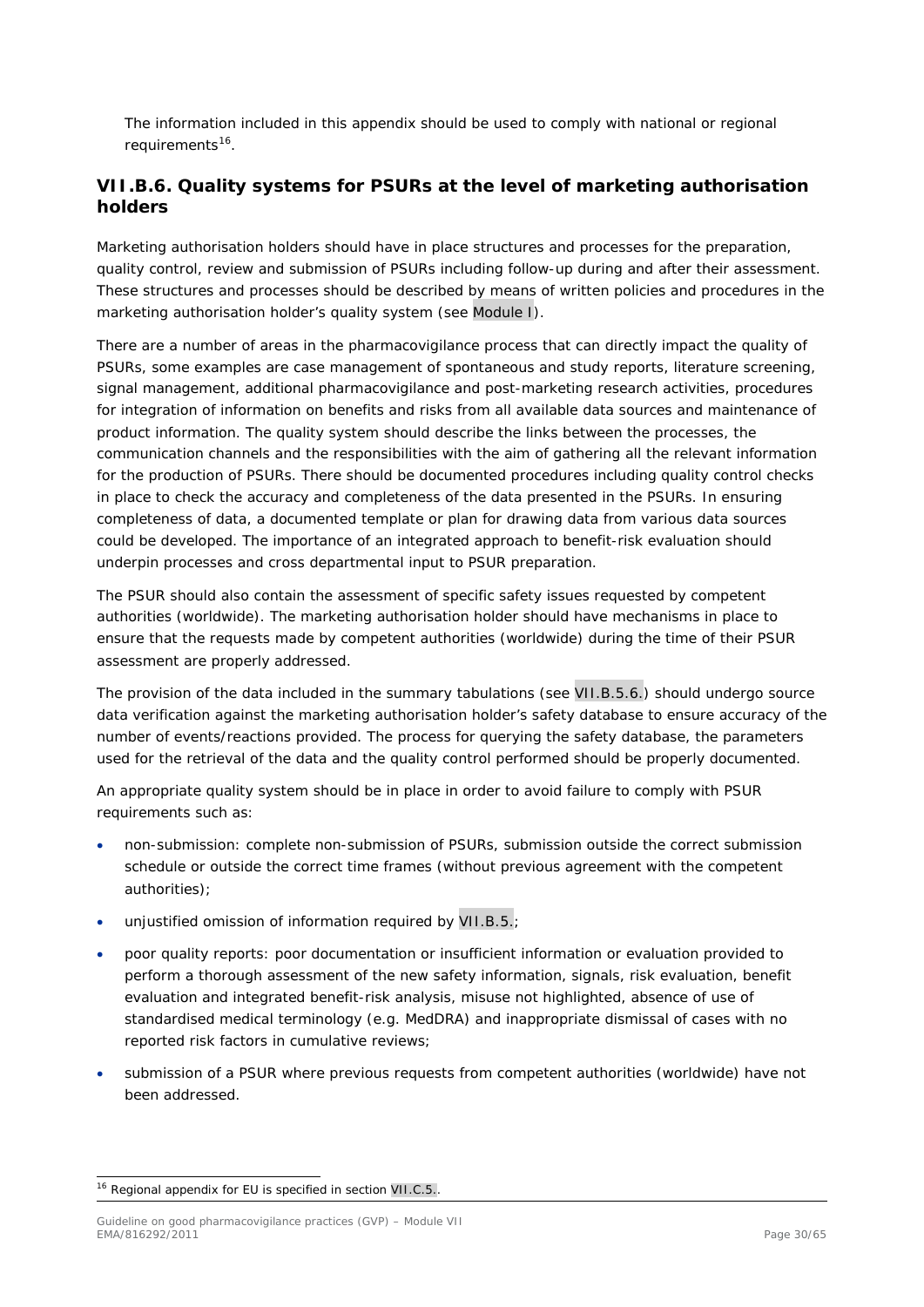Any significant deviation from the procedures relating to the preparation or submission of PSURs should be documented and the appropriate corrective and preventive action should be taken. This documentation should be available at all times.

When the preparation of the PSUR is delegated to third parties, the marketing authorisation holder should ensure that they are subject to a quality system compliant with the current legislation. Explicit procedures and detailed agreements should exist between the marketing authorisation holder and third parties. The agreements may specifically detail the options to audit the PSUR preparation process.

# <span id="page-30-0"></span>*VII.B.7. Training of staff members related to the PSUR process*

For all organisations, it is the responsibility of the person responsible for the pharmacovigilance system to ensure that the personnel, including pharmacovigilance, medical and quality personnel involved in the preparation, review, quality control, submission and assessment of PSURs are adequately qualified, experienced and trained according to the applicable guidelines (e.g. ICH E2C(R2) and this GVP Module VII). When appropriate, specific training for the different processes, tasks and responsibilities relating to the PSUR should be in place.

Training to update knowledge and skills should also take place as necessary.

Training should cover legislation, guidelines, scientific evaluation and written procedures related to the PSUR process. Training records should demonstrate that the relevant training was delivered prior to performing PSUR-related activities.

# <span id="page-30-1"></span>**VII.C. Operation of the EU network**

## <span id="page-30-2"></span>*VII.C.1. PSUR process in the EU - General process*

The following flowchart (Figure VII.1.) reflects the general process cycle for the PSUR procedure at the EU level when recommendations by the PRAC are issued. This represents a high level cycle to outline the entire process, from the preparation of the report to the implementation of the European Commission decision/national actions when applicable. Different single steps in this flowchart are formed by intermediate steps further explained and developed in different sections in this Module.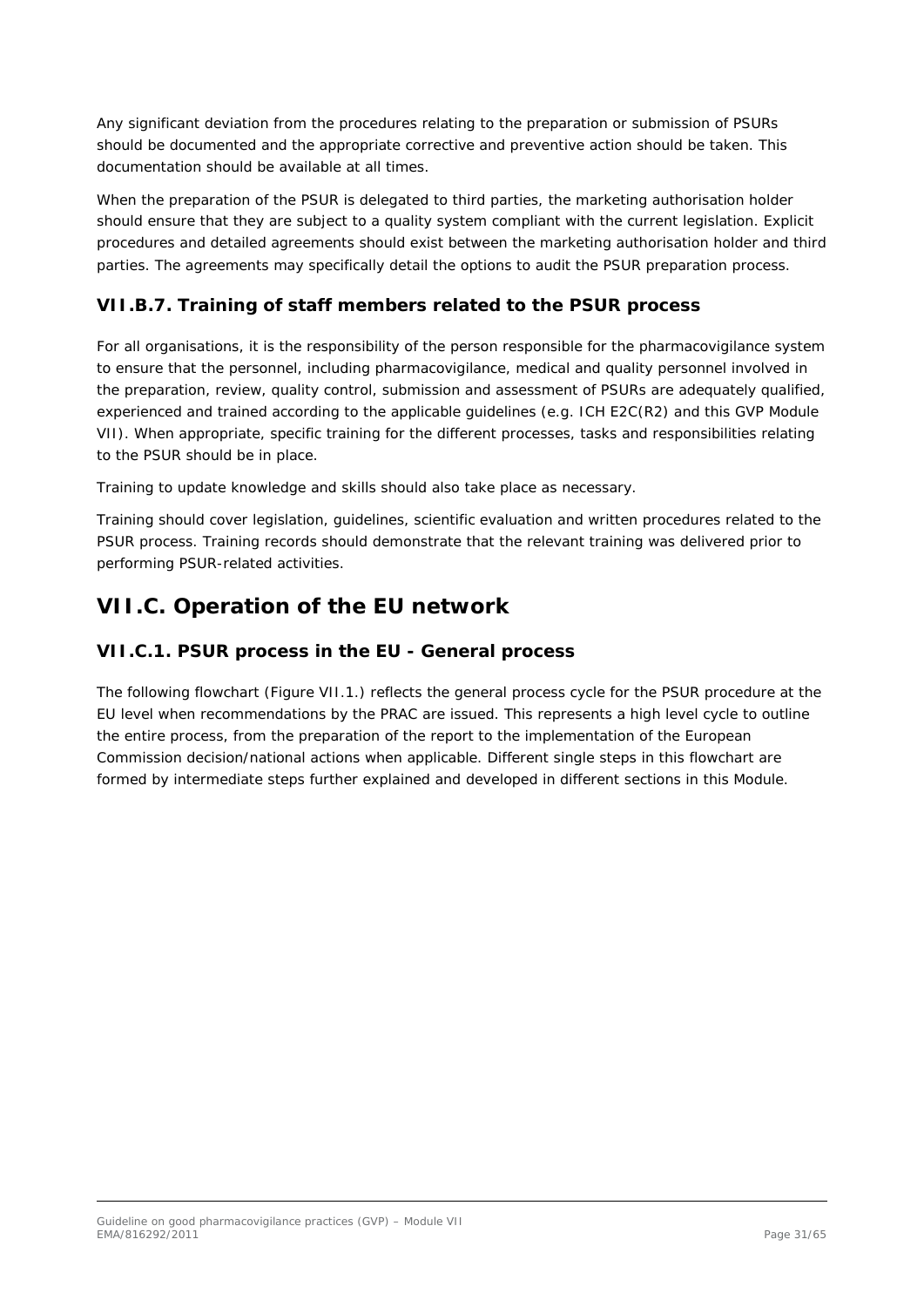

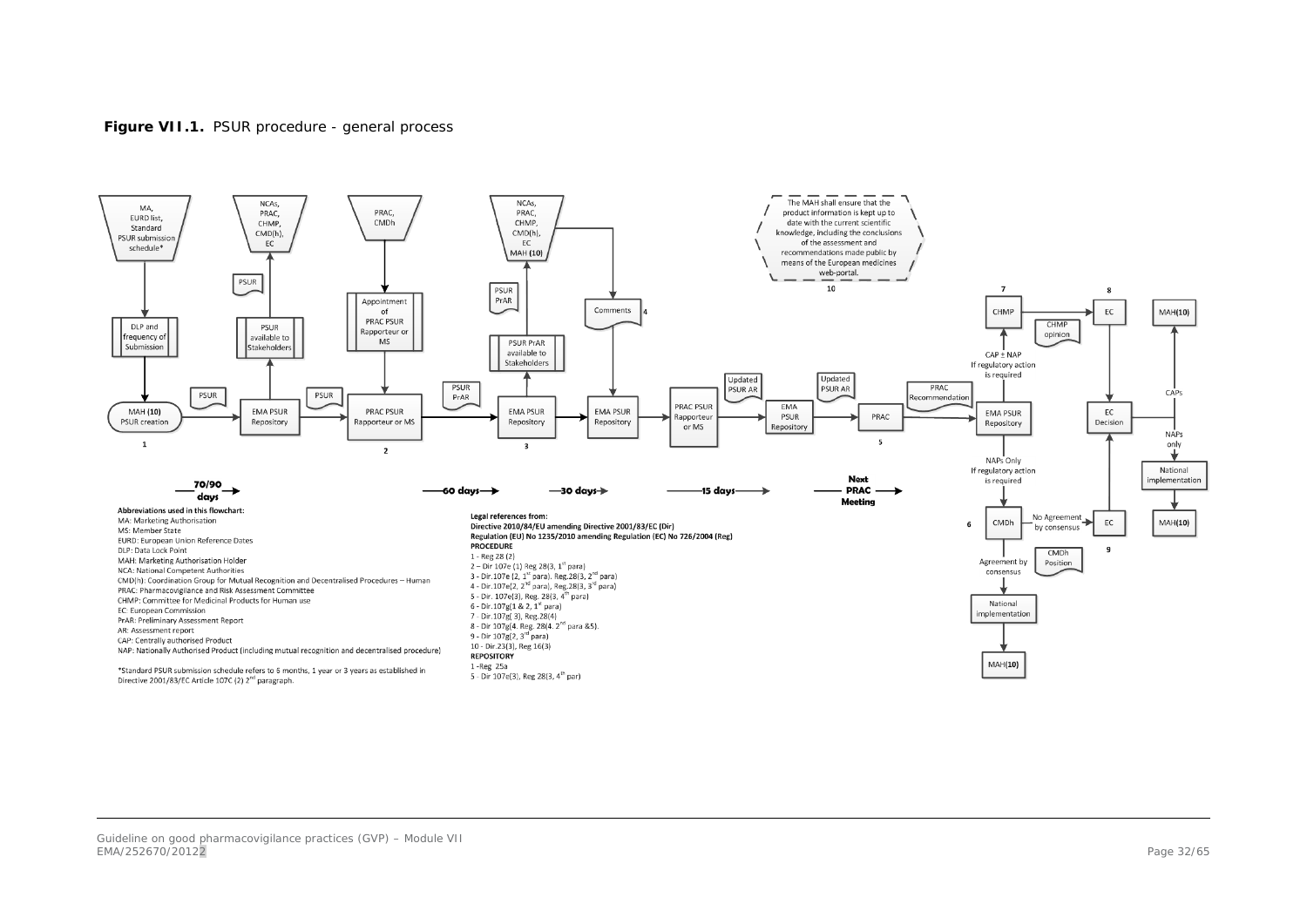# <span id="page-32-0"></span>*VII.C.2. Standard submission schedule of PSURs*

Marketing authorisation holders for products authorised before 02 July 2012 (centrally authorised products) and 21 July 2012 (nationally authorised products) and for which the frequency and dates of submission of PSURs are not laid down as a condition to the marketing authorisation or determined otherwise in the list of Union reference dates shall submit PSURs according to the following submission schedule (hereafter "standard" submission schedule) [REG 28(2), DIR Art 107c(2)]:

- at 6 months intervals once the product is authorised, even if it is not marketed;
- once a product is marketed, 6 monthly PSUR submission should be continued following initial placing on the market in the EU for 2 years, then once a year for the following 2 years and thereafter at 3-yearly intervals.

## <span id="page-32-1"></span>*VII.C.3. List of European Union reference dates and frequency of submission of PSURs*

## <span id="page-32-2"></span>**VII.C.3.1. Objectives of the EU reference dates list**

The Agency shall make public a list of Union reference dates (hereinafter referred to as list of EU reference dates) and frequency of submission of PSURs by means of the European medicines webportal [DIR Art 107c(7), REG Art 26(1)(g)].

The objectives of the list of EU reference dates and frequency of submission of PSURs are:

• Harmonisation of data lock point and frequency of submission of PSURs for the same active substance and combination of active substances:

For medicinal products containing the same active substance or combination of active substances subject to different marketing authorisations, an EU reference date should be set up and the frequency and date of submission of PSURs harmonised in order to allow the preparation of a single assessment established in [DIR Art 107e(1)]. Such information will be included in the list published by the Agency.

• Optimisation of the management of PSURs and PSURs assessments within the EU:

The list overrules the submission schedule described in [DIR Art 107c(2)(b)].

For active substances or combinations of active substances included in the list, marketing authorisation holders shall vary, if applicable, the condition laid down in their marketing authorisations in order to allow the submission of PSURs in accordance to the frequency and submission date as indicated in the list [DIR 107c(4) to (7)].

The periodicity is defined on the basis of a risk-based approach in order to prioritise the periodic re-evaluation of the risk-benefit balance of active substances in a way that best protects public health. [Directive 2010/84/EU Preamble Recital 23].

• Single EU assessment and reassessment of the risk-benefit balance of an active substance based on all available safety data:

The list enables the harmonisation of PSUR submissions for medicinal products containing the same active substance or the same combination of active substances.

A single EU PSUR assessment provides a mechanism for evaluating the totality of available data on the benefits and risks of an active substance or combination of active substances. The effective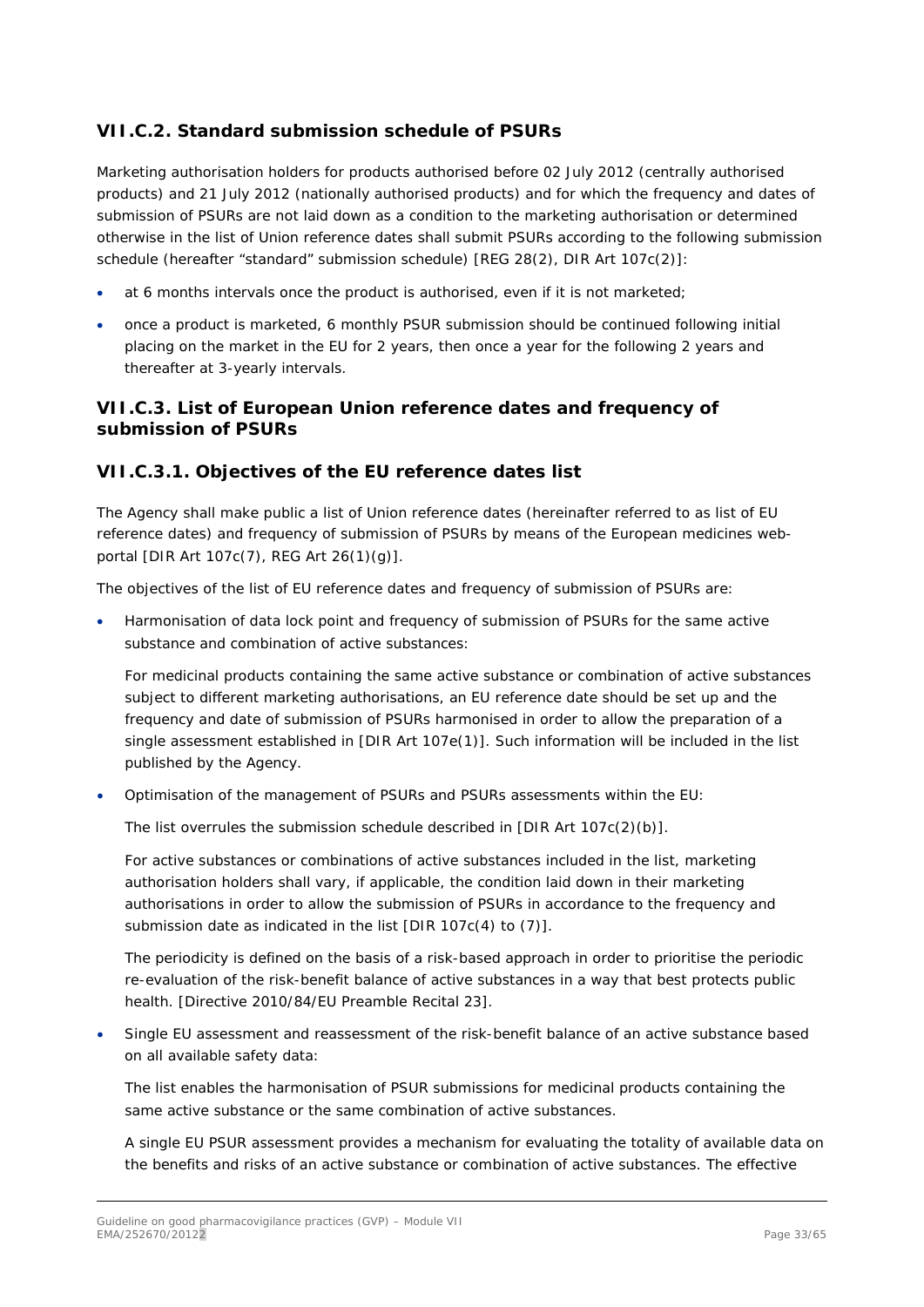application of work sharing principles is important in avoiding duplication of efforts and in prioritising the use of limited resources in the best interests of European citizens.

## <span id="page-33-0"></span>**VII.C.3.2. Description of the EU reference dates list**

The Union reference date of medicinal products containing the same active substance or the same combination of active substances shall be [DIR Art 107c(5)]:

- the date of the first marketing authorisation in the EU of a medicinal product containing that active substance or that combination of active substances; or
- if the date of first marketing authorisation cannot be ascertained, the earliest of the known dates of the marketing authorisations for a medicinal product containing that active substance or that combination of active substances.

The list of EU reference dates and frequency of submission of PSURs consists of a comprehensive list of substances and combinations of active substances in alphabetical order, for which PSURs, where required, shall be submitted in accordance with the EU reference date and the frequency as determined by the Committee for Medicinal Products for Human Use (CHMP) and the Coordination Group for Mutual Recognition and Decentralised Procedures - Human (CMDh) following consultation with the Pharmacovigilance and Risk Assessment Committee (PRAC) [DIR Art 107c(4) and (6)]. The list should be updated in line with the "list of all medicinal products for human use authorised in the Union" as referred to in [REG Art 57(b)].

The EU list will contain the following information:

- the EU reference dates:
- the frequencies of submission of PSURs;
- the data lock points of the next submissions of PSURs;
- the date of publication (on the European Medicines web-portal) of the frequency for PSURs submission and data lock point for each active substance and combination of active substances. Any change to the dates of submission and frequency on PSURs specified in the marketing authorisation shall take effect 6 months after the date of such publication [DIR Art 107c(7)].

Where specificity is deemed necessary, the list should include the scope of the PSUR and related EU single assessment procedure (see VII.C.3.3.) such as:

- whether or not it should cover all the indications of the substance or combination of active substances;
- whether or not it should cover all the formulations/routes of administration of the products containing a substance or combination of active substances;
- whether generic, well-established use, traditional herbal and homeopathic medicinal products shall submit a PSUR due to a request from a competent authority or due to concerns relating to pharmacovigilance data or due to the lack of PSURs relating to an active substance after the marketing authorisation has been granted [DIR Art 107c(2) second subparagraph] (see VII.C.3.3.2.).

The initial EURD list as well as any changes will come into force 6 months after its publication as final (i.e. after adoption by the CHMP and CMDh following consultation of the PRAC).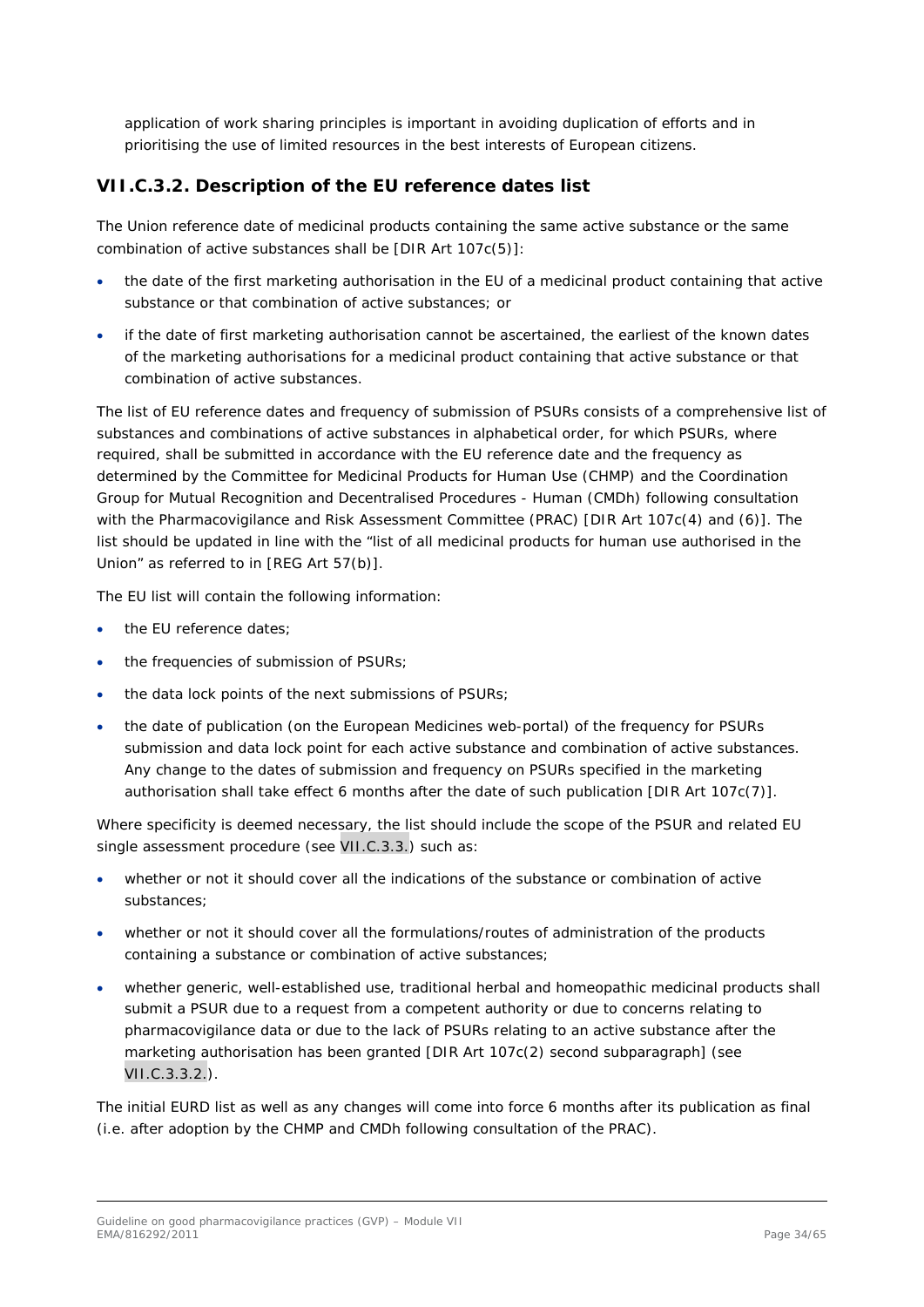# <span id="page-34-0"></span>**VII.C.3.3. Application of the list of EU reference dates to submission of PSURs**

#### <span id="page-34-1"></span>*VII.C.3.3.1. Submission of PSURs for medicinal products: general requirement*

Figure VII.2. presents the various potential scenarios for the submission of a PSUR as a general requirement.



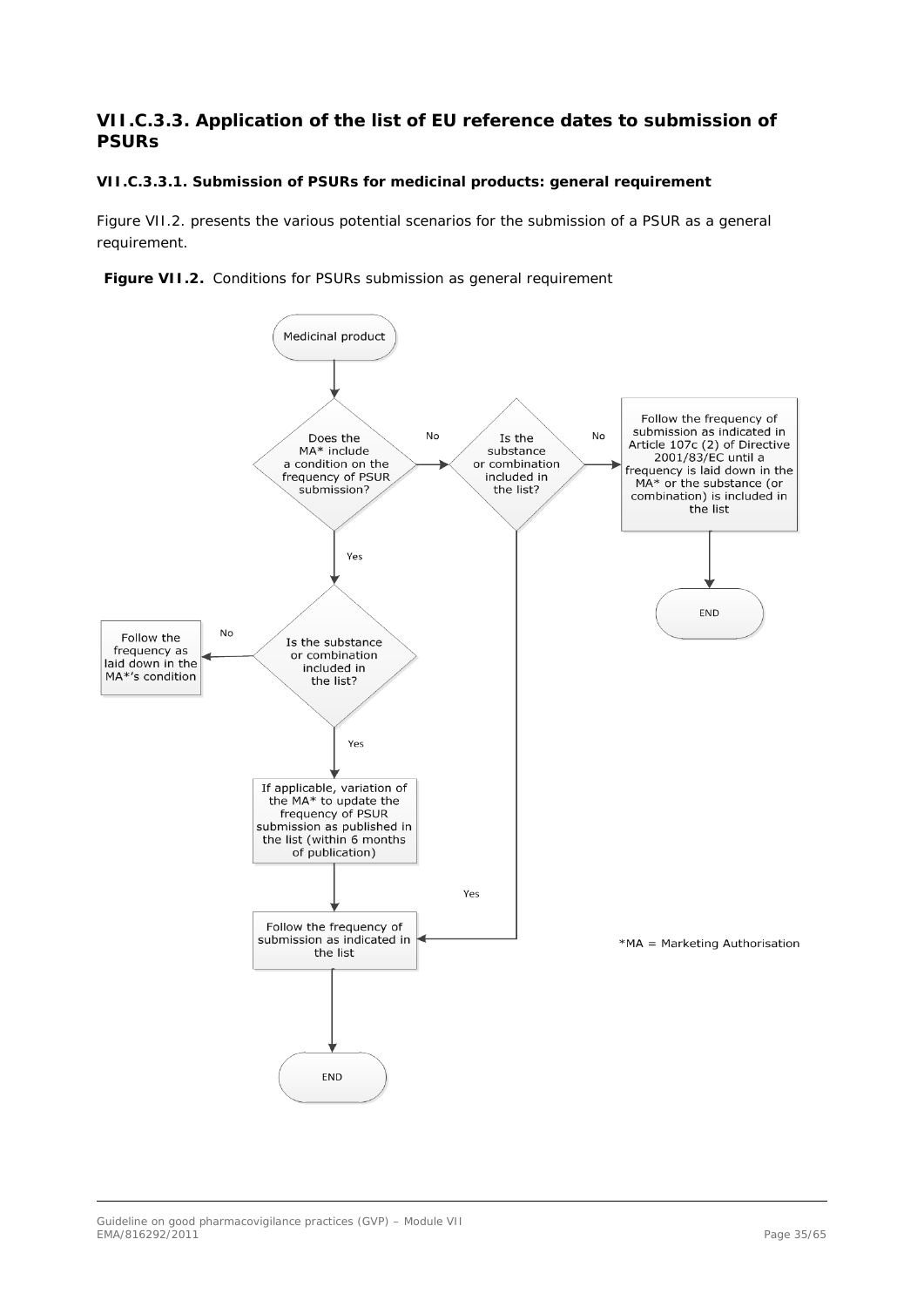Unless otherwise specified in the list of EU reference dates and frequency of submission, or agreed with competent authorities in Member States or the Agency, as appropriate, a single PSUR shall be prepared for all medicinal products containing the same active substance and authorised for one marketing authorisation holder. The PSUR shall cover all indications, routes of administration, dosage forms and dosing regimens, irrespective of whether authorised under different names and through separate procedures. Where relevant, data relating to a particular indication, dosage form, route of administration or dosing regimen shall be presented in a separate section of the PSUR and any safety concerns shall be addressed accordingly. [IR Art 34(6)].

For medicinal products containing an active substance or a combination of active substances not included in the EU reference dates list, PSURs shall be submitted according to the PSUR frequency defined in the marketing authorisation or if not specified, in accordance with the submission schedule specified in [DIR Art 107c(2), REG Art 28(2)].

## <span id="page-35-0"></span>*VII.C.3.3.2. Submission of PSURs for generic, well-established use, traditional herbal and homeopathic medicinal products*

By way of derogation, generics (authorised under DIR Art 10(1)), well-established use (authorised under DIR Art 10a), homeopathic (authorised under DIR Art 14) and traditional herbal (authorised under DIR Art 16a) medicinal products are exempted from submitting PSURs except in the following circumstances [DIR Art 107b(3)]:

- the marketing authorisation provides for the submission of PSURs as a condition;
- PSURs is (are) requested by a competent authority in a Member State on the basis of concerns relating to pharmacovigilance data or due to the lack of PSURs relating to an active substance after the marketing authorisation has been granted (e.g. when the "reference" medicinal product is no longer marketed). The assessment reports of the requested PSURs shall be communicated to the PRAC, which shall consider whether there is a need for a single assessment report for all marketing authorisations for medicinal products containing the same active substance and inform the CMDh or CHMP accordingly, in order to apply the procedures laid down in [DIR Art 107c(4) and 107e].

In order to facilitate and optimise the PSUR EU single assessment process, to avoid duplications of requests for PSURs and to provide transparency and predictability for the marketing authorisation holders, the legislative provision laid down in [DIR 107b(3)(b)] will be applied by specifying in the list of EU reference dates, the substances for which PSURs for generic, well-established use, traditional herbal and homeopathic medicinal products are required. This specification is based on the request made by a competent authority in a Member State during the creation or maintenance of the list of EU reference dates and on the basis of concerns relating to pharmacovigilance data or due to the lack of PSURs relating to an active substance.

The harmonised frequency for the submission of the reports and the EU reference dates are determined by the CHMP and/or CMDh after consultation of the PRAC.

The application of the list of EU reference dates for the submission of PSURs for generic, wellestablished use, traditional herbal and homeopathic medicinal products does not undermine the right of a competent authority in a Member State to request the submission of PSURs at any time under the provision laid down in [DIR Art 107c(2) second subparagraph].

For the products where PSURs are no longer required to be submitted routinely, it is expected that marketing authorisation holders will continue to evaluate the safety of their products on a regular basis and report any new safety information that impacts on the benefit-risk profile or the product information (See Module VI and Module IX).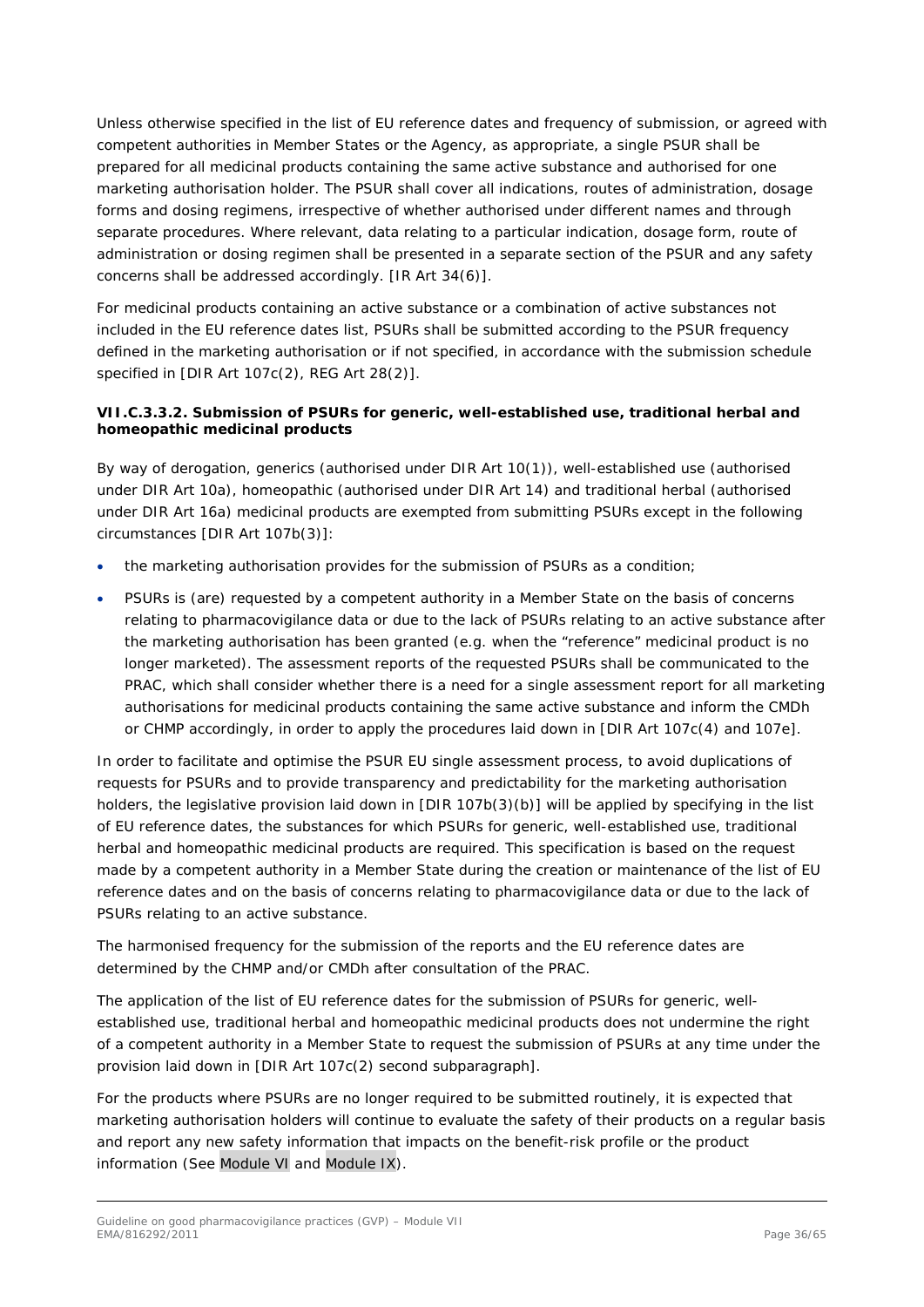Figure VII.3. presents the various potential scenarios as regard the submission of a PSUR for generic, well-established use, traditional herbal and homeopathic medicinal products:

**Figure VII.3.** Conditions for PSURs submission for generic, well-established use, traditional herbal and homeopathic medicinal products



\*MA: Marketing Authorisation

\*\*Specific requirements refer to:

- whether marketing authorisation holders for generic, well-established use, traditional herbal and homeopathic medicinal products are requested to submit PSURs following a request of a competent authority in a Member State due concerns relating<br>to pharmacovigilance data or lack of PSUR submission and;

whether or not the PSUR should cover all the indications, formulations, route of administrations.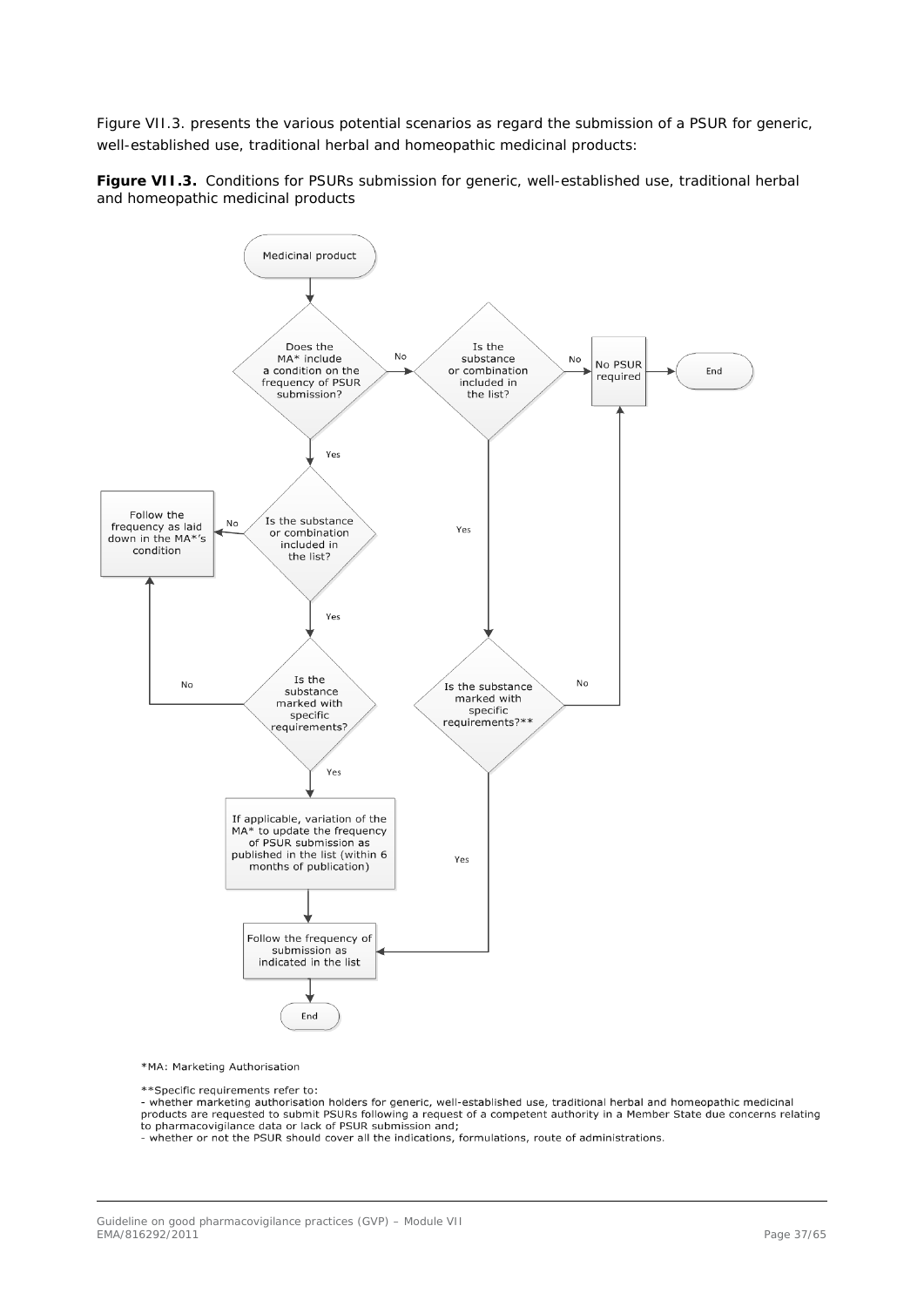## <span id="page-37-0"></span>*VII.C.3.3.3. Submission of PSURs for fixed dose combination products*

Unless otherwise specified in the list of EU reference dates and frequency of submission, if the substance that is the subject of the PSUR is also authorised as a component of a fixed combination medicinal product, the marketing authorisation holder shall either submit a separate PSUR for the combination of active substances authorised for the same marketing authorisation holder with crossreferences to the single-substance PSUR(s), or provide the combination data within one of the singlesubstance PSURs [IR Art 34(7)].

## <span id="page-37-1"></span>*VII.C.3.3.4. Submission of PSURs on demand of a competent authority in a Member State*

Marketing authorisation holders shall submit PSURs immediately upon request from a competent authority in a Member State [DIR Art 107c(2)]. To facilitate the EU assessment and avoid duplication requests, the competent authorities in the Member States will normally make use of the list of EU reference dates to request the submission of PSURs, however in especial circumstances competent authorities in Member States can directly request the submission of a PSUR. When the timeline for submission has not been specified in the request, marketing authorisation holders should submit the PSUR within 90 calendar days of the data lock point.

# <span id="page-37-2"></span>**VII.C.3.4. Criteria used for defining the frequency of submission of PSURs**

When deviating from the PSUR submission schedule defined in [DIR Art 107c(2)(b)], the frequencies of submission of PSURs and the corresponding data lock points should be defined on a risk-based approach by the CHMP where at least one of the marketing authorisations concerned has been granted in accordance with the centralised procedure or by the CMDh otherwise, after consultation with the PRAC.

The following prioritisation criteria should be taken into account when defining the frequency of submission for a given active substance or combination of active substances:

- information on risks or benefits that may have an impact on the public health;
- new product for which there is limited safety information available to date (includes pre- and postauthorisation experiences);
- significant changes to the product (e.g. new indication has been authorised, new pharmaceutical form or route of administration broadening the exposed patient population);
- vulnerable patient populations/poorly studied patient populations, important missing information (e.g. children, pregnant women) while these populations are likely to be exposed in the postauthorisation setting;
- signal of/potential for misuse, medication error, risk of overdose or dependency;
- the size of the safety database and exposure to the medicinal product;
- medicinal products subjected to additional monitoring.

Any change in the criteria listed above for a given active substance or combination of active substances may lead to an amendment of the list of EU reference dates (e.g. increase of the frequency for PSUR submission).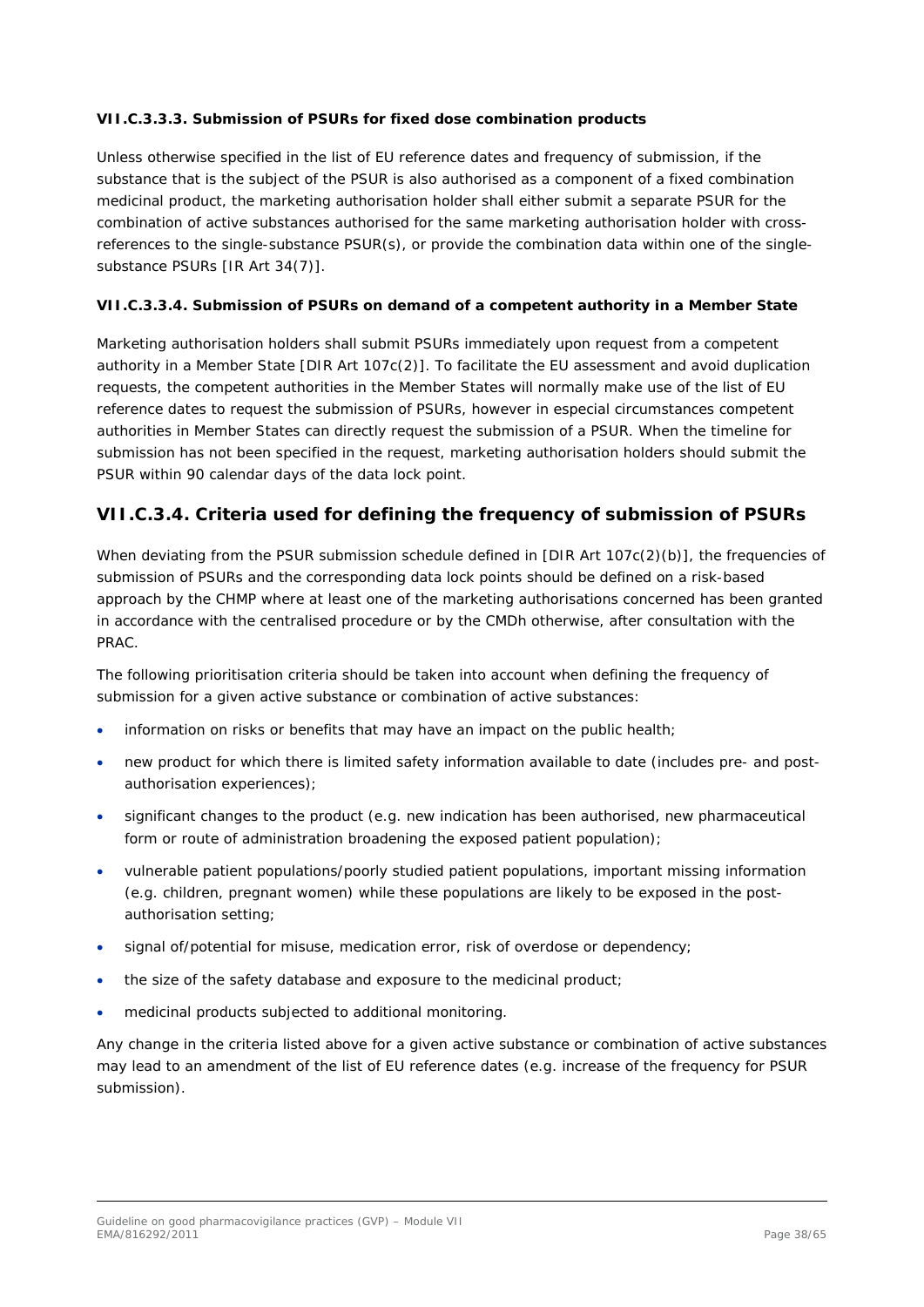# <span id="page-38-0"></span>**VII.C.3.5. Maintenance of the list of EU reference dates**

### <span id="page-38-1"></span>*VII.C.3.5.1. General principles*

The maintenance of the list of EU reference dates should facilitate regulatory responsiveness to public health concerns identified within the EU and therefore the list will be subject to changes to reflect the decisions taken (e.g. by the Agency's committees following signal detection).

The information included in the list such as the active substances and combinations of active substances, the frequencies of submission of PSURs and data lock points may need to be updated when considered necessary by the CHMP or CMDh after consultation with the PRAC. Changes to the list may be applied on one of the following grounds:

- emergence of new information that might have an impact on the risk-benefit balance of the active substances or combinations of active substances, and potentially on public health;
- any change in the criteria used for the allocation of frequency for PSUR submission and defined under VII.C.3.4.;
- a request from the marketing authorisation holders as defined under [DIR Art 107 $c(6)$ ];
- active substance newly authorised.

Figure VII.4. provides a general overview of the maintenance of the list of EU reference dates and frequency of submission of PSURs.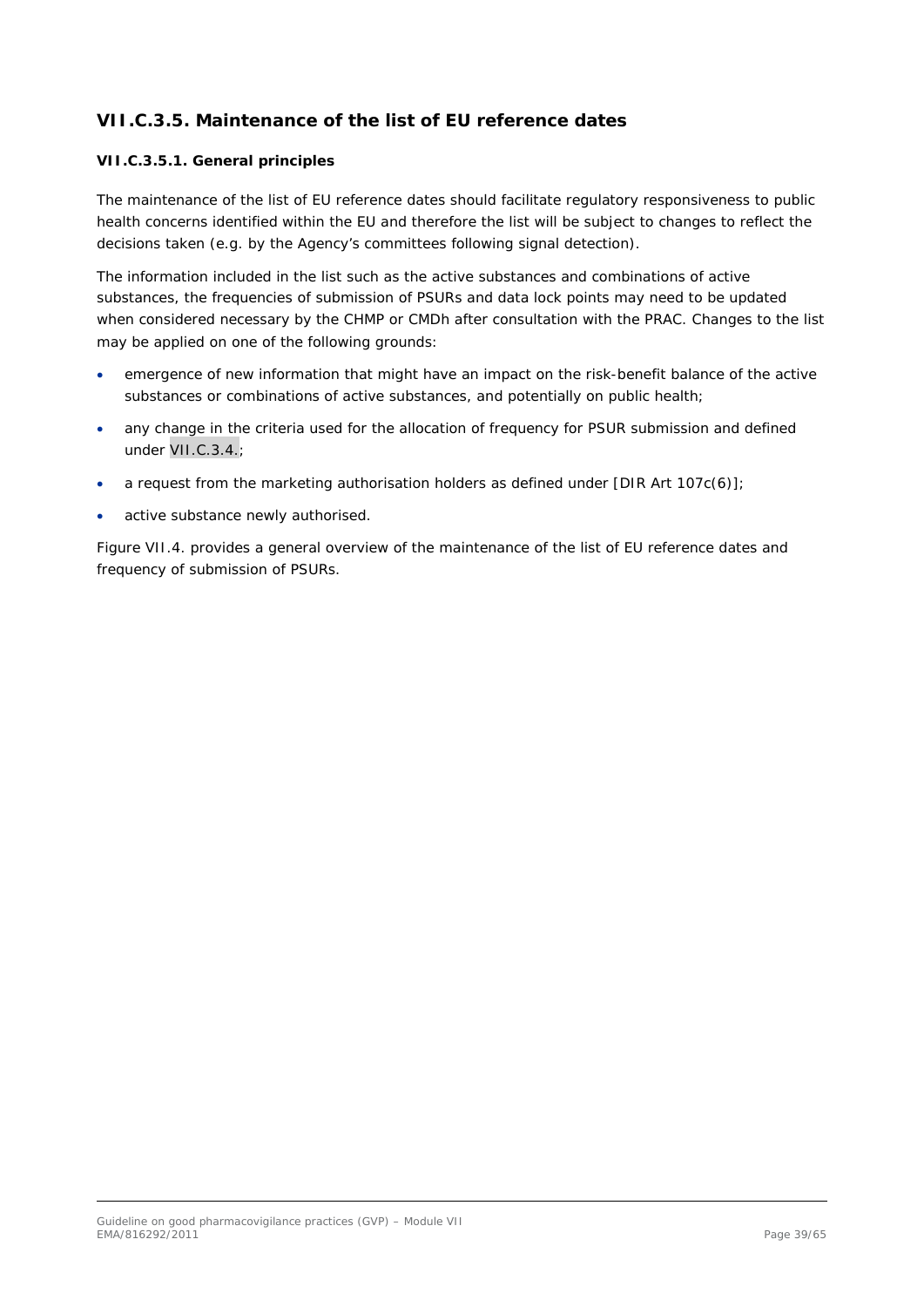**Figure VII.4.** Maintenance of the list of EU reference dates and frequency of submission of PSUR

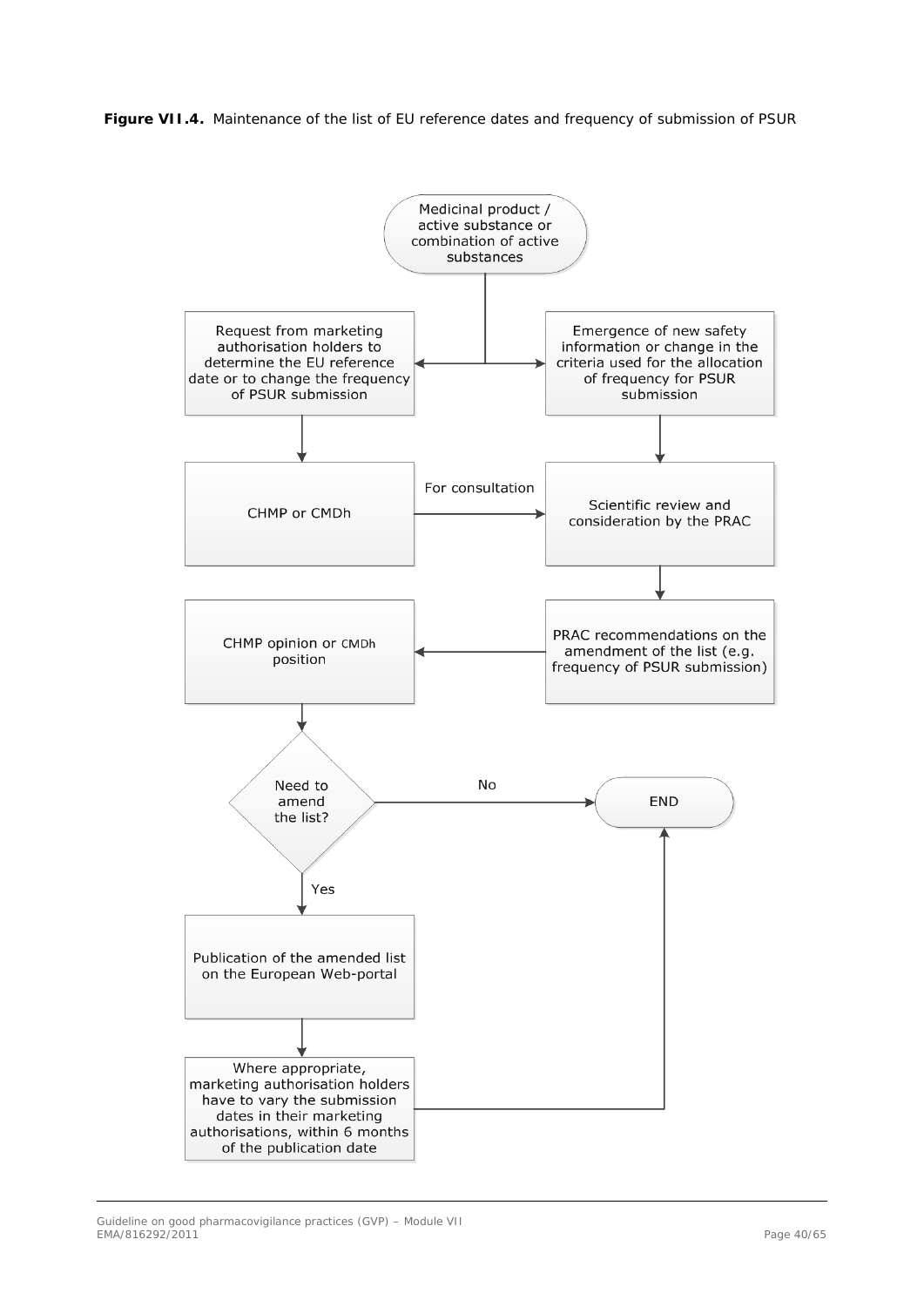#### <span id="page-40-0"></span>*VII.C.3.5.2. Requests from marketing authorisation holders to amend the list of EU reference dates*

Marketing authorisation holders shall be allowed to submit request to the CHMP or the CMDh, as appropriate, to determine the Union reference dates or to change the frequency of submission of PSUR on one of the following grounds [DIR Art 107c(6)]:

- for reasons relating to public health;
- in order to avoid a duplication of the assessment;
- in order to achieve international harmonisation.

The request and its grounds should be considered by the PRAC and the CHMP if it concerns at least one marketing authorisation granted in accordance with the centralised procedure or the CMDh otherwise, which will either approve or deny the request.

The list will then be amended accordingly when appropriate and published on the European medicines web-portal (see section VII.C.3.6.).

# <span id="page-40-1"></span>**VII.C.3.6. Publication of the list**

Upon its establishment and adoption by the CHMP and CMDh following PRAC consultation, the list of EU reference dates and frequency of submission of PSURs is published on the European medicines webportal.

In case of amendments, the updated list should be published following its adoption by the CHMP or the CMDh. It is expected to be updated monthly.

## <span id="page-40-2"></span>**VII.C.3.7. Amendment of the marketing authorisation according to the list of EU reference dates**

Any changes to the dates and frequencies of submission of PSURs specified in the list take effect six months after the date of the publication on the European medicines web-portal.

Where appropriate, marketing authorisation holders shall submit the relevant variation within these six months in order to reflect the new information in their marketing authorisations [DIR 107c(6)].

# <span id="page-40-3"></span>*VII.C.4. Processes for PSUR Assessment in the EU network*

The competent authorities in the Member States shall assess PSURs to determine whether there are new risks or whether risks have changed or whether there are changes to the risk-benefit balance of the medicinal product [DIR Art 107d].

For purely nationally authorised medicinal products authorised in one Member State and containing an active substance or combination of active substances for which an EU reference date and harmonised frequency has not been established, the assessment of PSURs is conducted by the competent authority in the Member State where the product is authorised (see VII.C.4.1.).

For medicinal products authorised in more than one Member State (i.e. centrally authorised products, products authorised through the mutual recognition and decentralised procedures) and for medicinal products subject to different national marketing authorisations containing the same active substance or the same combination of active substances whether or not held by the same marketing authorisation holders and for which the frequency and dates of submission of PSURs have been harmonised in the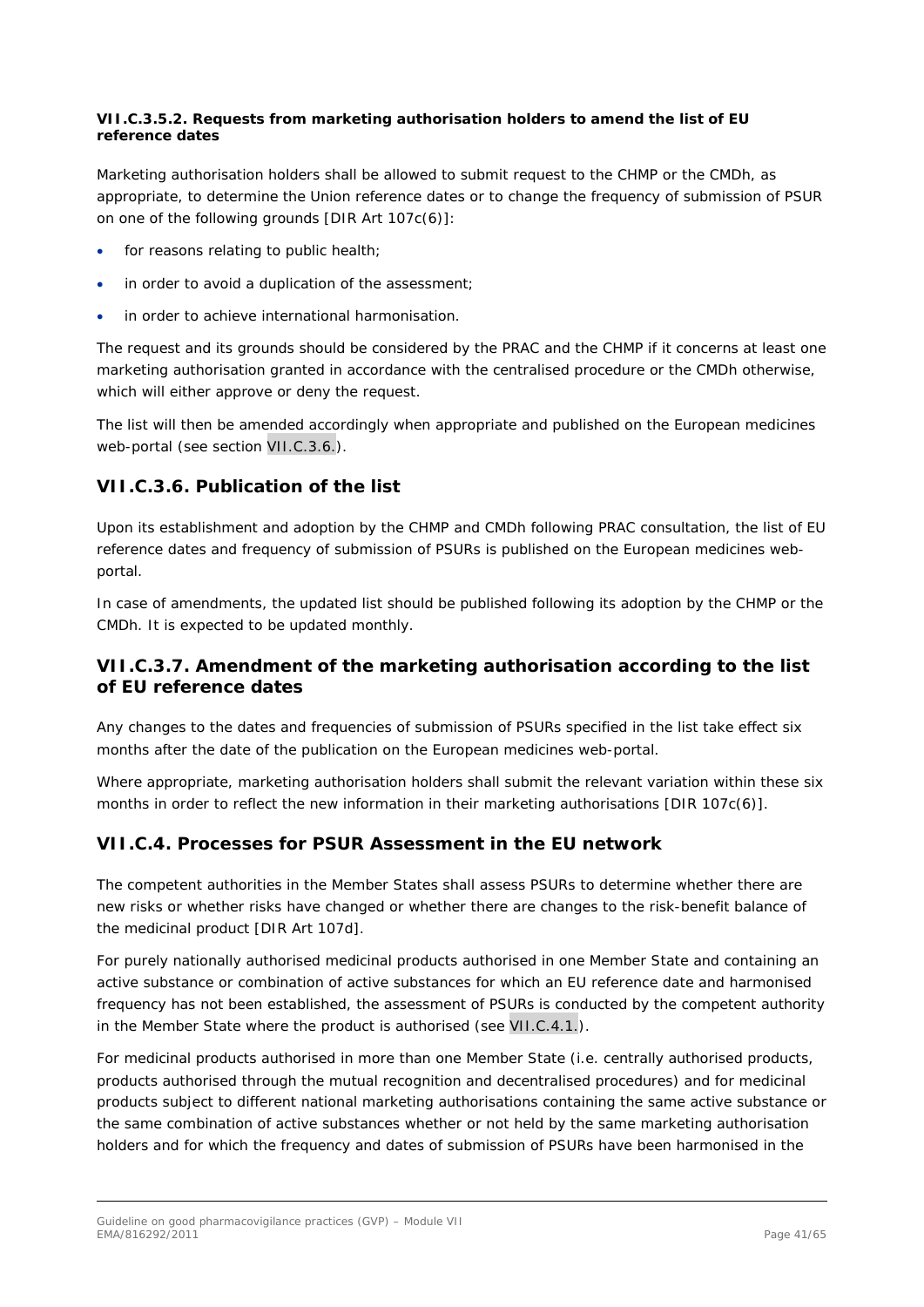list of EU reference dates, an EU single assessment of all PSURs is conducted with recommendation from the PRAC in accordance with the procedure described in VII.C.4.2.1. and VII.C.4.2.2..

Further to assessment of the PSUR and opinion from the CHMP or position from the CMDh, as applicable, following the recommendation from the PRAC, the competent authorities in Member States, or the European Commission for centrally authorised products, shall take the necessary measures to vary, suspend or revoke the marketing authorisation(s), in accordance with outcome of the assessment [DIR Art 107g(2)] [REG Art 28(4) and (5)] (see VII.C.4.2.3. and VII.C.4.2.4.).

The outcome of the PSUR assessment results in a legally binding decision or position in case of any action to vary, suspend, revoke the marketing authorisations of the medicinal products containing the concerned active substance or combination of active substances, on the basis of the position of the CMDh or the opinion of the CHMP following the recommendations from the PRAC. Furthermore, marketing authorisation holders are reminded of their obligation to keep their marketing authorisation up to date in accordance with [REG Art 16(3)] and [DIR Art 23(3)]. The recommendations are therefore implemented in a harmonised and timely manner for all products within the scope of the procedure across the EU.

Amendments to the SmPC, package leaflet and labelling as a result of the PSUR assessment should be implemented without subsequent variation submission for centrally authorised products and through the appropriate variation for nationally authorised products, including those authorised through the mutual recognition and decentralised procedures.

In addition, the outcome of the assessment should incorporate the new safety warnings and key risk minimisations recommendations, when applicable, to be included in the relevant sections of the product information. Harmonisation of the entire product information in all the Member States where the product is authorised is not one of the objectives of the PSUR assessment procedure.

# <span id="page-41-0"></span>**VII.C.4.1. PSURs for purely nationally authorised medicinal products not on the list of EU reference dates**

It is the responsibility of the competent authority in the Member State to evaluate PSURs for these medicinal products.

The assessment of the PSUR is conducted in accordance with the national legislation. Listings of individual cases may be requested in the context of the PSUR assessment procedure for adverse reactions of special interest and should be provided by the marketing authorisation holder within an established timeframe to be included in the request. This may be accompanied by a request for an analysis of cases classified as non-serious.

Following the assessment of PSURs, the competent authority in the Member State should consider whether any action concerning the marketing authorisation for the medicinal product concerned is necessary. They should vary, suspend or revoke the marketing authorisation as appropriate according to the appropriate procedure at national level.

The assessment report and conclusions of the competent authority in the Member State should be provided to the marketing authorisation holder.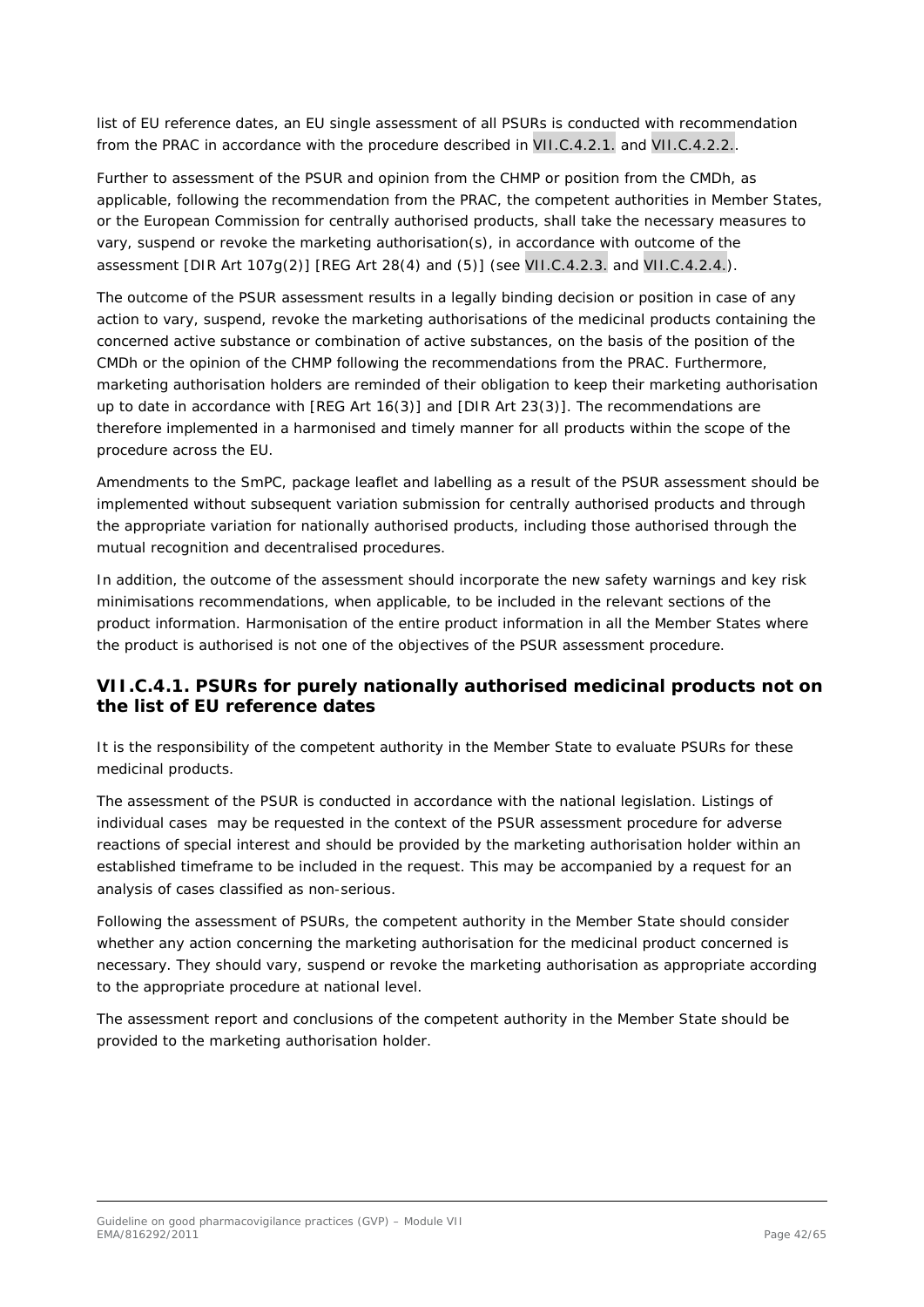# <span id="page-42-0"></span>**VII.C.4.2. Medicinal products authorised in more than one Member State**

## <span id="page-42-1"></span>*VII.C.4.2.1. Assessment of PSURs for a single centrally authorised medicinal product*

This section describes the assessment of PSURs where only one centrally authorised medicinal product is involved according to the procedure set up in Article 28 of Regulation (EC) No 726/2004 (see figure VII.5.).

Guideline on good pharmacovigilance practices (GVP) – Module VII EMA/816292/2011 Page 43/65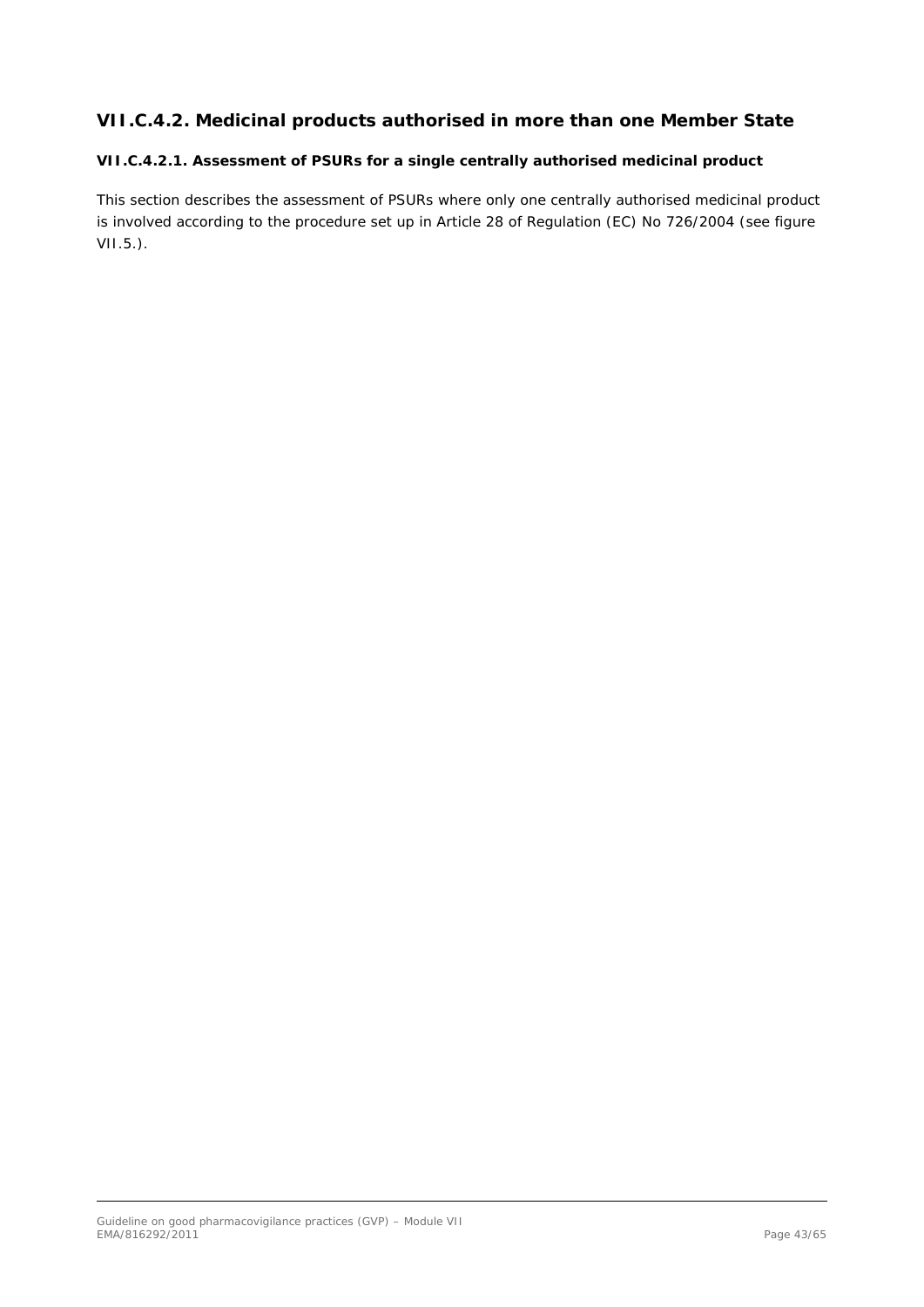**Figure VII.5.** PSUR assessment procedure for a single centrally authorised medicinal product



\* Regulatory action meaning variation, suspension or<br>revocation of marketing authorisation

Abbreviations used in this flowchart:

MAH: Marketing Authorisation Holder<br>PRAC: Pharmacovigilance and Risk Assessment Committee **CHMP:** Committee for Medicinal Products for Human Use<br>EC: European Commission MA: Marketing Authorisation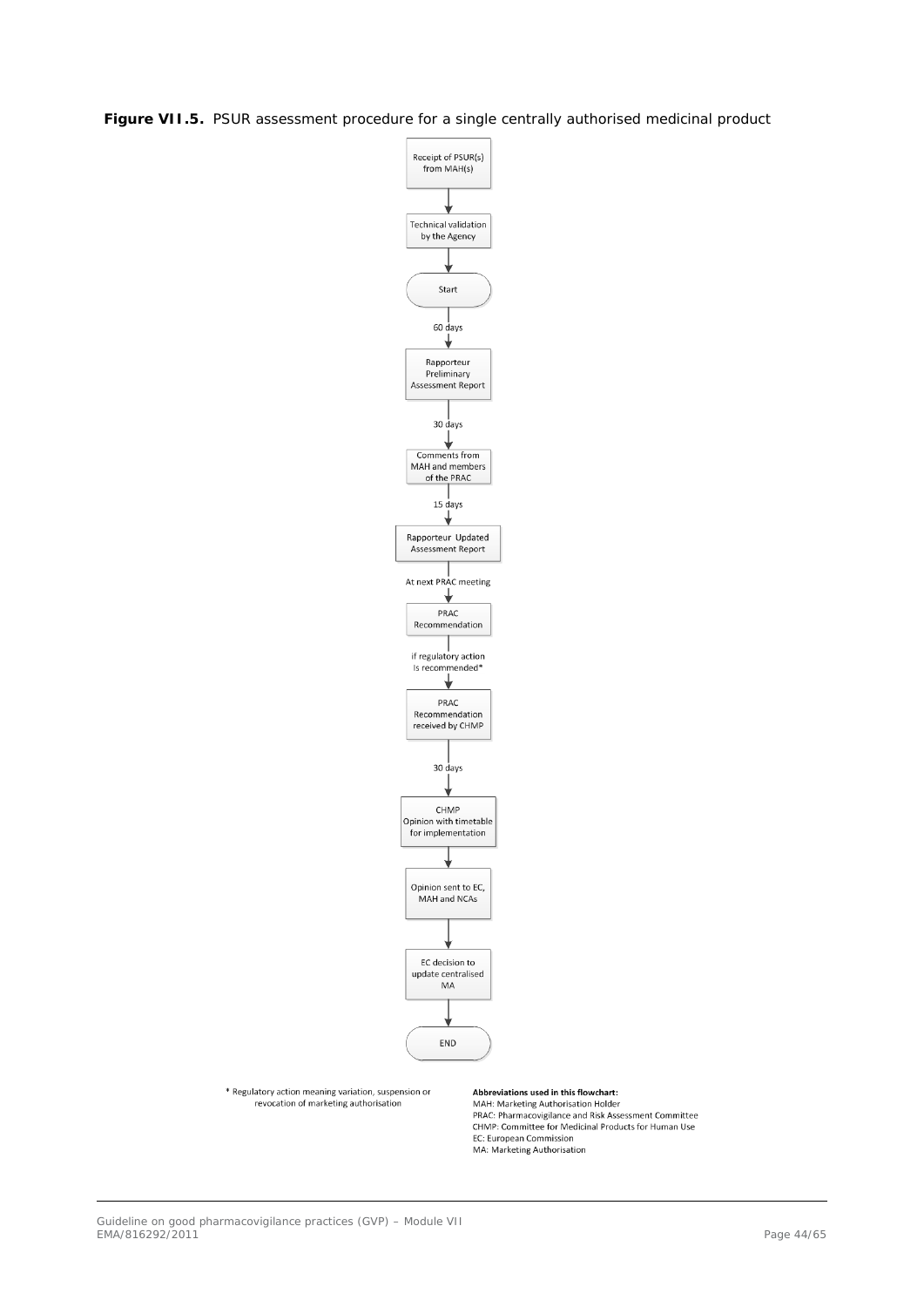The assessment of PSURs for a single centrally authorised medicinal product is coordinated by the Agency and shall be conducted by a Rapporteur appointed by the PRAC [REG Art 28(3)] (hereinafter referred to as "PRAC Rapporteur").

Upon receipt, the Agency should perform a technical validation of the report to ensure that the PSUR application is in a suitable format.

Listings of individual cases from EudraVigilance database may be retrieved to support the PSUR assessment.

Further to the above verifications, the Agency acknowledges receipt of the report and starts the procedure in accordance with the official starting dates published on the Agency's website. The submission deadlines and detailed procedural timetables are published as a generic calendar on the Agency's website.

The published timetables identify the submission, start and finish dates of the procedures as well as other interim dates/milestones that occur during the procedure.

During the assessment, additional listings of individual cases may be requested by the PRAC Rapporteur through the Agency, for adverse reactions of special interest and should be provided by the marketing authorisation holder(s) within an established timeframe to be included in the request. This may be accompanied by a request for an analysis of cases classified as non-serious.

During the drafting of the assessment report, the PRAC Rapporteur shall closely collaborate with the CHMP Rapporteur [REG Art 28(3)].

The PRAC Rapporteur shall prepare an assessment report and send it to the Agency and to the members of the PRAC [REG Art 28(3)] within 60 days of the start of the procedure.

The Agency shall send the PRAC Rapporteur's preliminary assessment report to the marketing authorisation holder [REG Art 28(3)].

By Day 90, the marketing authorisation holder and members of the PRAC may send comments on the PRAC Rapporteur's preliminary assessment report to the Agency and the PRAC Rapporteur. Following receipt of comments, the PRAC Rapporteur shall prepare an updated assessment report [REG Art 28(3)] within 15 days (i.e. by Day 105). The updated assessment report is made available to the members of the PRAC.

An oral explanation to the PRAC can be held at the request of the PRAC or the marketing authorisation holder in case of recommendation for a revocation or suspension of the marketing authorisation, a new contraindication, a restriction of the indication or a reduction of the recommended dose.

The PRAC shall adopt the updated assessment report with or without further changes at its next meeting [REG Art 28(3)], together with a recommendation on the maintenance of the marketing authorisation or the need to vary, suspend or revoke the marketing authorisation. The PRAC recommendation may also request an update of the RMP, the need to conduct a post-authorisation safety study, review of safety issues and close monitoring of events of interest.

Divergent positions of PRAC members and the grounds on which they are based shall be reflected in the recommendation issued by the PRAC [REG Art 28(3)].

The Agency shall include the PRAC recommendation and adopted assessment report in the repository, and forward both to the marketing authorisation holder [REG Art 28(3)].

Further to adoption at the PRAC meeting, in case of any regulatory action is recommended, the assessment report and PRAC recommendation are sent to the CHMP for adoption of an opinion for the centrally authorised product concerned as described in VII.C.4.2.3..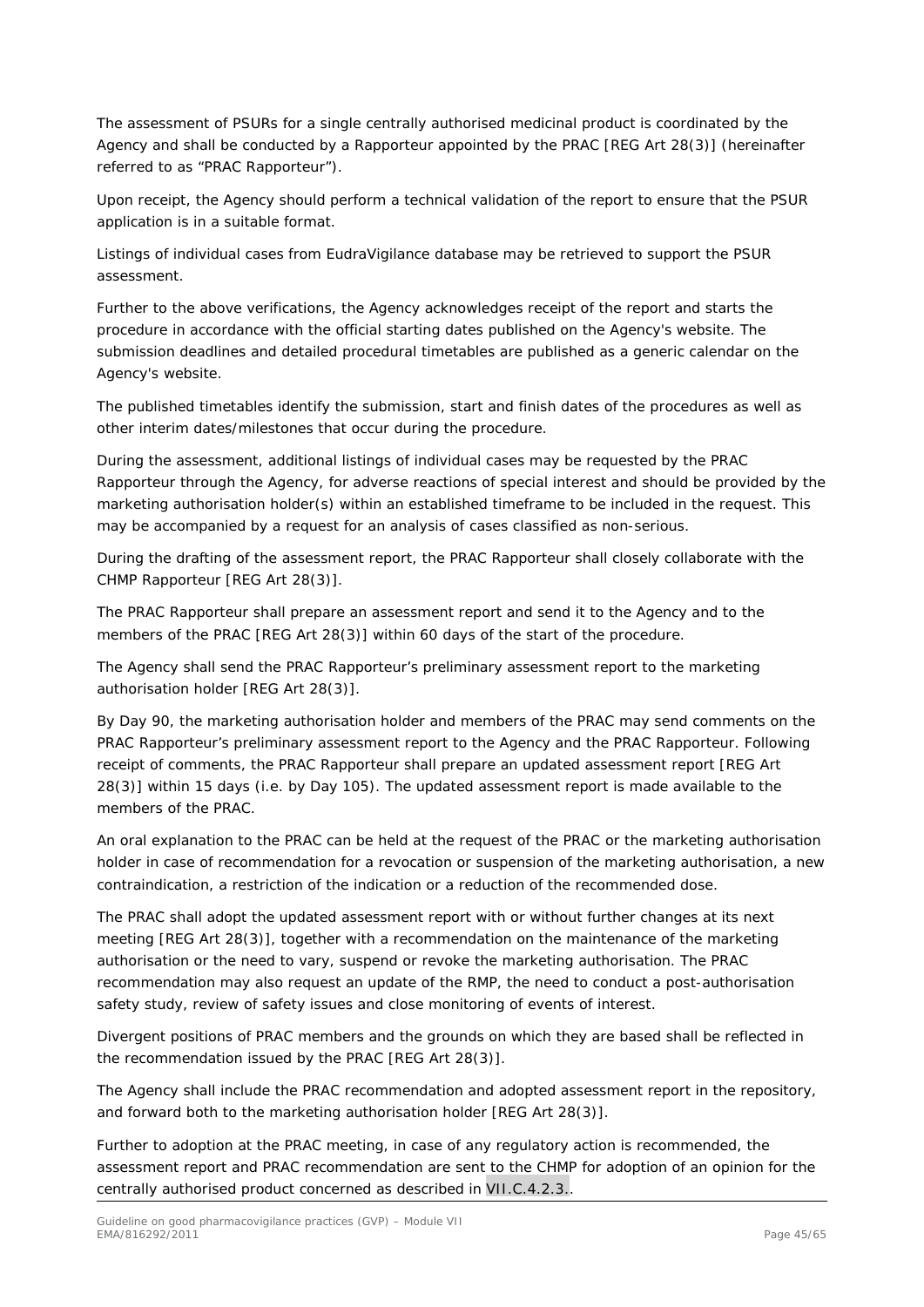#### <span id="page-45-0"></span>*VII.C.4.2.2. Assessment of PSURs for medicinal products subject to different marketing authorisations containing the same active substance (EU single assessment)*

This section describes the assessment of PSURs for medicinal products subject to different marketing authorisations containing the same active substance or the same combination of active substances whether or not held by the same marketing authorisation holder and for which the frequency and dates of submission of PSUR have been harmonised in the list of EU reference dates. This could include a mixture of centrally authorised products, products authorised through the mutual recognition and decentralised procedures and purely nationally authorised products [DIR Art 107e to 107g] (so-called PSUR "EU single assessment" procedure).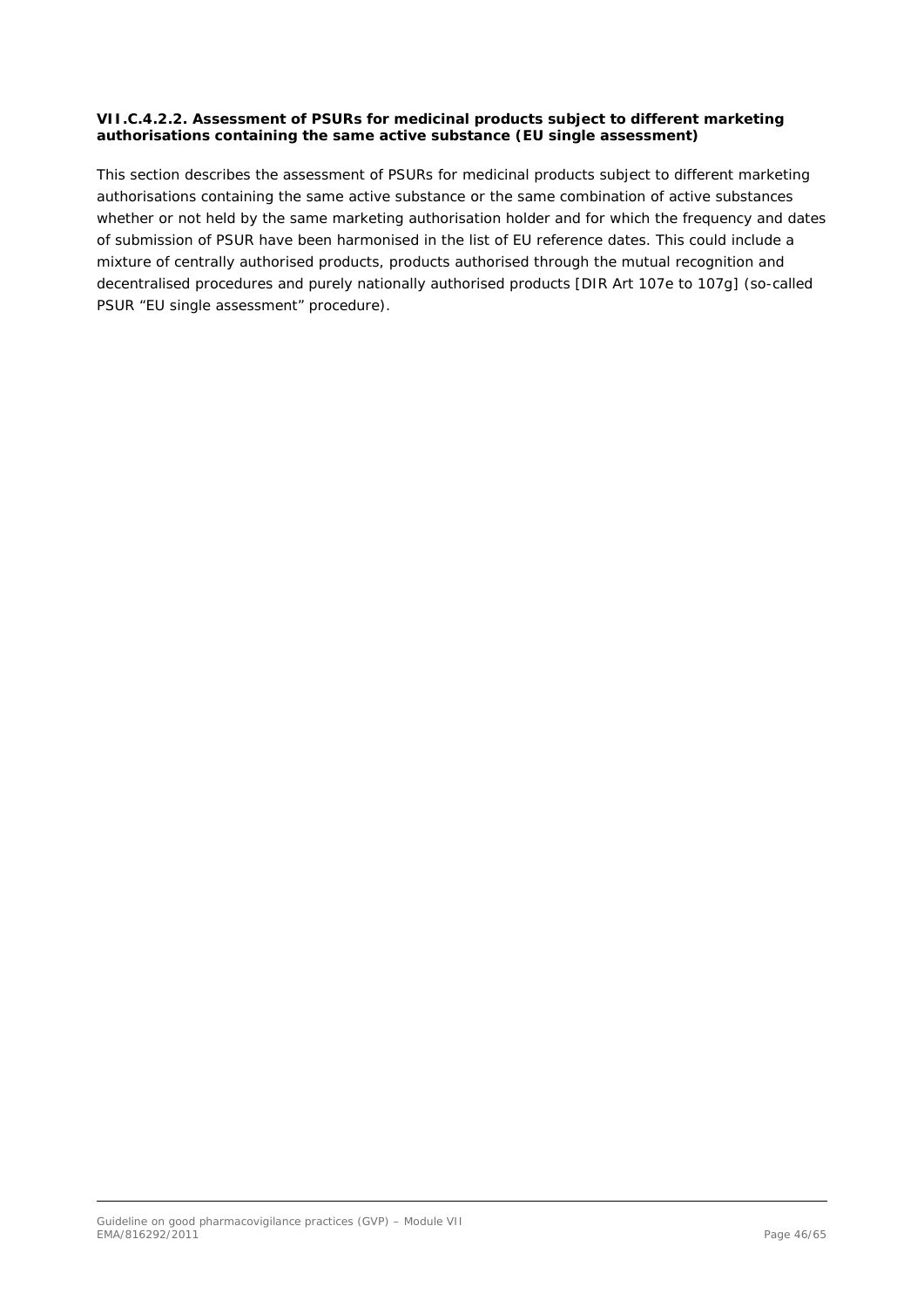**Figure VII.6.** PSUR assessment procedure for "EU single assessment"

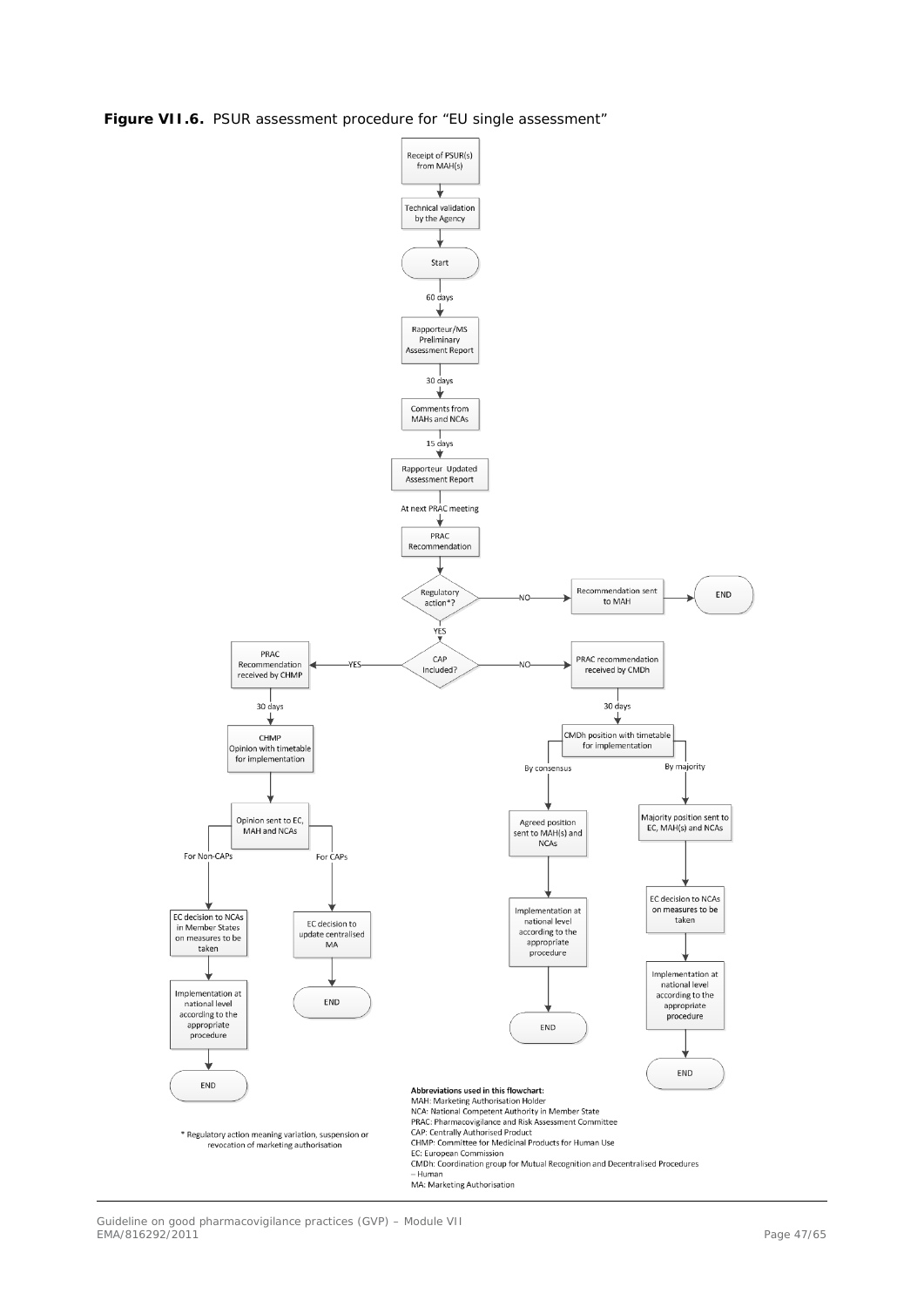The assessment of PSURs for medicinal products, also called "EU single assessment", shall be conducted by [DIR Art 107e(1)]:

- a "Member State" appointed by the CMDh where none of the marketing authorisations concerned has been granted in accordance with the centralised procedure;
- a "Rapporteur" appointed by the PRAC, where at least one of the marketing authorisations concerned has been granted in accordance with the centralised procedure (hereinafter referred to as "PRAC Rapporteur").

The PSUR EU single assessment procedure is coordinated by the Agency. Upon receipt, the Agency should perform a technical validation of the reports to ensure that the PSURs applications are in a suitable format.

Upon establishment of the list of all medicinal products for human use authorised in the EU referred to in [REG Art 57], the Agency should ensure that all marketing authorisation holder(s) of the given substance have submitted PSUR(s), as required. In the event where a PSUR has not been submitted, the Agency should contact the concerned marketing authorisation holder(s). However, this will not preclude the start of the single assessment procedure for other PSUR(s) of the same active substance.

Listings of individual cases from EudraVigilance database may be retrieved to support the PSURs assessment.

Further to the above verifications, the Agency acknowledges receipt of the report(s) and starts the procedure in accordance with the official starting dates published on the Agency's website. The submission deadlines and full procedural detailed timetables are published as a generic calendar on the Agency's website.

The published timetables identify the submission, start and finish dates of the procedures as well as other interim dates/milestones that occur during the procedure.

Further to the start of procedure, the PRAC Rapporteur or Member State conducts the single assessment of all PSURs submitted for the given active substance.

During the assessment, additional listings of individual cases may be requested by the PRAC Rapporteur or Member State through the Agency for adverse drug reactions of special interest and should be provided by the marketing authorisation holder(s) within an established timeframe to be included in the request. This may be accompanied by a request for an analysis of cases classified as non-serious.

The PRAC Rapporteur or Member State shall prepare an assessment report and send it to the Agency and to the Member States concerned [DIR Art 107e(2)] within 60 days of the start of the procedure. This preliminary assessment report should be circulated to the members of the PRAC.

The Agency shall send the PRAC Rapporteur's/Member State preliminary assessment report to the concerned marketing authorisation holder(s) [DIR Art 107e(2)].

By Day 90, the marketing authorisation holder(s), Member States and members of the PRAC as applicable may send comments on the PRAC Rapporteur's/Member State's preliminary assessment report to the Agency and the PRAC Rapporteur/Member State, as applicable.

Following receipt of comments, the PRAC Rapporteur/Member State shall prepare an updated assessment report [DIR Art 107e (3)] within 15 days (i.e. by Day 105). The updated assessment report is forwarded to the members of the PRAC.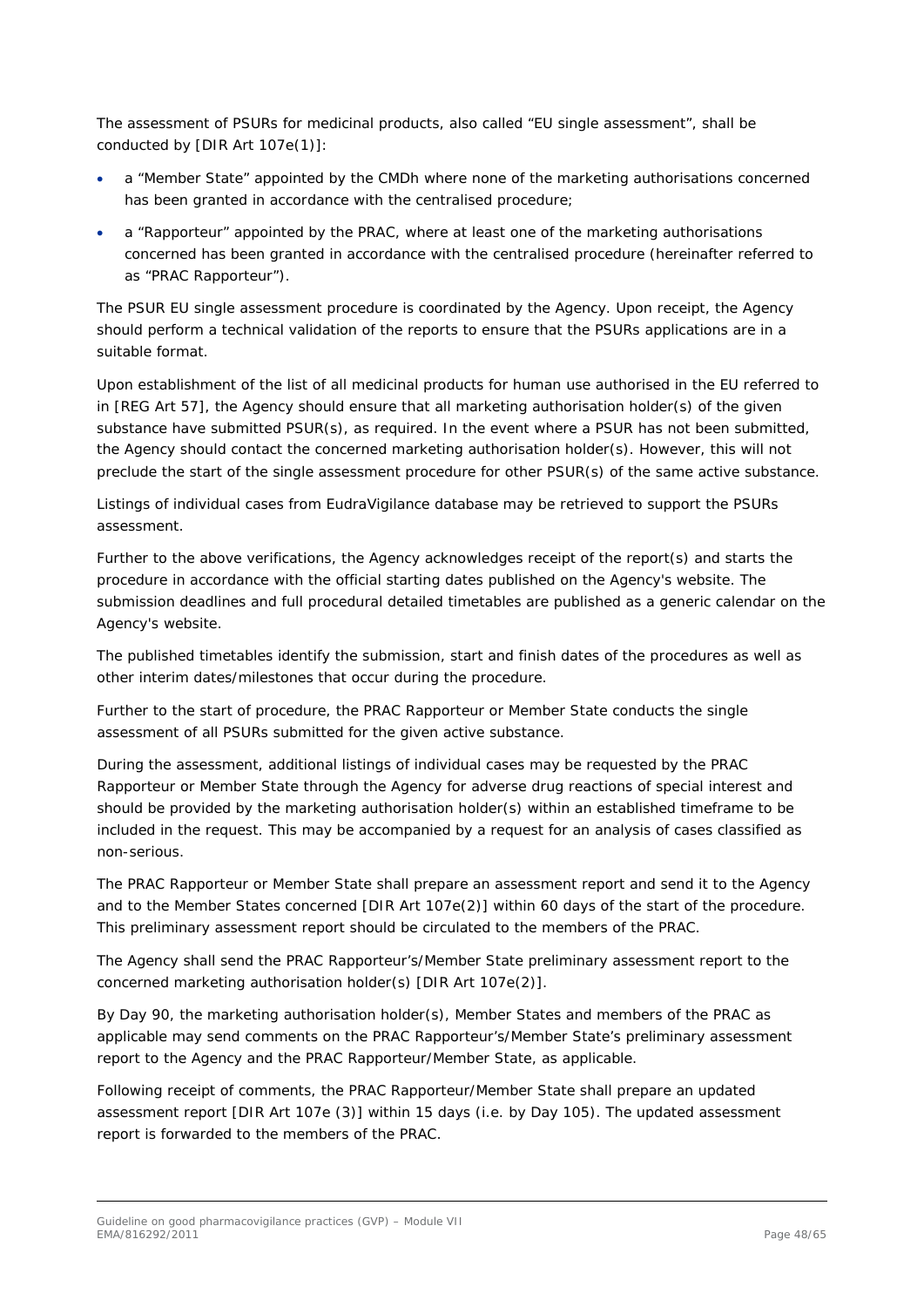An oral explanation to the PRAC can be held at the request of the PRAC or the marketing authorisation holder in case of recommendation for a revocation or suspension of the marketing authorisation, a new contraindication, a restriction of the indication or a reduction of the recommended dose.

The PRAC shall adopt the updated assessment report with or without further changes at its next meeting [DIR Art 107e(3)], together with a recommendation on maintenance of the marketing authorisation or the need to vary, suspend or revoke the marketing authorisation. The PRAC recommendation may also request an update of the RMP, the need to conduct a post-authorisation safety study, review of safety issue and close monitoring of events of interest.

Divergent positions of PRAC members and the grounds on which they are based shall be reflected in the recommendation issued by the PRAC [DIR Art 107e(3)].

The Agency shall include the PRAC recommendation and adopted assessment report in the repository, and forward both to the marketing authorisation holder(s) [DIR Art 107e(3)].

Further to adoption at the PRAC meeting, in case of any regulatory action is recommended, the assessment report and PRAC recommendation are sent to:

- the CHMP where at least one centrally authorised product is included in the single assessment, for adoption of an opinion as described in VII.C.4.2.3.;
- the CMDh where no centrally authorised product is included in the single assessment, for agreement of a position as described in VII.C.4.2.4..

## <span id="page-48-0"></span>*VII.C.4.2.3. Single assessment including at least one centrally authorised product leading to a CHMP opinion*

The CHMP acknowledges receipt of the PRAC recommendation and assessment report, in case of any regulatory action, at their next meeting following the PRAC adoption. Within 30 days from receipt, the CHMP shall consider the PRAC assessment report and recommendation and adopt an opinion on the maintenance, variation, suspension, revocation of the marketing authorisation(s) concerned [DIR 107g(3)].

An oral explanation to the CHMP can be held at the request of the CHMP or the marketing authorisation holder(s) only in case of differences with the PRAC recommendation where CHMP considers the possibility of adopting an opinion on the suspension or revocation of the marketing authorisation(s), a new contraindication, a restriction of the indication or a reduction of the recommended dose.

The opinion will contain the following:

- the final assessment report and recommendation adopted by the PRAC;
- detailed explanation of the scientific grounds for differences with the PRAC recommendation, if applicable [DIR Art 107g(3)];
- in the case of a CHMP opinion to vary the marketing authorisation(s):
	- for centrally authorised products, revised product information and if applicable, conditions imposed to the marketing authorisation holder and where appropriate, the conditions or restrictions imposed to the Member States for the safe and effective used of the medicinal product, in accordance with the provision provided in [DIR Art 127a];
	- for nationally authorised products, including those authorised through the mutual recognition and decentralised procedures, an annex indicating the new safety warnings and key risk minimisation recommendations to be included in the relevant sections of the product information as applicable.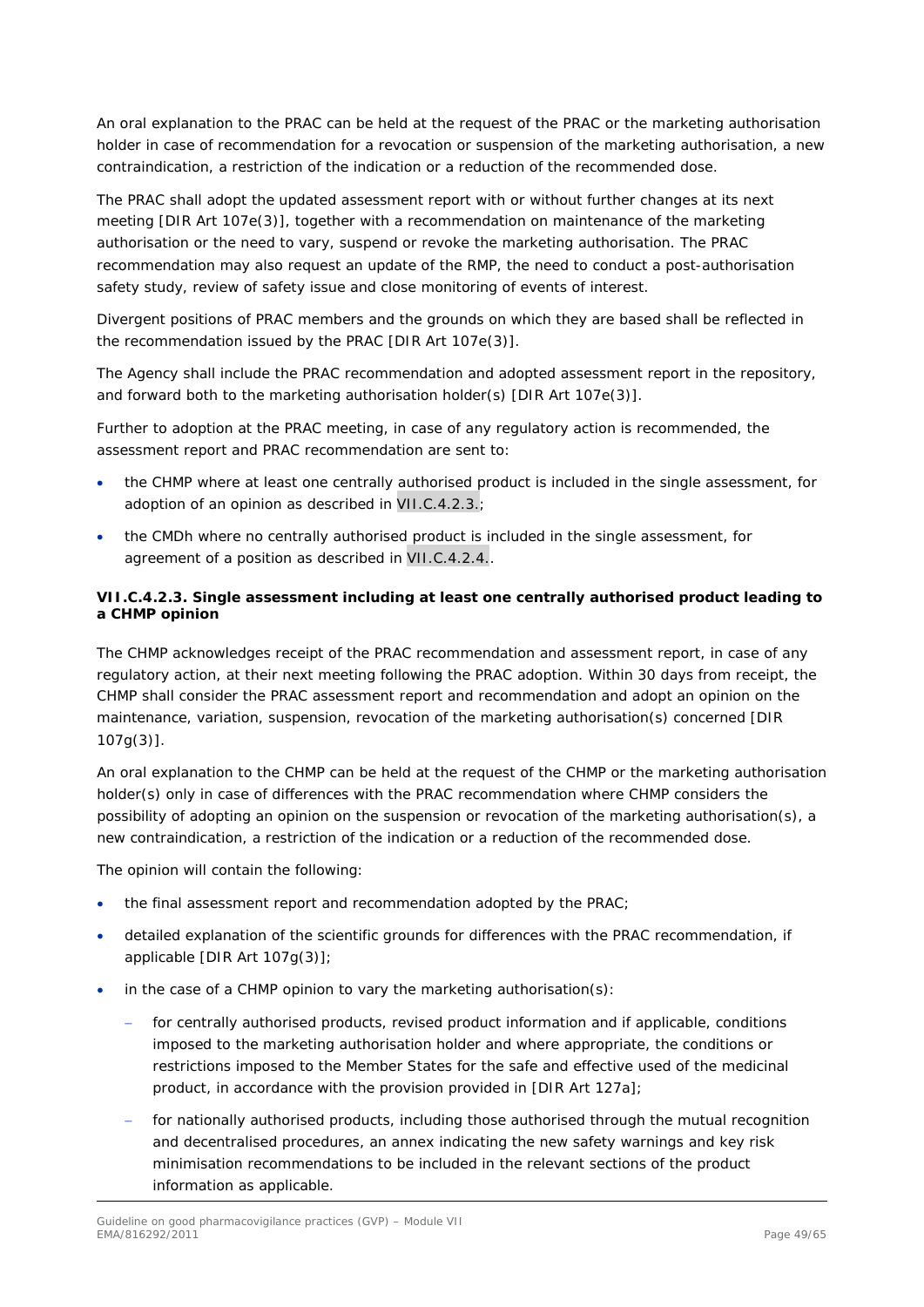- in the case of a CHMP opinion to suspend the marketing authorisation(s), the scientific conclusions together with the grounds for suspension and conditions for lifting the suspension;
- in the case of a CHMP opinion to revoke the marketing authorisation(s), the scientific conclusions together with the grounds for revocation;
- divergent positions of CHMP members, where applicable.

Further to adoption, the Agency should send the CHMP opinion together with its annexes and appendices to the European Commission, marketing authorisation holder(s) and competent authorities in Member States.

The final assessment conclusions and recommendations are published in the European medicines webportal (VII.C.7.).

## *a. Post CHMP opinion - Centrally authorised products*

Where the CHMP opinion states that the terms of the marketing authorisation(s) needs to be varied, the marketing authorisation holder(s) of centrally authorised products should provide the translations of the product information in all EU official languages, in accordance with the translation timetable adopted by the CHMP.

Further to receipt of a CHMP opinion stating that regulatory action to the concerned marketing authorisation is necessary, the European Commission shall adopt a decision addressed to marketing authorisation holders to vary, suspend or revoke the marketing authorisation(s) of centrally authorised product(s) [DIR Art 107g(4b)].

Further to adoption, the European Commission should notify the decisions amending the terms of the marketing authorisation of centrally authorised products to the marketing authorisation holder(s). The Agency and the competent authorities in Member States will also receive the decision in electronic form.

## *b. Post CHMP opinion - Nationally authorised products, including those authorised through the mutual recognition and decentralised procedures*

Further to receipt of a CHMP opinion stating that regulatory action to the concerned marketing authorisations is necessary, the European Commission shall adopt a decision addressed to the competent authorities in Member States concerning the measures to be taken [DIR Art 107g(a)] in respect of nationally authorised products, including those authorised through the mutual recognition and decentralised procedures.

Further to the receipt of the decision from the European Commission, the competent authorities in Member States shall take the necessary measures to vary, suspend or revoke the marketing authorisation(s) within 30 days unless otherwise specified in the timetable for implementation as appended to the decision [DIR Art 107g(4)].

## <span id="page-49-0"></span>*VII.C.4.2.4. Single assessment not including centrally authorised product leading to a CMDh position*

The CMDh acknowledges receipt of the PRAC recommendation and assessment report, in case of any regulatory action, at their next meeting following the PRAC adoption.

Within 30 days from receipt, the CMDh shall consider the PRAC assessment report and recommendation and reach a position on the maintenance, variation, suspension, revocation of the marketing authorisation(s) concerned [DIR Art 107g(1)].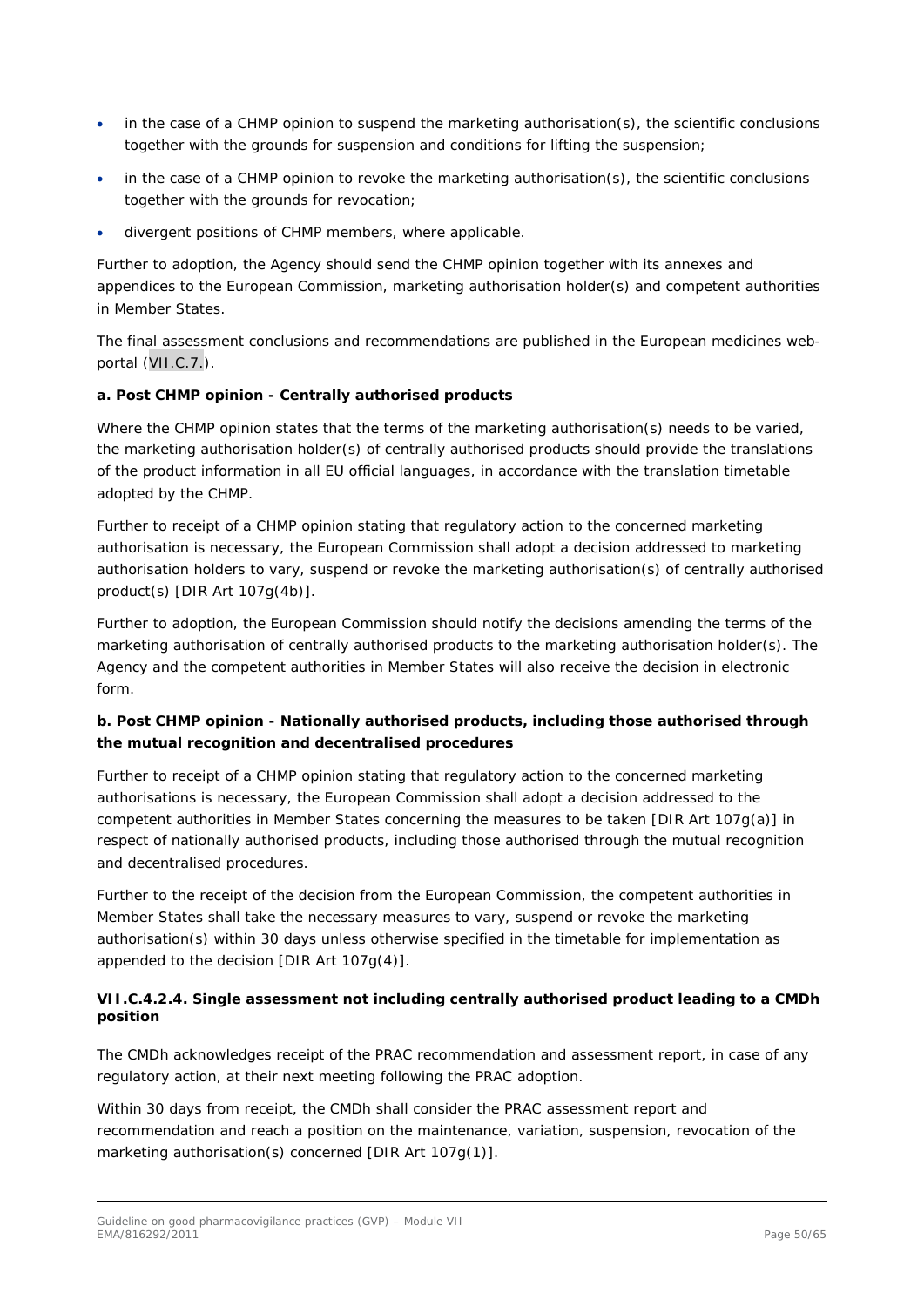An oral explanation to the CMDh can be held at the request of the CMDh or the marketing authorisation holder(s), only in case of differences with the PRAC recommendation where the CMDh considers the possibility to reach a position on the suspension or revocation of the marketing authorisation(s), a new contraindication, a restriction of the indication or a reduction of the recommended dose.

The position will contain the following:

- the final assessment report and recommendation adopted by the PRAC;
- detailed explanation of the scientific grounds for differences with the PRAC recommendation, if applicable [DIR Art 107g(2)];
- in the case of a CMDh position to vary the marketing authorisation(s), an annex indicating the new safety warnings and key risk minimisation recommendations to be included in the relevant sections of the product information, as applicable;
- in the case of a CMDh position to suspend the marketing authorisation(s), the scientific conclusions together with the grounds for suspension and conditions for lifting the suspension;
- in the case of a CMDh position to revoke the marketing authorisation(s), the scientific conclusions together with the grounds for revocation;
- divergent position(s) for the CMDh members, where applicable.

The final assessment conclusions and recommendations shall be published by the Agency in the European medicines web-portal [DIR Art 107l] (VII.C.7.).

#### If the CMDh position is reached by consensus:

The position agreed including the action to be taken is recorded by the chairperson in the minutes of the CMDh meeting where agreed.

The chairman shall send the agreed CMDh position [DIR Art 107g(2)] and its appendices to the marketing authorisation holder(s) and competent authorities in Member States.

Further to receipt of the CMDh position stating that regulatory action to the concerned marketing authorisation is necessary, the competent authorities in Member States shall adopt necessary measures to vary, suspend or revoke the marketing authorisation(s) concerned in accordance with the timetable for implementation determined in the agreed position [DIR Art 107g(2)].

In case the position of the CMDh agreed that variation to the terms of marketing authorisation is required, the marketing authorisation holder(s) shall submit the relevant variation to that effect within the timetable for implementation [DIR Art 107g(2)] as appended to the agreed position.

### If the CMDh position is reached by majority vote:

The majority position on the action to be taken is recorded by the chairman in the minutes of the CMDh meeting where agreed.

The majority position of the CMDh together with its annexes and its appendices, including translations in all EU official languages where applicable, shall be forwarded to the European Commission [DIR Art 107g(2)]. The position of the CMDh should also be forwarded to the competent authorities in Member States.

Further to receipt of a CMDh position stating that regulatory action to the concerned marketing authorisation is necessary, the European Commission shall adopt decision(s) [DIR Art 107g(2)] addressed to the competent authorities in Member States in order for them to vary, suspend or revoke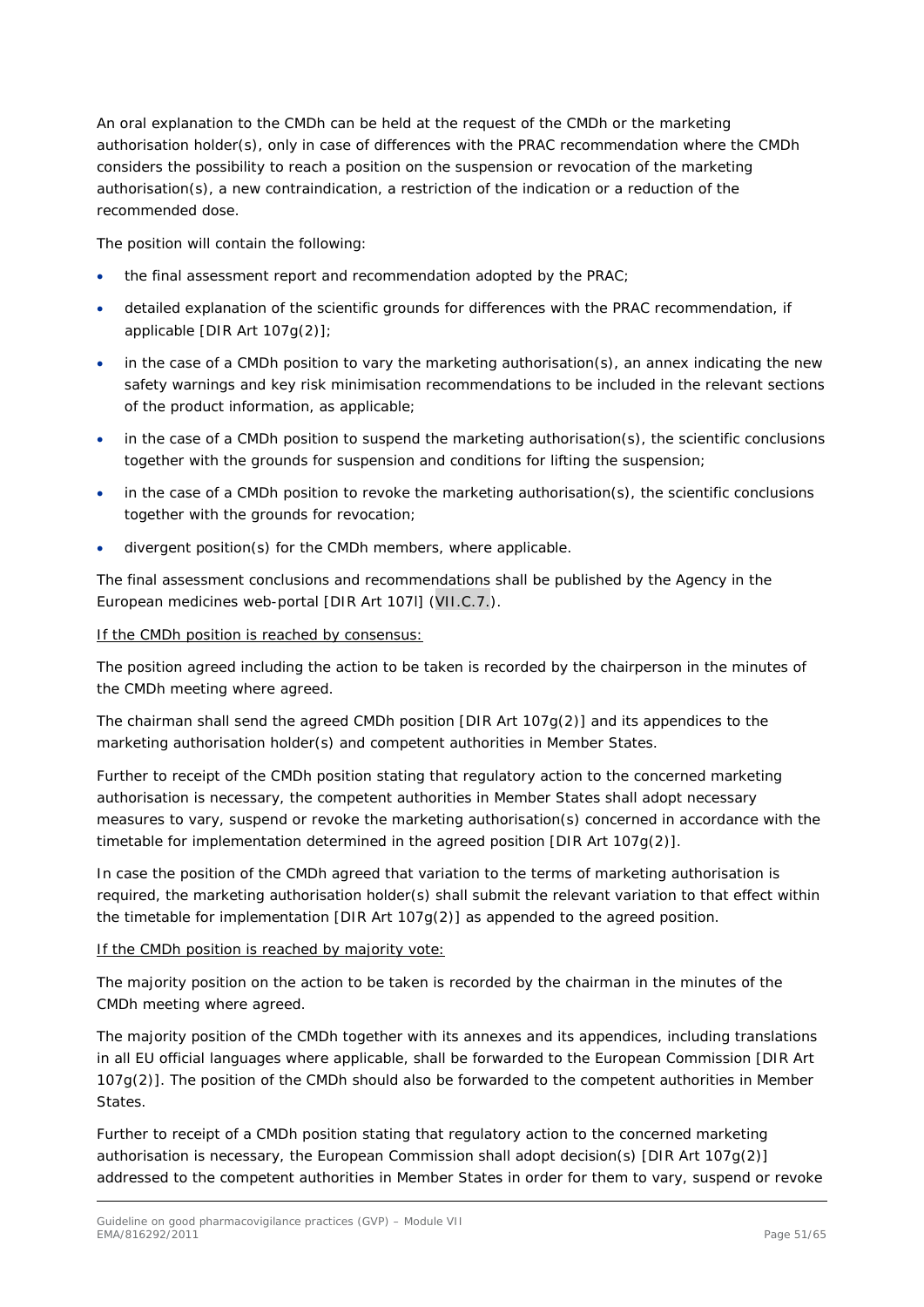the marketing authorisation(s) of nationally authorised product(s) which is addressed to marketing authorisation holders.

Further to receipt of the decision from the European Commission, the competent authorities in Member States shall take the necessary measures to maintain, vary, suspend or revoke the marketing authorisation(s) within 30 days unless otherwise specified in the timetable for implementation as appended to the agreed position [DIR Art 107g(2)].

# <span id="page-51-0"></span>**VII.C.4.3. Relationship between PSUR and risk management plan**

The general relationship between the risk management plan (RMP) and the PSUR is described in Module V, while an overview of the common RMP/PSUR modules is provided in VII.C.4.3.1..

During the preparation of a PSUR, the marketing authorisation holder should consider whether any identified or potential risks discussed within the PSUR is important and requires an update of the RMP. In these circumstances, an updated RMP including the new important safety concern should be submitted with the PSUR and assessed in parallel, following the timetable for the assessment of PSUR as described above.

If important safety concerns are identified during the assessment of a PSUR and no updated RMP or no RMP has been submitted, recommendations should be made to submit an update or a new RMP within a defined timeline.

### <span id="page-51-1"></span>*VII.C.4.3.1. PSUR and risk management plan – common modules*

The proposed modular formats for the PSUR and the RMP aim to address duplication and facilitate flexibility by enabling common PSUR/RMP sections to be utilised interchangeably across both reports. Common sections with the above mentioned reports are identified in Table VII.1.:

| <b>PSUR section</b>                                                                       | <b>RMP</b> section                                                                                                                                                          |
|-------------------------------------------------------------------------------------------|-----------------------------------------------------------------------------------------------------------------------------------------------------------------------------|
| Section $3$ – "Actions taken in the reporting<br>interval for safety reasons"             | Part II, module SV - "Post-authorisation"<br>experience", section "Regulatory and marketing<br>authorisation holder action for safety reason"                               |
| Sub-section 5.2 – "Cumulative and interval<br>patient exposure from marketing experience" | Part II, module SV - "Post-authorisation"<br>experience", section "Non-study post-<br>authorisation exposure"                                                               |
| Sub-section 16.1 - "Summary of safety concerns"                                           | Part II, module SVIII – "Summary of the safety<br>concerns" (as included in the version of the RMP<br>which was current at the beginning of the PSUR<br>reporting interval) |
| Sub-section 16.4 - "Characterisation of risks"                                            | Part II, Module SVII – "Identified and potential<br>risks"                                                                                                                  |
| Sub-section 16.5 – "Effectiveness of risk"<br>minimisation (if applicable)"               | Part V – "Risk minimisation measures", section<br>"Evaluation of the effectiveness of risk<br>minimisation activities"                                                      |

### **Table VII.1.** Common sections between PSUR and RMP

# <span id="page-51-2"></span>*VII.C.5. EU-specific requirements for periodic safety update reports*

The scientific evaluation of the risk-benefit balance of the medicinal product included in the PSUR detailed in VII.B.5. shall be based on all available data, including data from clinical trials in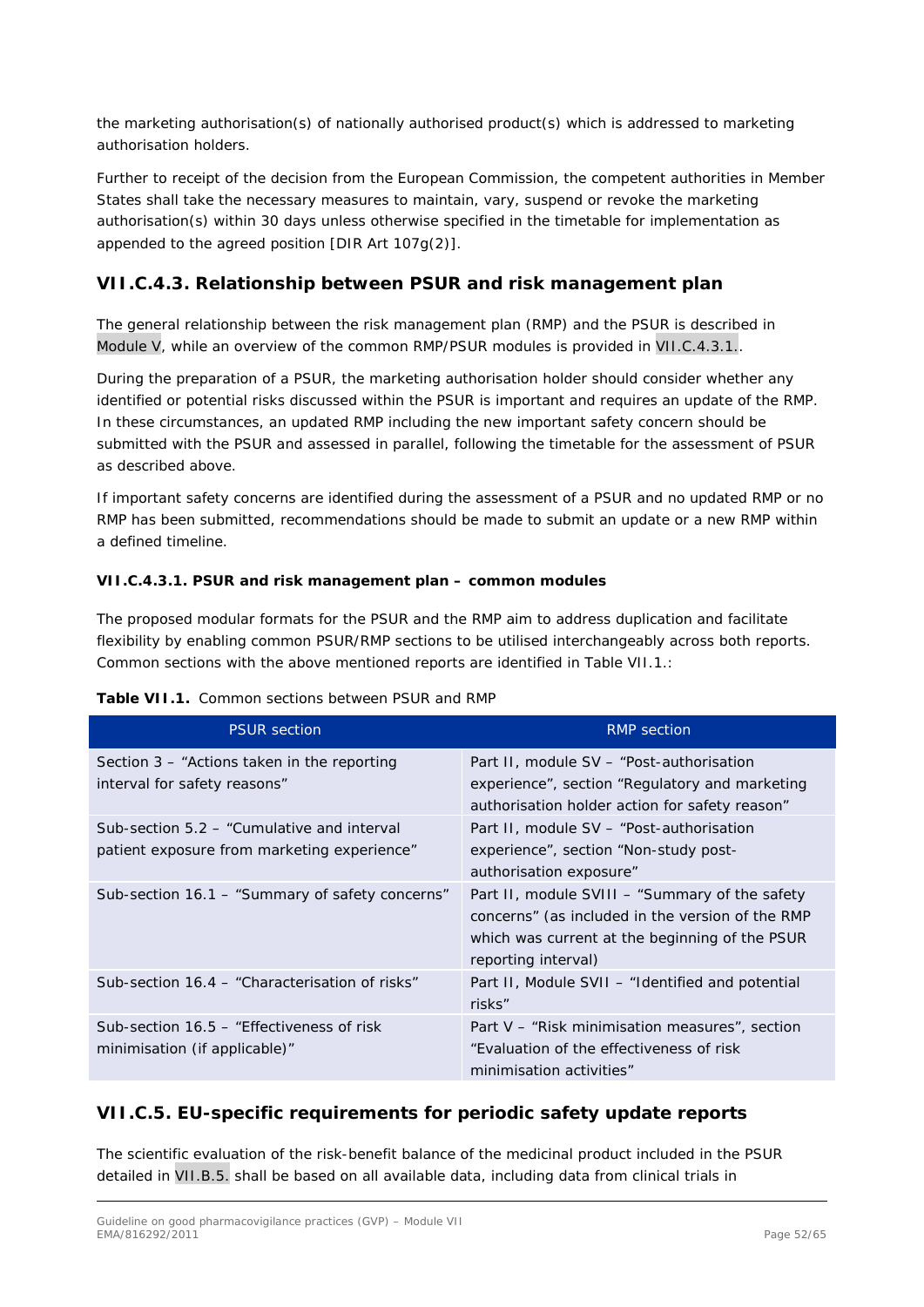unauthorised indications and populations according to the provisions newly established by Article 107b of Directive 2001/83/EC and by the IR [IR Art 34(1)].

The EU-specific requirements should be included in the PSUR EU regional appendix.

## <span id="page-52-0"></span>**VII.C.5.1. PSUR EU regional appendix, sub-section "Proposed product information"**

The assessment of the need for amendments to the product information is incorporated within the PSUR assessment procedure in the EU. The regulatory opinion/position should include recommendations for updates to product information where needed. Marketing authorisation holders should provide the necessary supportive documentation and references within the PSUR to facilitate this.

Within the PSUR, the marketing authorisation holder is required to consider the impact of the data and evaluations, presented within the report, on the marketing authorisation. Based on the evaluation of the cumulative safety data and the risk-benefit analysis, the marketing authorisation holder shall draw conclusions in the PSUR as to the need for changes and/or actions, including implications for the approved SmPC(s) for the product(s) for which the PSUR is submitted [IR Art 34 (5)].

In this sub-section, the marketing authorisation holder should provide the proposals for product information (SmPC and package leaflet) based on the above mentioned evaluation. These should be based on all EU authorised indications.

Amendments to the product information should not be postponed or delayed until the PSUR submission and amendments not related to the information presented in the PSUR, should not be proposed within the PSUR procedure. It is the obligation of the marketing authorisation holder to submit a variation in accordance with the Regulation (EC) No 1234/2008 on variations to the terms of a marketing authorisation.

# <span id="page-52-1"></span>**VII.C.5.2. PSUR EU regional appendix, sub-section "Reference information comparison"**

In this sub-section, the marketing authorisation holder should highlight any important differences between the reference information in use and the proposals for product information in the EU. Examples of important differences may be those relating to adverse drug reactions, contraindications, warnings, interactions and overdose. For the purposes of this comparison, the reference information in effect at the end of the reporting interval may be used but the marketing authorisation holder should highlight any important changes proposed/introduced in the time period between the data lock point and submission of the PSUR**.**

## <span id="page-52-2"></span>**VII.C.5.3. PSUR EU regional appendix, sub-section "Proposed additional pharmacovigilance and risk minimisation activities"**

Considering the provision established in the IR Art 34 (5), this sub-section should include proposals for additional pharmacovigilance and additional risk minimisation activities based on the conclusions and actions of the PSUR, including a statement of the intention to submit a RMP or an updated RMP when applicable.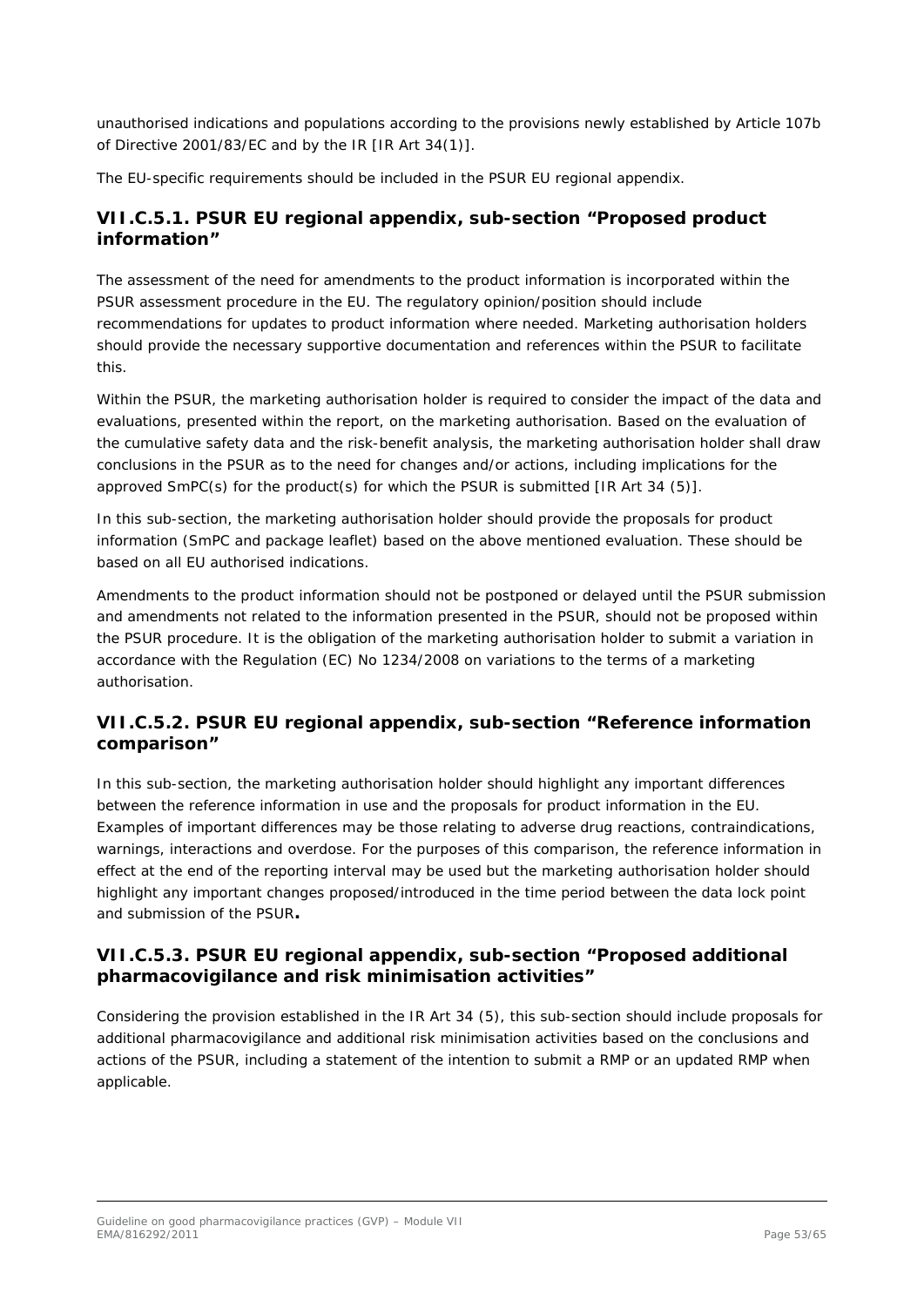# <span id="page-53-0"></span>**VII.C.5.4. PSUR EU regional appendix, sub-section "Summary of ongoing safety concerns"**

In order to support the information provided in the PSUR section 16.1 "Summary of safety concerns" (see VII.B.5.16.1.), table 1.10 (according to the current RMP template) "Summary – Ongoing safety concerns" should be included in this PSUR section. This table will be extracted from the version of RMP available at the beginning of the PSUR reporting interval (See Module V).

## <span id="page-53-1"></span>**VII.C.5.5. PSUR EU regional appendix, sub-section "Reporting of results from post-authorisation safety studies"**

Findings from both interventional and non-interventional (for further guidance see Module VIII) postauthorisation safety studies (PASS) should be reported in the PSUR. While the marketing authorisation holder should inform competent authorities in Member States and the Agency as applicable about any new information that may impact on the risk-benefit balance immediately, the PSUR should provide comprehensive information on the findings of all PASS, both interventional and non-interventional, in PSUR sections 7 and 8 respectively.

Final study reports for studies conducted with the primary aim of identifying, characterising or quantifying a safety hazard, confirming the safety profile of the medicinal product, or of measuring the effectiveness of risk management measures which were completed during the reporting interval should also be included as an annex to the PSUR. For such studies discontinued during the reporting interval, the reasons for stopping the study should also be explained.

If an important safety concern has been identified in the course of a study, regardless of whether it has been detected through pre-specified methods and whether the study is considered a PASS, the marketing authorisation holder and specifically the qualified person responsible for pharmacovigilance (QPPV) will have informed the relevant competent authorities in Member States immediately.

PSURs should not be used as the initial communication method either for the submission of final study reports to the competent authorities in Member States or for the notification of any new information that might influence the evaluation of the risk-benefit balance.

# <span id="page-53-2"></span>**VII.C.5.6. PSUR EU regional appendix, sub-section "Effectiveness of risk minimisation"**

Risk minimisation activities are public health interventions intended to prevent the occurrence of an adverse drug reaction(s) associated with the exposure to a medicinal product or to reduce its severity should it occur. The success of risk minimisation activities in delivering these objectives needs to be evaluated throughout the lifecycle of a product to ensure that the burden of adverse reactions is minimised and hence the overall benefit-risk profile is optimised. In accordance with section B.5.16.5., evaluation of broad global experience will be reflected in the body of the report.

This sub-section should additionally provide an evaluation of the effectiveness of routine and/or additional risk minimisation activities specifically relevant to an EU context. This should take account of regulatory imposed obligations for implementation of risk minimisation measures in addition to the overall requirement for monitoring of safety and benefit-risk. Results of any studies to assess the impact or other formal assessment(s) of risk minimisation activities in the EU should be included when available. As part of this critical evaluation, the marketing authorisation holder should make observations on factors contributing to the success or weakness of risk minimisation activities. If a particular risk minimisation strategy proves ineffective, then alternative activities need to be put in place. In certain cases, it may be judged that risk minimisation cannot control the risks to the extent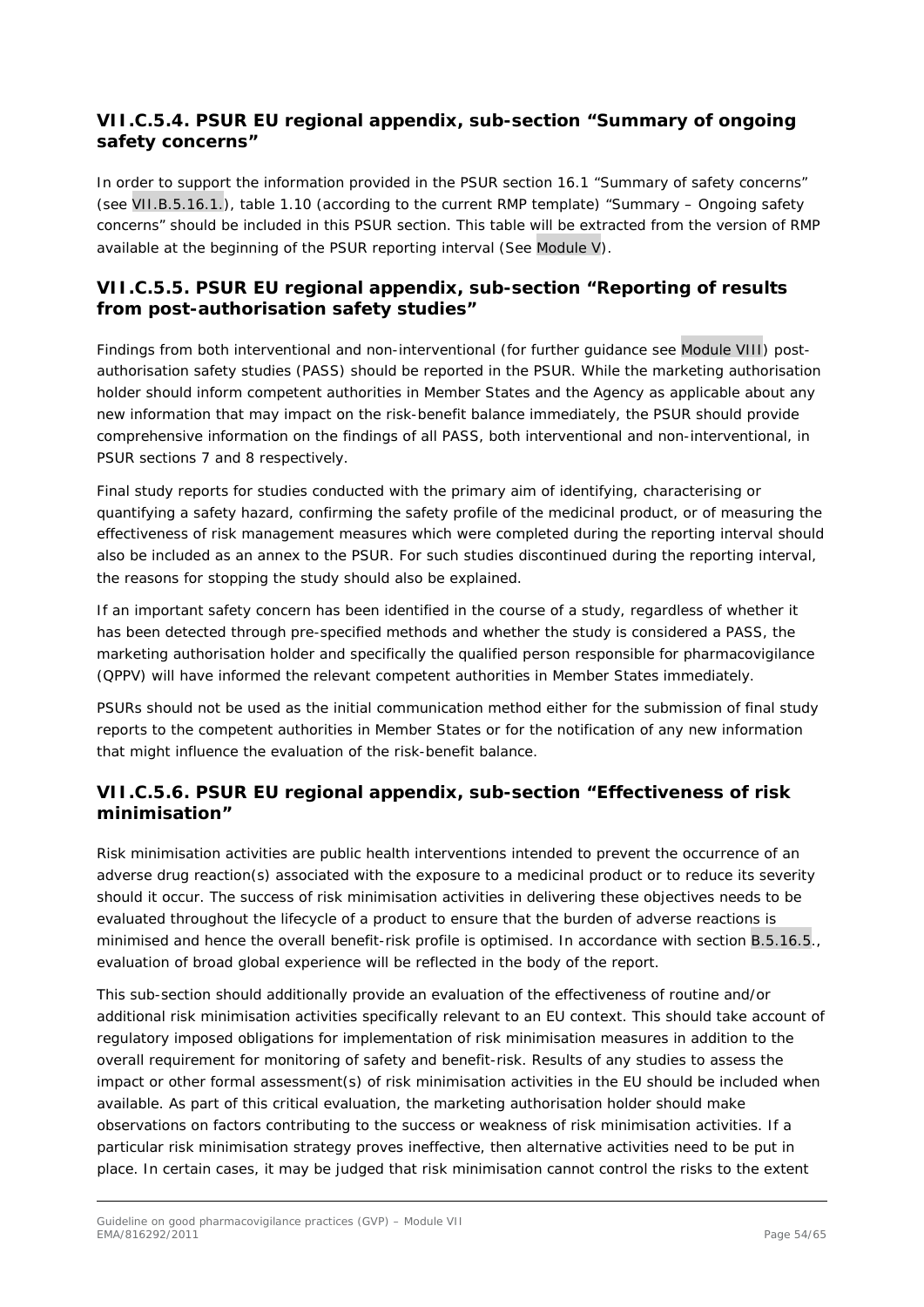possible to ensure a positive risk-benefit balance and that the medicinal product needs to be withdrawn either from the market or restricted to those patients in whom the benefits outweigh the risks. More extensive guidance on monitoring the effectiveness of risk minimisation activities is included in Module XVI. As a principle, the marketing authorisation holder should distinguish in their evaluation between implementation success and attainment of the intended outcome.

# <span id="page-54-0"></span>*VII.C.6. Quality systems and record management systems for PSURs in the EU network*

## <span id="page-54-1"></span>**VII.C.6.1. Quality systems and record management systems at the level of the marketing authorisation holder**

Specific quality system procedures and processes shall be in place in order to ensure the update of product information by the marketing authorisation holder in the light of scientific knowledge, including the assessments and recommendations made public via the European medicines web-portal, and on the basis of a continuous monitoring by the marketing authorisation holder of information published on the European medicines web-portal [IR Art 11(f)].

It is the responsibility of the marketing authorisation holder to check regularly the list of EU reference dates and frequency of submission published in the European medicines web-portal to ensure compliance with the PSUR reporting requirements for their medicinal products (see VII.C.3.).

Systems should be in place to schedule the production of PSURs according to:

- the list of EU reference dates and frequency of PSURs submission; or
- the conditions laid down in the marketing authorisation; or
- standard PSUR submission schedule established according to [DIR Art 107C(2)] for products authorised before 2 July 2012 (for centrally authorised products) and 21 July 2012 (for nationally authorised products) as applicable (without any conditions in their marketing authorisation or not included in the list of EU references dates and frequency of submission); or
- ad hoc requests for PSURs by a competent authority in a Member State or the Agency.

For those medicinal products where the submission of an RMP is not required, the marketing authorisation holder should maintain on file a specification of important identified risks, important potential risks and important missing information in order to support the preparation of the PSURs.

The marketing authorisation holder should have procedures in place to follow the requirements established by the Agency for the submission of PSURs.

The QPPV shall be responsible for the establishment and maintenance of the pharmacovigilance system [DIR Art 104(e)] and therefore should ensure that the pharmacovigilance system in place enables the compliance with the requirements established for the production and submission of PSURs. In relation to the medicinal products covered by the pharmacovigilance system, specific additional responsibilities of the QPPV in relation to PSURs should include:

- ensuring the necessary quality, including the correctness and completeness, of the data submitted in the PSURs;
- ensuring full response according to the timelines and within the procedure agreed (e.g. next PSUR) to any request from the competent authorities in Member States and the Agency related to PSURs;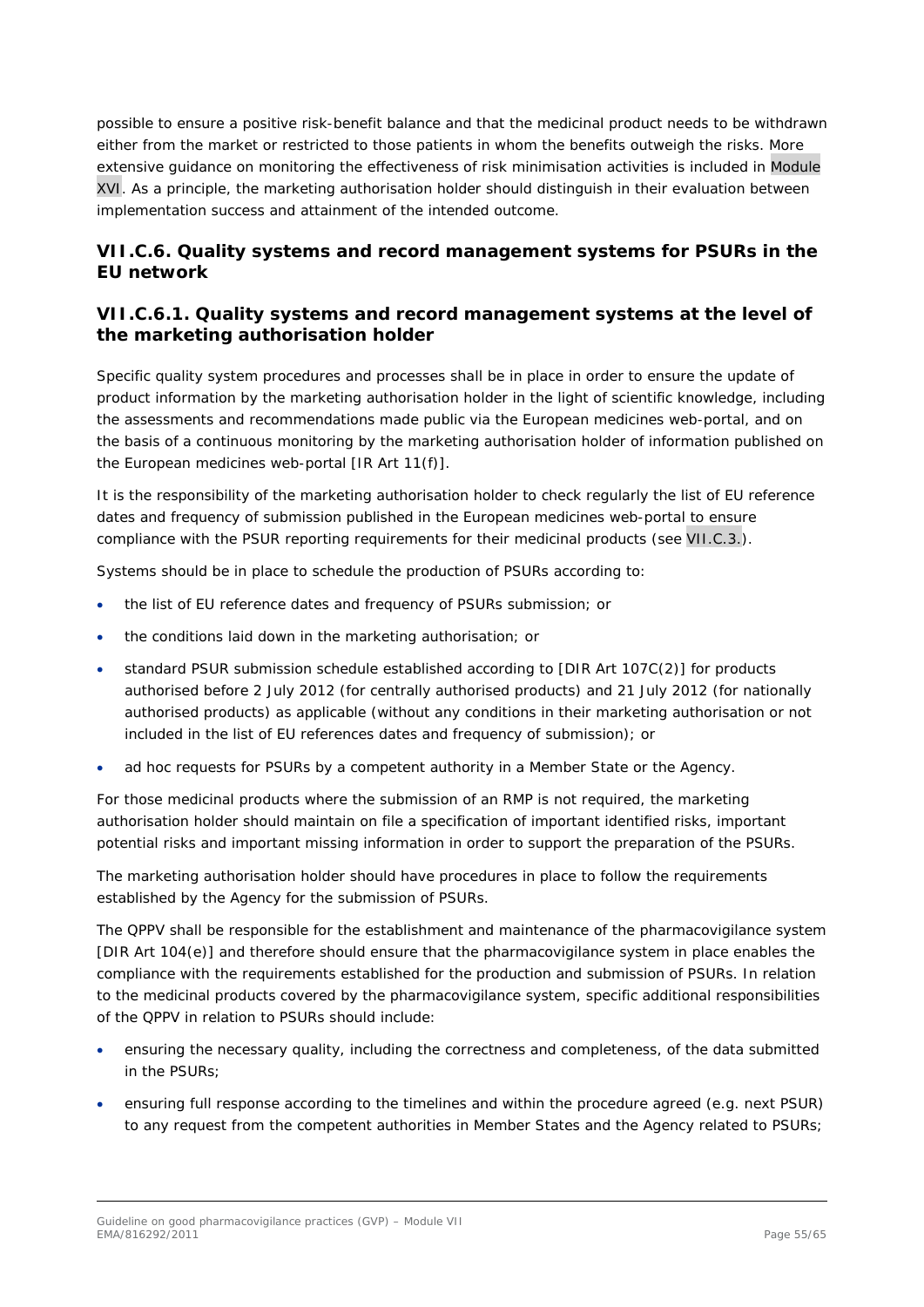• awareness of the PSUR and assessment report conclusions, PRAC recommendations, CHMP opinions, CMDh positions and European Commission decisions in order to ensure that appropriate action takes place.

The record retention times for product-related documents in Module I also apply to PSURs and source documents related to the creation of PSURs, including documents related to actions taken for safety reasons, clinical trials and post-authorisation studies, relevant benefit information and documents utilised for the calculation of patient exposure.

## <span id="page-55-0"></span>**VII.C.6.2. Quality systems and record management systems at the level of the European Medicines Agency**

The application of the Agency's quality system (see Module I) should support compliance by the Agency when fulfilling its tasks and responsibilities for the management of PSUR procedures and EU single assessments.

The Agency should have in place a process to technically validate the completeness of PSUR submissions.

Line listings and summary tabulations from the EudraVigilance database utilised to support the PSUR assessment will be created using reports by means of the EudraVigilance data analysis system.

Effective communication and circulation of PSURs and related documents is crucial for the successful completeness of the procedure; therefore processes have to be in place for the circulation of documents between the Agency, marketing authorisation holders, the Commission and the competent authorities in Member States. Where applicable, the procedures will establish the necessity for quality checks with the aim to remove any information of a personal or commercially confidential nature.

The list of EU references dates and frequency of submission of PSURs published by the Agency in the European medicines web-portal should undergo a quality control check during the update process in order to properly reflect the decisions regarding the frequency of PSURs submission. Written procedures should reflect the different steps to follow for the maintenance of the list and its version control (see VII.C.3.).

Prior to the publication of summaries of PSUR assessment reports in the European medicines webportal (see VII.C.7.) the appropriate personnel at the Agency should adhere to the procedures established for web publication of documents produced by the Agency or competent authorities in the Member States.

All records related to PSURs created by the Agency's staff members, experts or consultants are the property of the Agency and all PSURs and related documents received are in the custody of the Agency. Both types of PSURs records (created or received by the Agency) are subject to the Agency's overall control via the PSUR repository set up according to the provisions laid down in [REG Art 25a].

The Agency's policy on records management (EMEA/590678/2007)<sup>[17](#page-55-1)</sup>, provides the basis for a consistent, sustainable and efficient records management program and it has been developed in accordance with the commonly recognised international standard for records management, "ISO 15489-1:2001 Information and documentation – Records management<sup>18</sup><sup>n</sup>. According to the records classification stated by the Agency's policy, PSURs would be considered business, legal, evidential and research/historical value records.

<sup>17</sup> [www.ema.europa.eu](http://www.ema.europa.eu/)

<span id="page-55-2"></span><span id="page-55-1"></span><sup>18</sup> [www.ISO.org](http://www.iso.org/)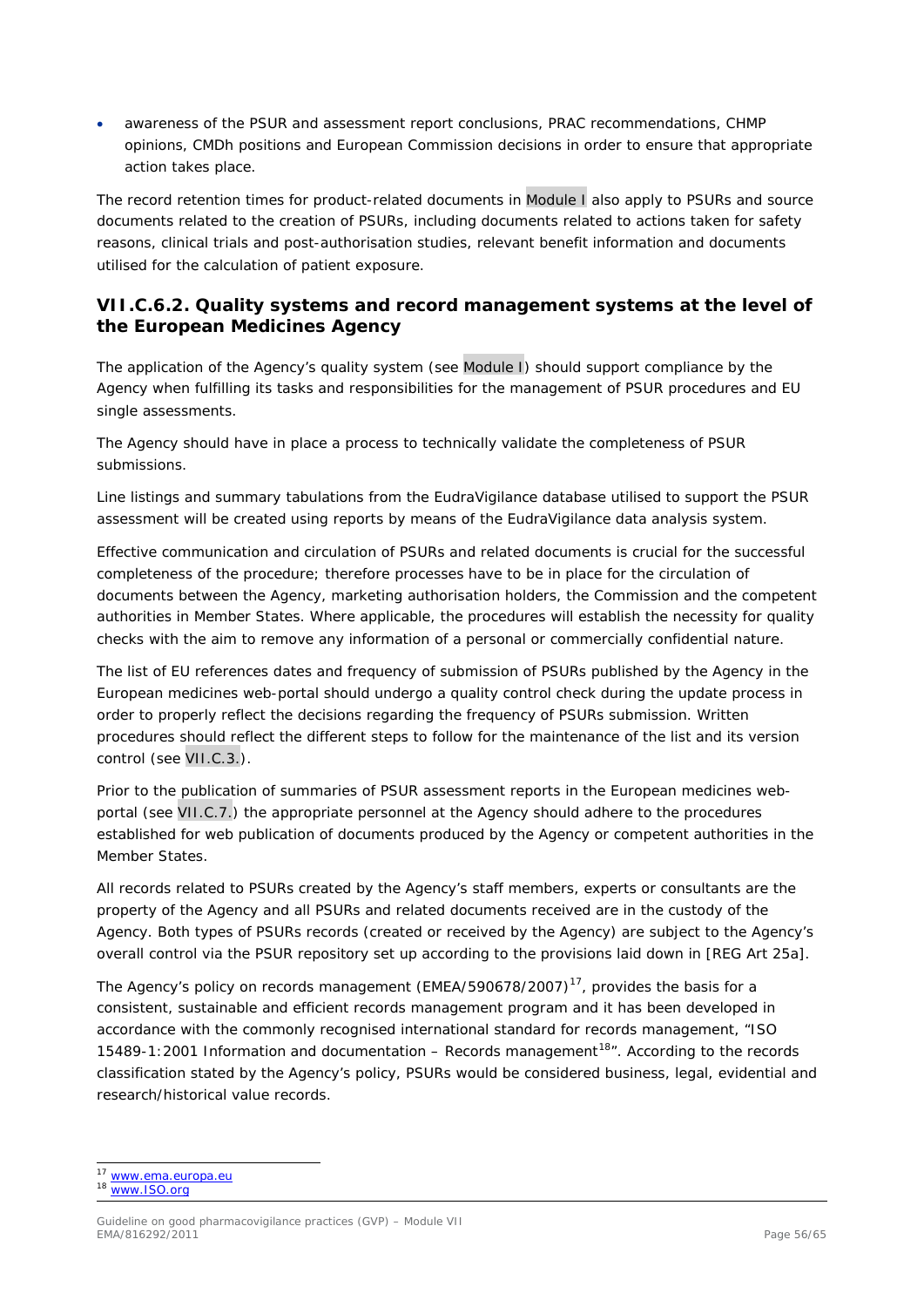The record retention times for product-related documents in Module I also apply to PSUR- system related documents (e.g. standard operating procedures) and PSUR -related documents (e.g. PSURs, assessment reports, the data retrieved from the EudraVigilance database or other data used to support the PSUR assessment).

## <span id="page-56-0"></span>**VII.C.6.3. Quality systems and record management systems at the level of the competent authorities in Member States**

Each competent authority in the Member States shall have in place a pharmacovigilance system [DIR Art 101] for the surveillance of medicinal products and for receipt and evaluation of all pharmacovigilance data including PSURs. For the purpose of operating its tasks relating to PSURs in addition to the pharmacovigilance system the national competent authorities in Member States should implement a quality system (see Module I).

Competent authorities in the Member States should monitor marketing authorisation holders for compliance with regulatory obligations for PSURs. Additionally, competent authorities should exchange information in cases of non-compliance and take appropriate regulatory actions as required.

No PSUR assessment at EU level is foreseen for purely nationally authorised products authorised in only one Member State and containing an active substance for which an EU reference date and harmonised frequency has not been established; therefore the national competent authority in the Member State where the medicinal product is authorised should have procedures in place for the assessment of PSURs related to those medicinal products.

The procedures established by the national competent authorities in Member States for the performance of the EU single assessment of PSURs authorised in more than one Member State should be in line with the procedures established by the Agency for the coordination of PSUR assessment in the EU regulatory network (see VII.C.4.). These procedures should establish effective communication across the EU regulatory network and the actions to be taken regarding the variation, suspension or revocation of the marketing authorisation following the PRAC recommendations, CHMP opinion, CMDh position and European Commission decision as applicable.

The procedures established by the Agency for the use of the PSUR repository to support the single assessment, should be followed by the national competent authorities in Member States.

Where tasks related to PSUR procedures are delegated to third parties, the national competent authorities in Member States should ensure that they are subject to a quality system in compliance with the obligations provided by the European legislation.

The record retention times for product-related documents in Module I also apply to PSUR- system related documents (e.g. standard operating procedures) and PSUR -related documents (e.g. PSURs, assessment reports, the data retrieved from the EudraVigilance database or other data used to support the PSUR assessment).

# <span id="page-56-1"></span>*VII.C.7. Transparency*

# <span id="page-56-2"></span>**VII.C.7.1. Publication of PSUR-related documents on the European medicines and national medicines web-portals**

The following documents shall be made publicly available by means of the European medicines webportal [DIR Art 107l, REG Art 26(g)]:

list of EU reference dates and frequency of submission of PSURs (see VII C.3.);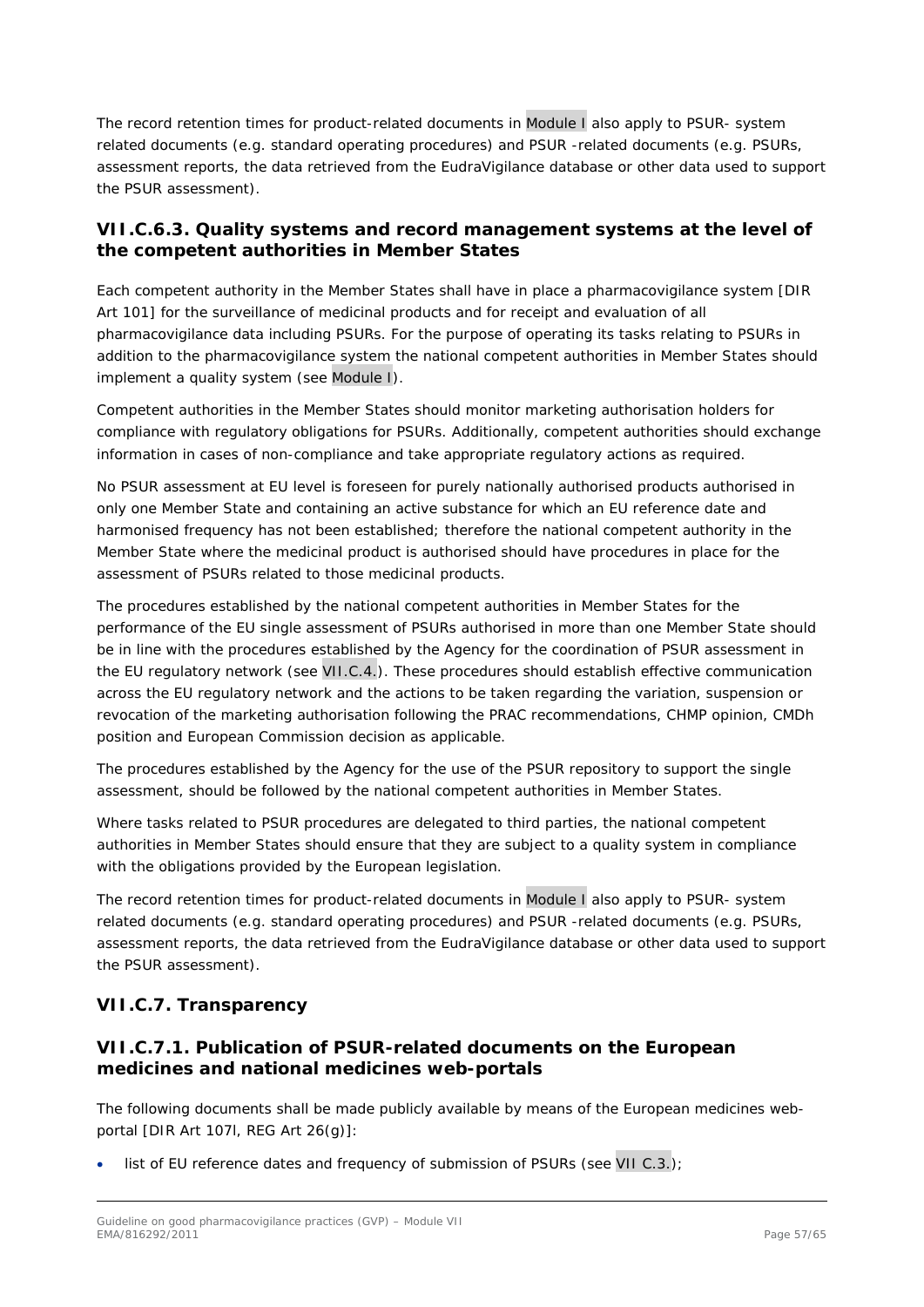- final assessment conclusions of the adopted assessment reports;
- PRAC recommendations including relevant annexes;
- CMDh position including relevant annexes and where applicable, detailed explanation on scientific grounds for any differences with the PRAC recommendations;
- CHMP opinion including relevant annexes and where applicable, detailed explanation on scientific grounds for any differences with the PRAC recommendations;
- European Commission decision.

The version and date of publication are reflected in each document as they define the issue of the PRAC recommendations, CHMP opinions, CMDh positions and European Commission decisions at a certain point of time.

Links between the European medicines web-portal and the National medicines web-portals should be made whenever possible and relevant.

Any personal or confidential data made public by the Agency or the competent authorities in Member States as referred to in paragraphs 2 and 3 of Article 106a of Directive 2001/83/EC shall be deleted unless considered necessary in terms of protection of the public health [DIR Art 106a(4)].

# <span id="page-57-0"></span>*VII.C.8. Renewal of marketing authorisations*

Marketing authorisations need to be renewed after 5 years on the basis of a re-evaluation of the riskbenefit balance in order to continue to be valid to place the product on the market. This renewal is irrespective of whether the marketing authorisation is suspended. Further details on the procedure and the documentation requirements can be found in the current versions of the "Guideline on Processing of Renewals in the Centralised Procedure" (EMEA/CHMP/2990/00) for Centralised products and the "CMDh Best Practice Guide on the processing of renewals in the MRP/DCP" (CMDh/004/2005) for other products.

No PSURs, addendum reports and summary bridging reports should be submitted within the renewal application. The clinical overview should include an addendum containing the relevant sections for the re-assessment of the risk-benefit balance of the medicinal product. These sections are identified in the above-mentioned guidelines for renewal. Marketing authorisation holders are advised to consider this GVP Module as guidance for the preparation of the addendum to the clinical overview.

Following the submission of a renewal application, the PRAC may be consulted for medicinal products authorised through the centralised procedure as regards safety issues. For nationally authorised products, including those authorised through the mutual recognition or decentralised procedure, the PRAC may also be consulted upon request by a competent authority in a Member State on the basis of safety concerns.

Conditional marketing authorisations should be renewed annually [REG Art 14(7)]. Further details on the procedure and the documentation to be submitted can be found in the "Guideline on the scientific application and the practical arrangements necessary to implement Commission Regulation (EC) No 507/2006 on the conditional marketing authorisation for medicinal products for human use falling within the scope of regulation (EC) no 726/2004" ( EMEA/509951/2006).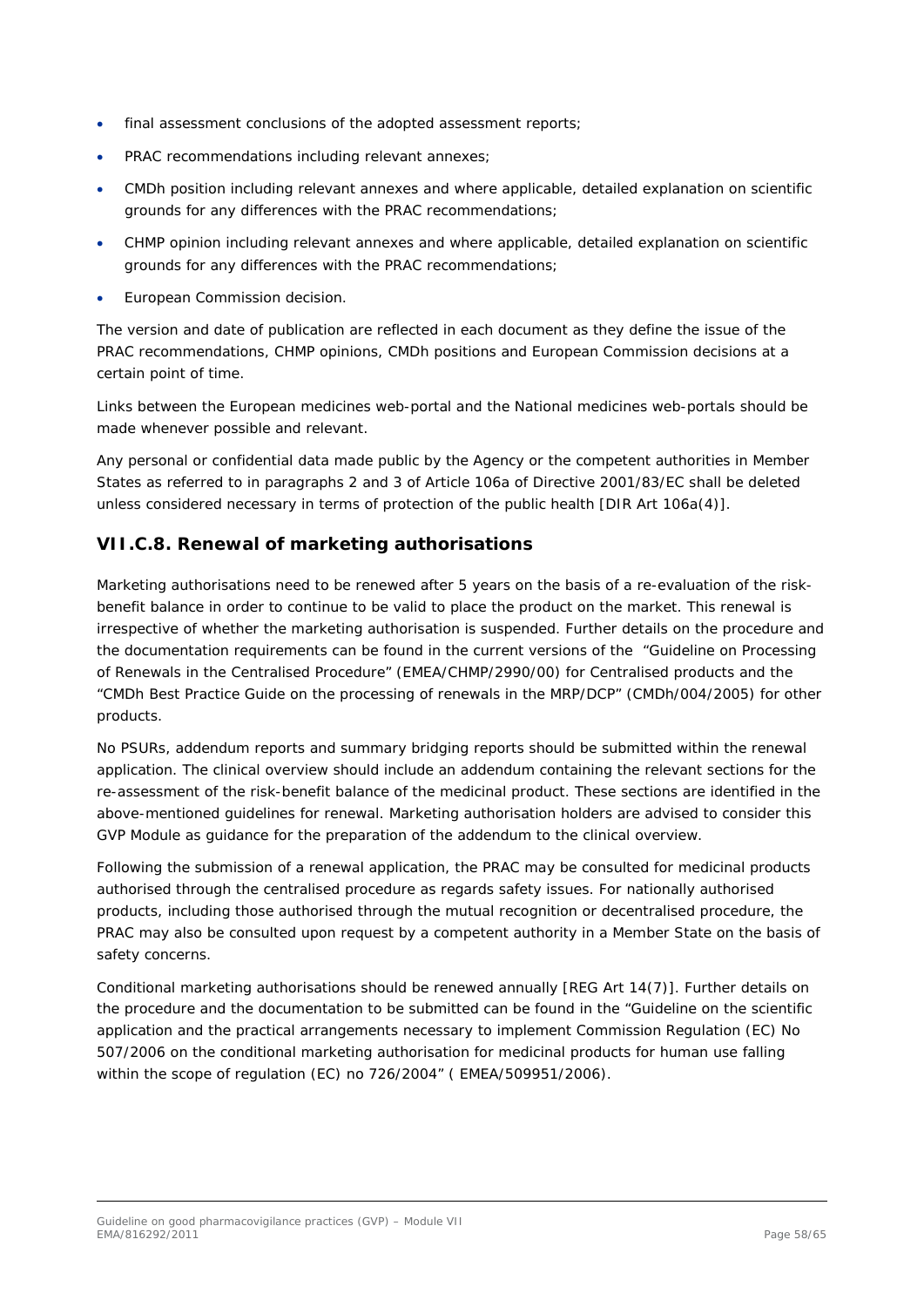# <span id="page-58-0"></span>*VII.C.9. Transition and interim arrangements*

## <span id="page-58-1"></span>**VII.C.9.1. Submission and availability of documents before the Agency's repository is in place**

The Agency shall, in collaboration with the competent authorities in Member States and the European Commission set up and maintain a repository for PSURs and the corresponding assessment reports so that they are fully and permanently accessible to European Commission, the competent authorities in Member States, the PRAC, the CHMP and the CMDh [REG Art 25a].

The repository shall undergo an independent audit before the functionalities are announced by the Agency's management board [REG Art 25a].

As established in the transitional provisions introduced in Directive 2010/84/EU Art 2(7), until the Agency can ensure the functionalities agreed for the repository, marketing authorisation holders under the obligation to submit PSURs irrespective of whether the medicinal product is authorised in one or more Member States and irrespective of whether the active substance or combination of active substances is on the EU reference date list shall submit the PSURs to all competent authorities in Member States in which the medicinal products are authorised. For the substances or combination of active substances subject to a single assessment or for which an EU reference date has been established, the PSURs should be also sent to the Agency.

The competent authorities in Member States requirements for the submission of PSURs during this transitional period are published in the Agency web-site<sup>[19](#page-58-2)</sup> (EMA/333609/2012).

From 12 months after the functionalities of the repository have been established and have been announced by the Agency, the marketing authorisation holders shall submit the PSURs electronically to the Agency regardless of the authorisation procedure of the medicinal product [DIR Art 107b(1)]. The competent authorities in Member States shall ensure that this obligation applies as required [DIR Art  $2(7)$ ].

Once the structured electronic format "ePSUR", based on content agreed in the ICH-E2C(R2), becomes available, marketing authorisation holders will have the possibility to submit PSURs and related documents automatically via an electronic gateway.

Until the repository is in place, the following documents should be circulated through a dedicated mailbox:

- preliminary assessment report created by the PRAC Rapporteur/Member State within 60 days of the start of the procedure. The report will be circulated to the Agency and the members of the PRAC. The Agency will send the report to the concerned marketing authorisation holder(s);
- comments submitted by the marketing authorisation holders(s) and members of the PRAC by Day 90 on the PRAC Rapporteur/Member State preliminary assessment report.
- updated PRAC Rapporteur/Member State assessment report created within 15 days (i.e. by Day 105) will be forwarded to the Agency and members of the PRAC.

Further to adoption, the Agency should send the CHMP opinion together with its annexes and appendices to the European Commission, marketing authorisation holder(s) and competent authorities in Member States, through secure email until the repository is in place.

<span id="page-58-2"></span><sup>19</sup> [www.ema.europa.eu](http://www.ema.europa.eu/)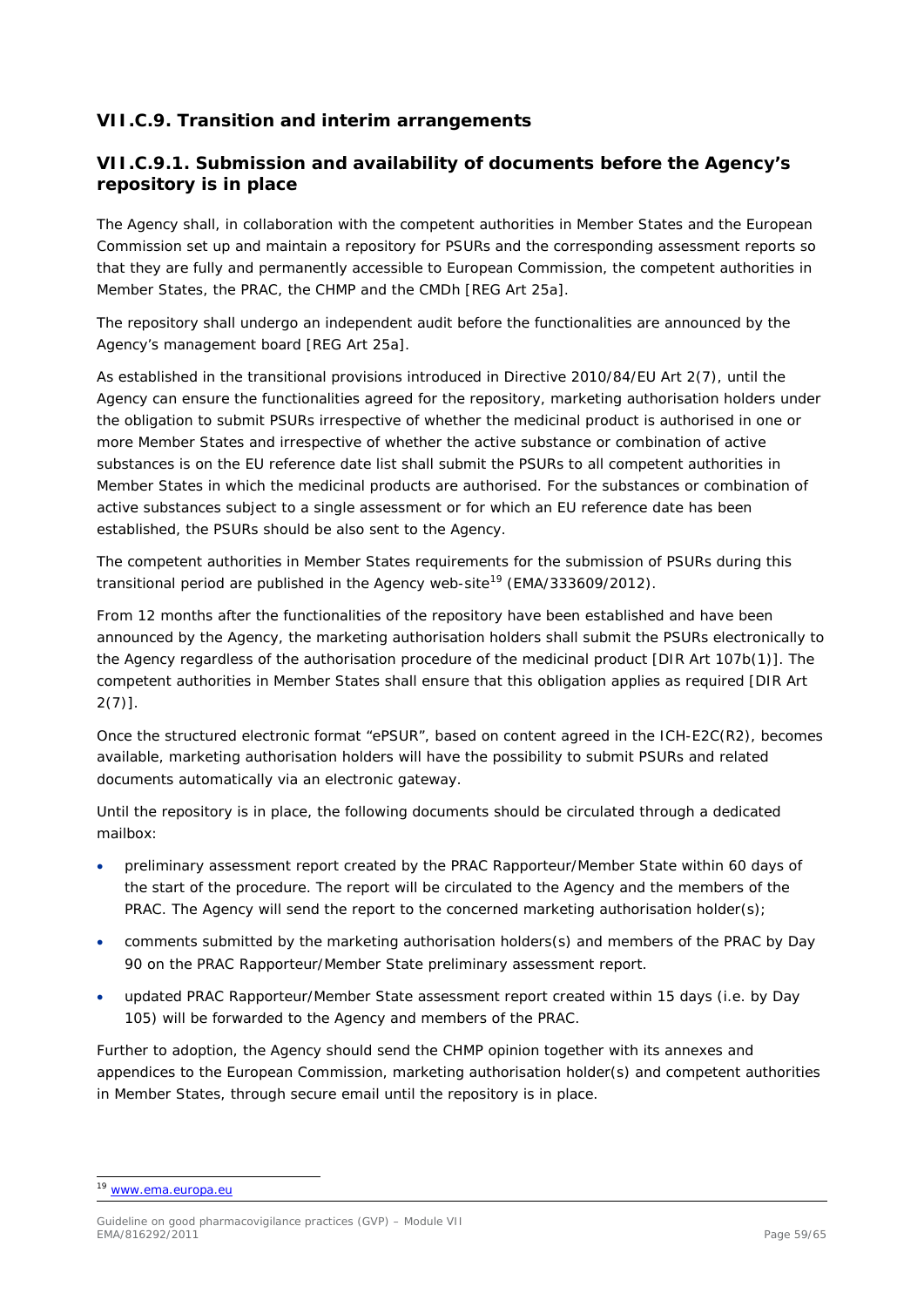## <span id="page-59-0"></span>**VII.C.9.2. Quality systems and record management systems at the level of the competent authorities in Member States**

Special considerations should be taken for the management of the PSURs submitted to the concerned competent authorities in Member States until the Agency can ensure the functionalities agreed for the PSUR repository and 12 months after the establishment of the repository according to the transitional provisions.

# <span id="page-59-1"></span>**VII.C.9.3. Publication of the EU list of union references dates and start of the EU- PSUR single assessment procedure.**

As stated in VII.C.3.6., the list of EU reference dates and frequency of submission will be published in the European medicines web-portal, nevertheless, the EU single assessment procedure detailed in VII.C.4.2.2., VII.C.4.2.3. and VII.C.4.2.4. will be delayed until funds are available.

## <span id="page-59-2"></span>**VII.C.9.4. Transitional period for the implementation of the new PSUR format and content.**

The Commission Implementing Regulation (EU) No 520/2012 on the performance of pharmacovigilance activities provided for in Regulation (EC) No 726/2004 and Directive 2001/83/EC, established a transitional period for the implementation of the new format and content of PSURs. The obligation on the part of the marketing authorisation holder to comply with the format and content as provided for articles 29 to 38 shall apply from 10 January 2013 [IR Art 40(3)].

The transitional period should be considered and calculated according to the PSUR submission date. During the transitional period, both (Volume 9A<sup>[20](#page-59-3)</sup> and GVP Module VII) formats will be accepted. Marketing authorisation holders should also provide with a critical evaluation of the risk-benefit balance in those PSURs submitted during the transitional period with the format and content established in Volume 9A.

PSURs submitted during the transitional period irrespective of whether it follows the old or the new format, will be submitted within 70 or 90 days from the data lock point. See VII.A.

<span id="page-59-3"></span><sup>&</sup>lt;sup>20</sup> VOLUME 9A of The Rules Governing Medicinal Products in the European Union – Guidelines on Pharmacovigilance for Medicinal Products for Human Use. http://ec.europa.eu/health/documents/eudralex/vol-9/index\_en.htm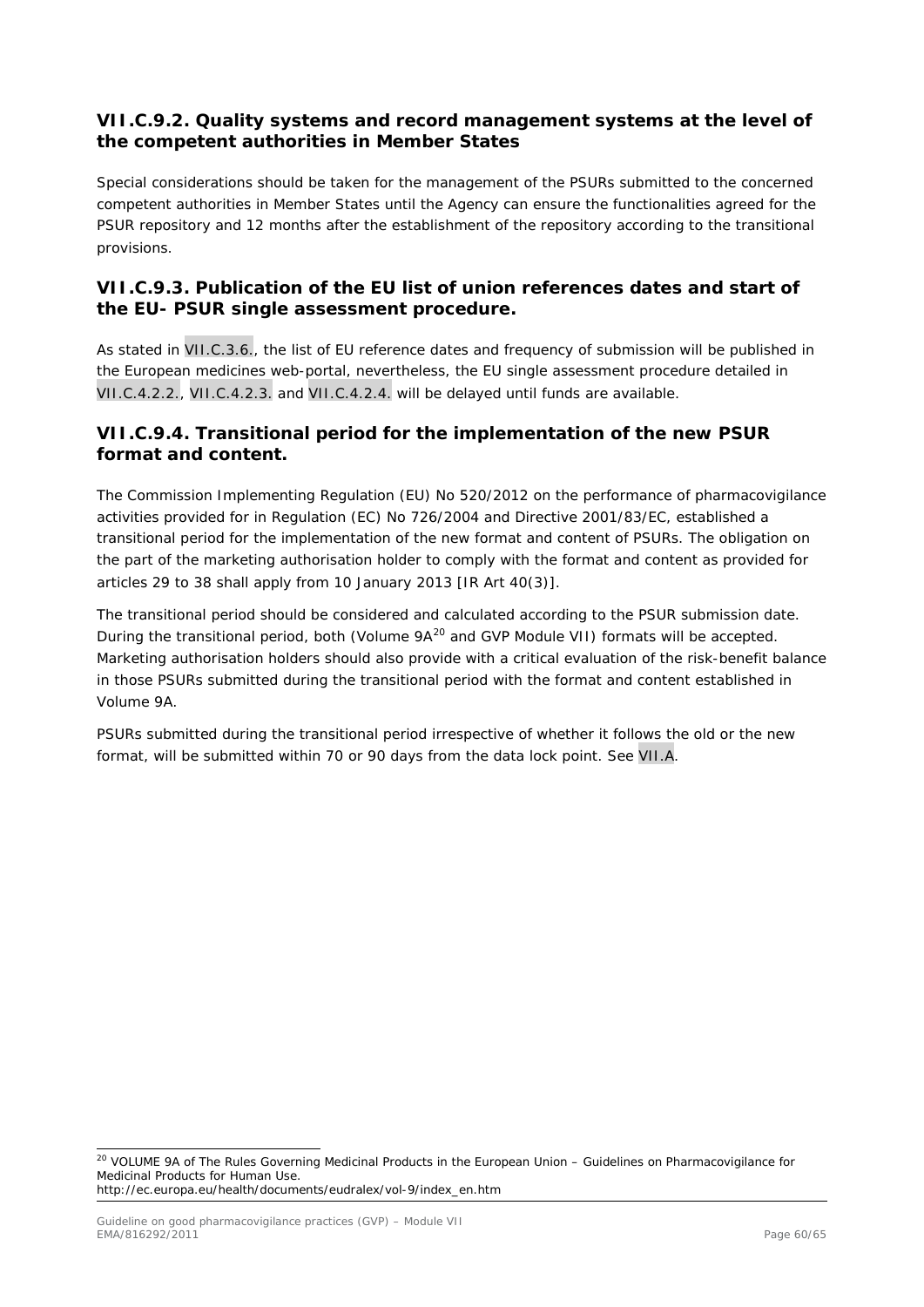# <span id="page-60-0"></span>**VII.Appendix 1. Examples of tabulations for estimated exposure and adverse events/reactions data**

**Table VII.2.** Estimated cumulative subject exposure from clinical trials

Estimates of cumulative subject exposure, based upon actual exposure data from completed clinical trials and the enrolment/randomisation schemes for ongoing trials.

| Treatment         | Number of Subjects |
|-------------------|--------------------|
| Medicinal product |                    |
| Comparator        |                    |
| Placebo           |                    |

**Table VII.3.** Cumulative subject exposure to investigational drug from completed clinical trials by age and sex.

|           | Number of subjects |        |       |  |  |  |  |  |  |  |  |
|-----------|--------------------|--------|-------|--|--|--|--|--|--|--|--|
| Age range | Male               | Female | Total |  |  |  |  |  |  |  |  |
|           |                    |        |       |  |  |  |  |  |  |  |  |
|           |                    |        |       |  |  |  |  |  |  |  |  |

Data from completed trials as of [date]

**Table VII.4.** Cumulative subject exposure to investigational drug from completed clinical trials by racial group.

| Racial group | Number of subjects |
|--------------|--------------------|
| Asian        |                    |
| <b>Black</b> |                    |
| Caucasian    |                    |
| Other        |                    |
| Unknown      |                    |
| Total        |                    |

Data from completed trials as of [date]

| Indication |      | Sex    | Age (years)        |                                              |        |         | Formulation<br><b>Dose</b> |     |                      | Region     |      |                |  |                            |           |       |
|------------|------|--------|--------------------|----------------------------------------------|--------|---------|----------------------------|-----|----------------------|------------|------|----------------|--|----------------------------|-----------|-------|
|            | Male | Female | $\sim$<br>ਰ<br>S15 | $\vec{\circ}$<br>$\vec{o}$<br>G <sub>O</sub> | $-565$ | Unknown | ~10                        | 540 | Unknown              | ntravenous | Oral | $\overline{c}$ |  | Colombia<br>Japan<br>Japan | US/Canada | Other |
| Depression |      |        |                    |                                              |        |         |                            |     |                      |            |      |                |  |                            |           |       |
| Migraine   |      |        |                    |                                              |        |         |                            |     |                      |            |      |                |  |                            |           |       |
| _ _        |      |        | .                  | .                                            |        | . .     | .                          | .   | $\sim$ $\sim$ $\sim$ |            | .    |                |  | $\sim$                     |           |       |

**Table VII.5.** Cumulative exposure from marketing experience.

Table VII.5 includes cumulative data obtained from day/month/year throughout day/month/year, where available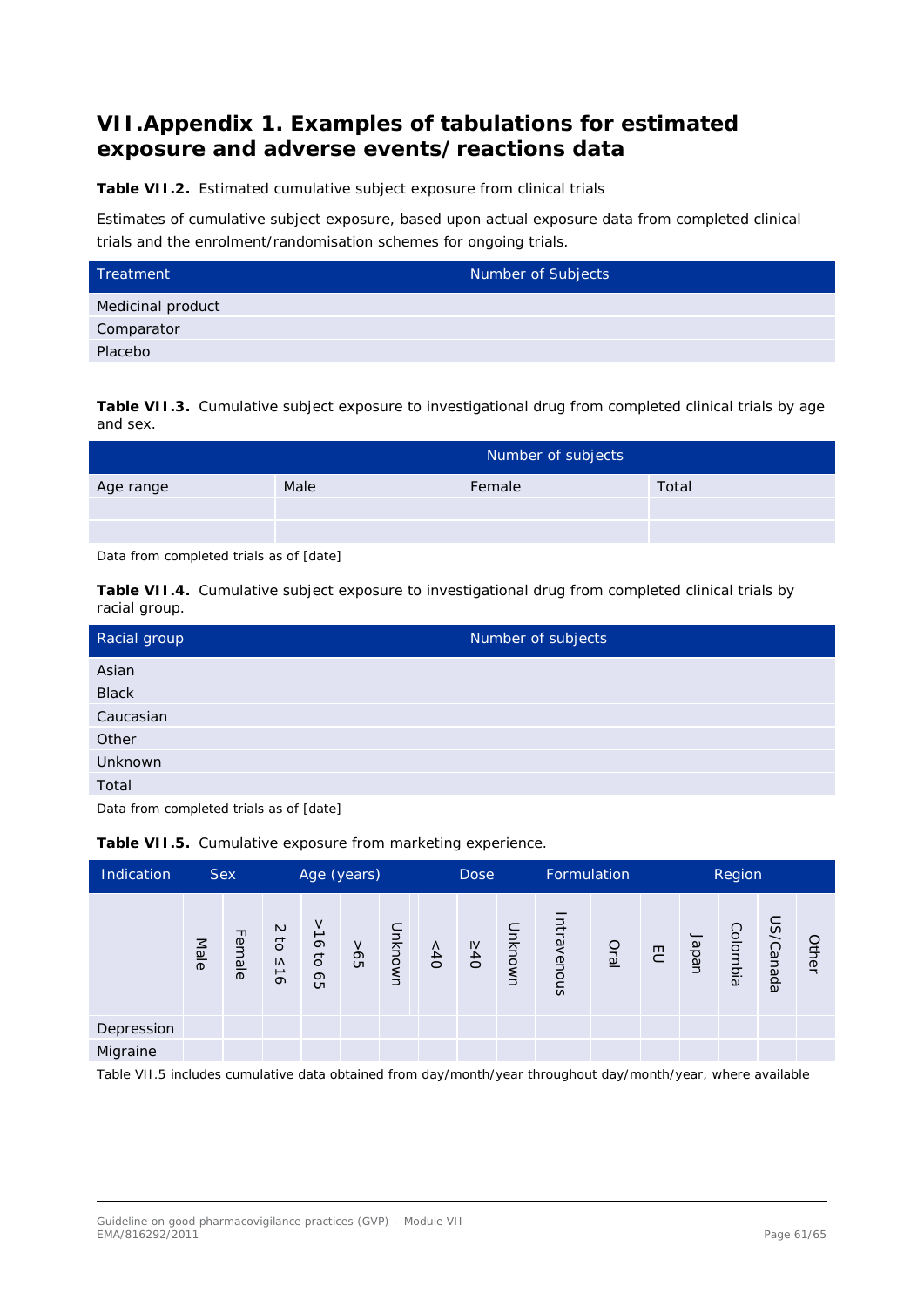| Table VII.6. Interval exposure from marketing experience. |  |  |  |  |  |
|-----------------------------------------------------------|--|--|--|--|--|
|-----------------------------------------------------------|--|--|--|--|--|

| Indication |      | <b>Sex</b> | Age (years)               |                                                                   |    |         | Formulation<br><b>Dose</b> |               |         | Region     |      |   |       |                 |           |       |
|------------|------|------------|---------------------------|-------------------------------------------------------------------|----|---------|----------------------------|---------------|---------|------------|------|---|-------|-----------------|-----------|-------|
|            | Male | Female     | $\sim$<br>$\sigma$<br>515 | V<br>$\rightharpoonup$<br>$\infty$<br>$\vec{o}$<br>G <sub>O</sub> | 9< | Unknown | > 40                       | $\frac{1}{6}$ | Unknown | ntravenous | Dral | 但 | Japan | <b>Colombia</b> | US/Canada | Other |
| Depression |      |            |                           |                                                                   |    |         |                            |               |         |            |      |   |       |                 |           |       |
| Migraine   |      |            |                           |                                                                   |    |         |                            |               |         |            |      |   |       |                 |           |       |

Table VII. 6 includes interval data obtained from day/month/year throughout day/month/year

| <b>System Organ Class</b>  | Medicinal    | <b>Blinded</b> | Active     | Placebo |  |
|----------------------------|--------------|----------------|------------|---------|--|
| <b>Preferred Term</b>      | product      |                | comparator |         |  |
| Blood and lymphatic system | n            | n              | n          | n       |  |
| disorders                  |              |                |            |         |  |
| Anaemia                    | $\mathsf{n}$ | n              | n          | n       |  |
| Bone marrow necrosis       | $\mathsf{n}$ | n              | n          | n       |  |
| Cardiac disorders          | n            | n              | n          | n       |  |
| Tachycardia                | $\mathsf{n}$ | n              | n          | n       |  |
| Ischaemic cardiomyopathy   | $\mathsf{n}$ | n              | n          | n       |  |

|  |  |  |  |  |  | Table VII.8. Numbers of adverse drug reactions by preferred term from post-marketing sources.* |  |
|--|--|--|--|--|--|------------------------------------------------------------------------------------------------|--|
|--|--|--|--|--|--|------------------------------------------------------------------------------------------------|--|

| <b>SOC</b><br><b>MedDRA</b><br>PT. | Spontaneous, including competent authorities<br>(worldwide) and literature |            |          | Total<br>Spontaneous |                   | Non-interventional post-<br>marketing study and<br>reports from other<br>solicited sources ** |            |
|------------------------------------|----------------------------------------------------------------------------|------------|----------|----------------------|-------------------|-----------------------------------------------------------------------------------------------|------------|
|                                    | Non-serious<br><b>Serious</b>                                              |            |          | <b>Serious</b>       |                   |                                                                                               |            |
|                                    | Interval                                                                   | Cumulative | Interval | Cumulative           | Cumulative<br>all | Interval                                                                                      | Cumulative |
| SOC <sub>1</sub>                   |                                                                            |            |          |                      |                   |                                                                                               |            |
| PT                                 |                                                                            |            |          |                      |                   |                                                                                               |            |
| PT                                 |                                                                            |            |          |                      |                   |                                                                                               |            |
| PT                                 |                                                                            |            |          |                      |                   |                                                                                               |            |
| SOC <sub>2</sub>                   |                                                                            |            |          |                      |                   |                                                                                               |            |
| PT                                 |                                                                            |            |          |                      |                   |                                                                                               |            |
| PT                                 |                                                                            |            |          |                      |                   |                                                                                               |            |
| PT                                 |                                                                            |            |          |                      |                   |                                                                                               |            |
| PT                                 |                                                                            |            |          |                      |                   |                                                                                               |            |

\* Non-interventional post-marketing studies, reports from other solicited sources and spontaneous ICSRs (i.e., reports from healthcare professionals, consumers, competent authorities (worldwide), and scientific literature)

\*\* This does not include interventional clinical trials.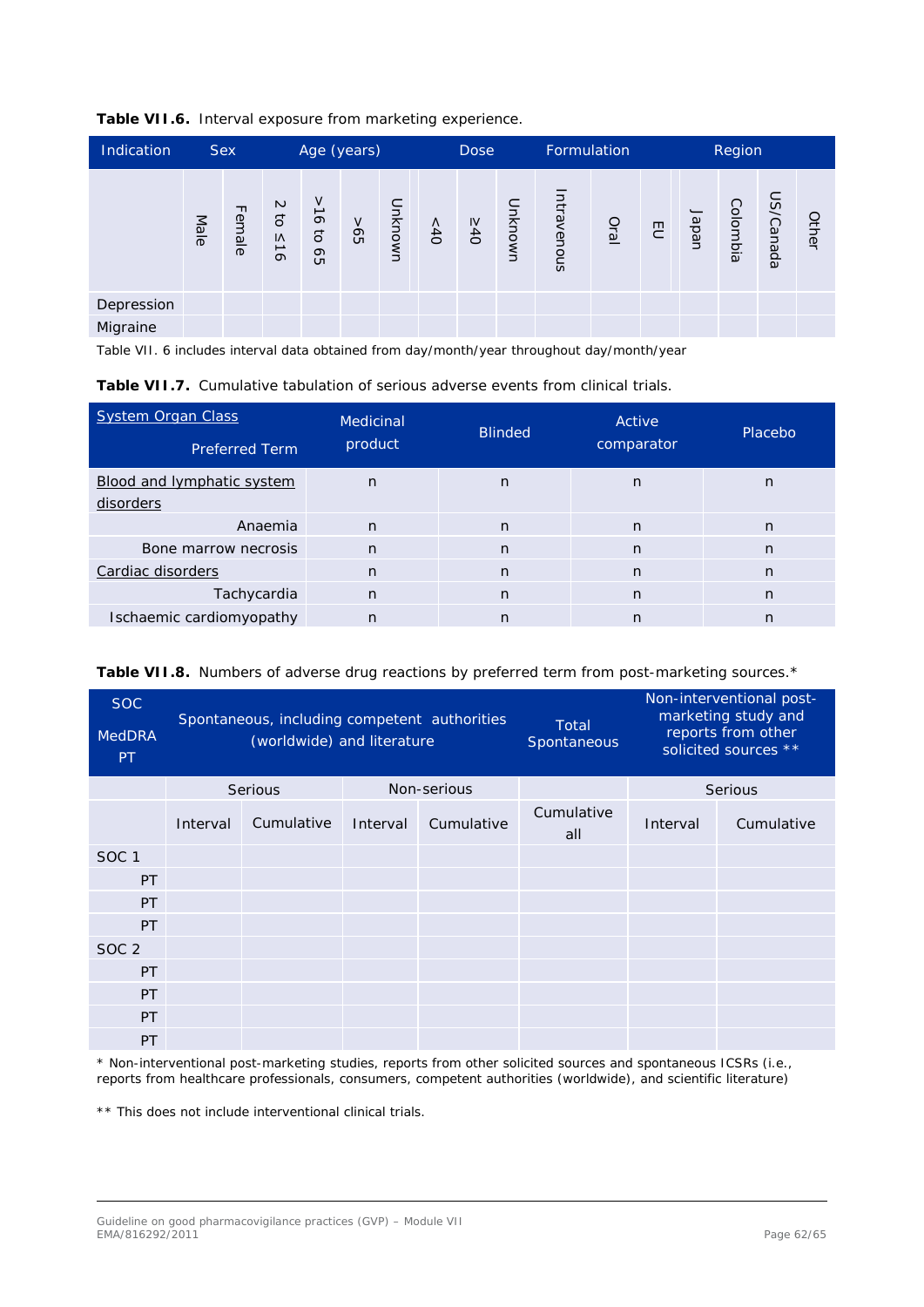# <span id="page-62-0"></span>**VII.Appendix 2. Tabular summary of safety signals that were new, ongoing or closed during the reporting interval**

Product name:

Reporting interval: DD-MMM-YYYY to DD-MMM-YYYY

| Table VII.9. Tabular summary of safety signals new, ongoing or close during the reporting interval |  |
|----------------------------------------------------------------------------------------------------|--|
|----------------------------------------------------------------------------------------------------|--|

| Signal<br>term | Date<br>detected | <b>Status</b><br>(new,<br>ongoing or<br>closed) | Data<br>closed (for<br>closed<br>signals) | Source or<br>trigger of<br>signal                                                    | Reason<br>for<br>Evaluation<br>and<br>summary<br>of key<br>data                                                                                                                                                                                     | Method of<br>signal<br>evaluation                                                                                                                                            | Action(s)<br>taken or<br>planned                                                                                                                                                            |
|----------------|------------------|-------------------------------------------------|-------------------------------------------|--------------------------------------------------------------------------------------|-----------------------------------------------------------------------------------------------------------------------------------------------------------------------------------------------------------------------------------------------------|------------------------------------------------------------------------------------------------------------------------------------------------------------------------------|---------------------------------------------------------------------------------------------------------------------------------------------------------------------------------------------|
| Stroke*        | MMM/YYY          | <b>New</b>                                      | MMM/YYYY                                  | Spontaneo<br>us, animal                                                              | <b>Brief</b><br>summary<br>of key<br>data and<br>rational<br>for further<br>evaluation                                                                                                                                                              | Review<br>cases,<br>epidemiolo<br>gical<br>studies                                                                                                                           |                                                                                                                                                                                             |
| $SJS*$         | MMM/YYY          | Closed                                          | MMM/YYYY                                  | Spontaneo<br>us case<br>reports<br>and one<br>case<br>report in<br>Phase IV<br>trial | Rash<br>already an<br>identified<br>risk<br>SJS not<br>reported<br>in pre<br>authorisati<br>on CTs.<br>$\overline{4}$<br>apparently<br>unconfoun<br>ded<br>reports<br>within 6<br>months of<br>authorisati<br>on;<br>plausible<br>time to<br>onset. | Targeted<br>follow up<br>of reports<br>with site<br>visit to one<br>hospital.<br>Full review<br>of cases by<br><b>MAH</b><br>dermatolog<br>ist and<br>literature<br>searches | <b>RSI</b><br>updated<br>with a<br>warning<br>and<br>precautio<br>n.<br><b>DHPC</b><br>sent<br>Effectiven<br>ess<br>survey<br>planned<br>6 months<br>post<br>DHPC.<br><b>RMP</b><br>updated |

\* Fictitious Examples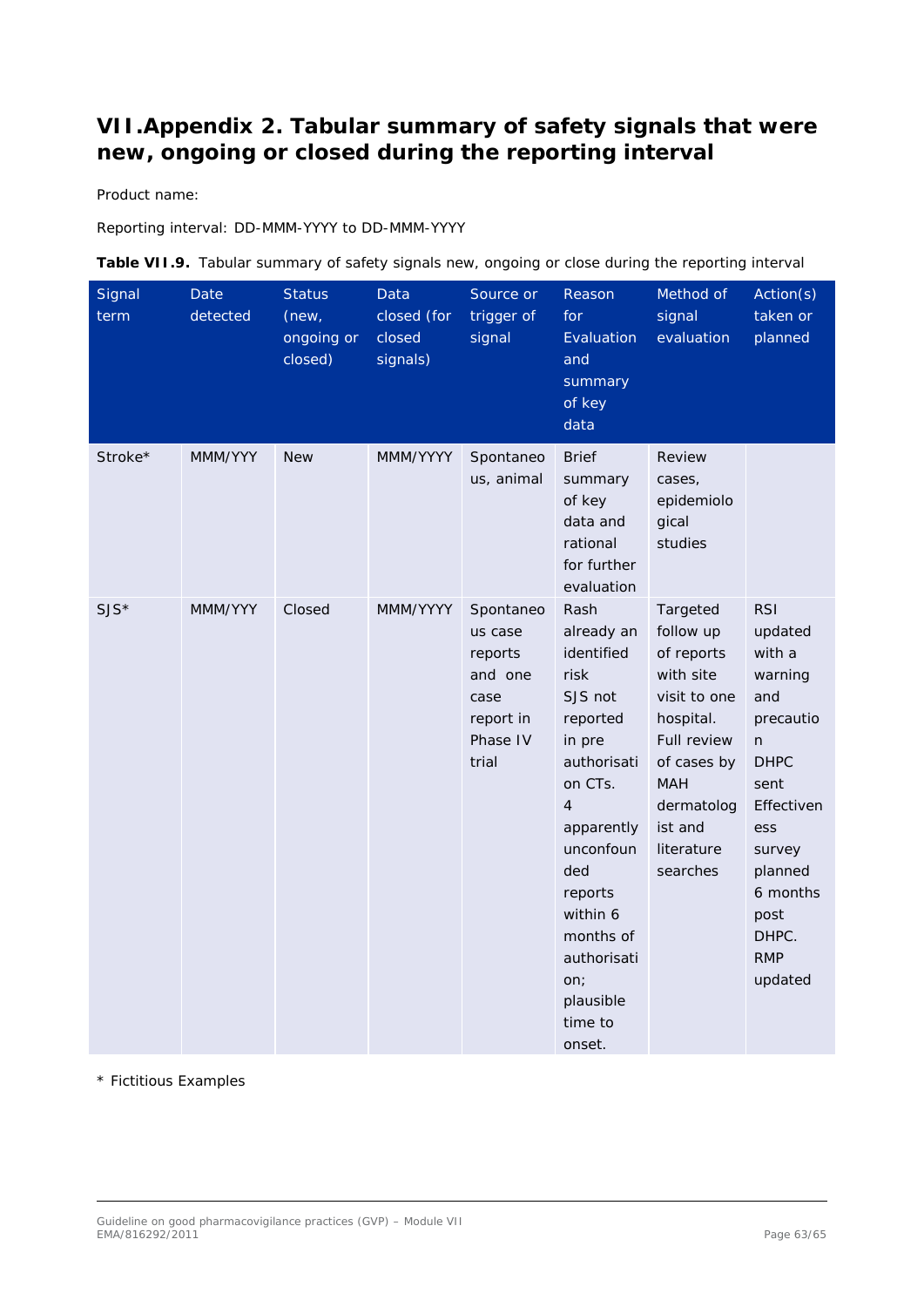#### Explanatory notes:

Signal term:

• A brief descriptive name of a medical concept for the signal. This may evolve and be refined as the signal is evaluated. The concept and scope may or may not be limited to specific MedDRA term(s), depending on the source of signal.

Date detected (month/year):

• Month and year when the signal was detected (that is, after the initial data source such as a disproportionality score, or case series or clinical trial / epidemiological study findings) has been through the initial evaluation or clarification step by the marketing authorisation holder and when a determination was made to conduct further evaluation).

Status:

- New: Signal identified during the reporting interval and evaluation ongoing at the data lock point of the PSUR. Also includes new clinically significant information on a previously closed signal that became available during the reporting interval of the PSUR (i.e. a new aspect of a previously refuted signal or recognised risk likely to warrant further action to verify).
- Ongoing: Signal under evaluation at the data lock point of the PSUR. Anticipated completion date, if known, should be provided.
- Closed: Signal for which evaluation was completed during the reporting interval.

Note: A signal may be "new" and "closed" if an evaluation of a newly identified signal was completed within the reporting interval. The signal should be identified as "new and closed" in the tabulation, but handled as a closed signal for the purposes of the evaluation (see section VII.B.5.16.2.).

Date closed (month/year):

• Month and year when the signal evaluation was completed.

Source or trigger of signal:

• Data or information source from which a signal arose. Examples include, but may not be limited to, spontaneous adverse event reports, clinical trial data, scientific literature, and non-clinical study results.

Reason for evaluation and summary of key data:

• A brief summary of key data and rationale for further evaluation.

Method of signal evaluation:

• Brief description of the method(s) used for the evaluation of the signal including data sources.

Action(s) taken or planned:

State whether or not a specific action has been taken or is planned for all closed signals that have been classified as potential or identified risks. If any further actions are planned for newly or previously identified signals under evaluation at the data lock point, these should be listed, otherwise leave blank for ongoing signals.